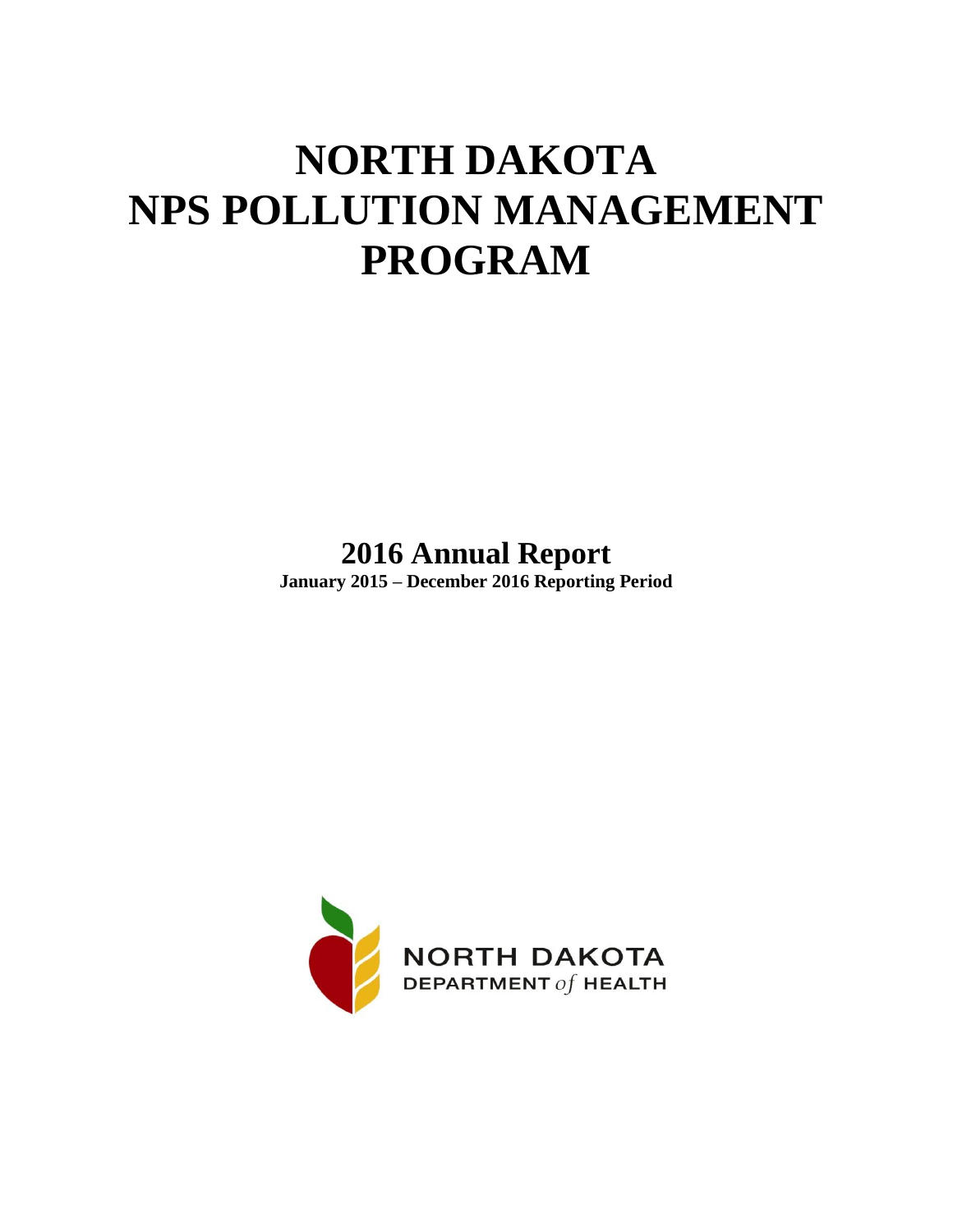#### **Contents**

# **Tables**

#### **Appendices**

**Appendix A –** Status of the 2015-2020 Management Plan Objectives and Tasks

**Appendix B –** Section 319 Project Expenditures during the Management Plan Period

**Appendix C** – Final Section 319 Budgets for Projects Supported under the 2011 Grant

**Appendix D** – Summary of Partner Organizations' Assistance to the NPS Program

**Appendix E** - Maps of the Active Watershed Projects during the Management Plan Period

**Appendix F**– Amounts and Costs of BMP Implemented during the Management Plan Period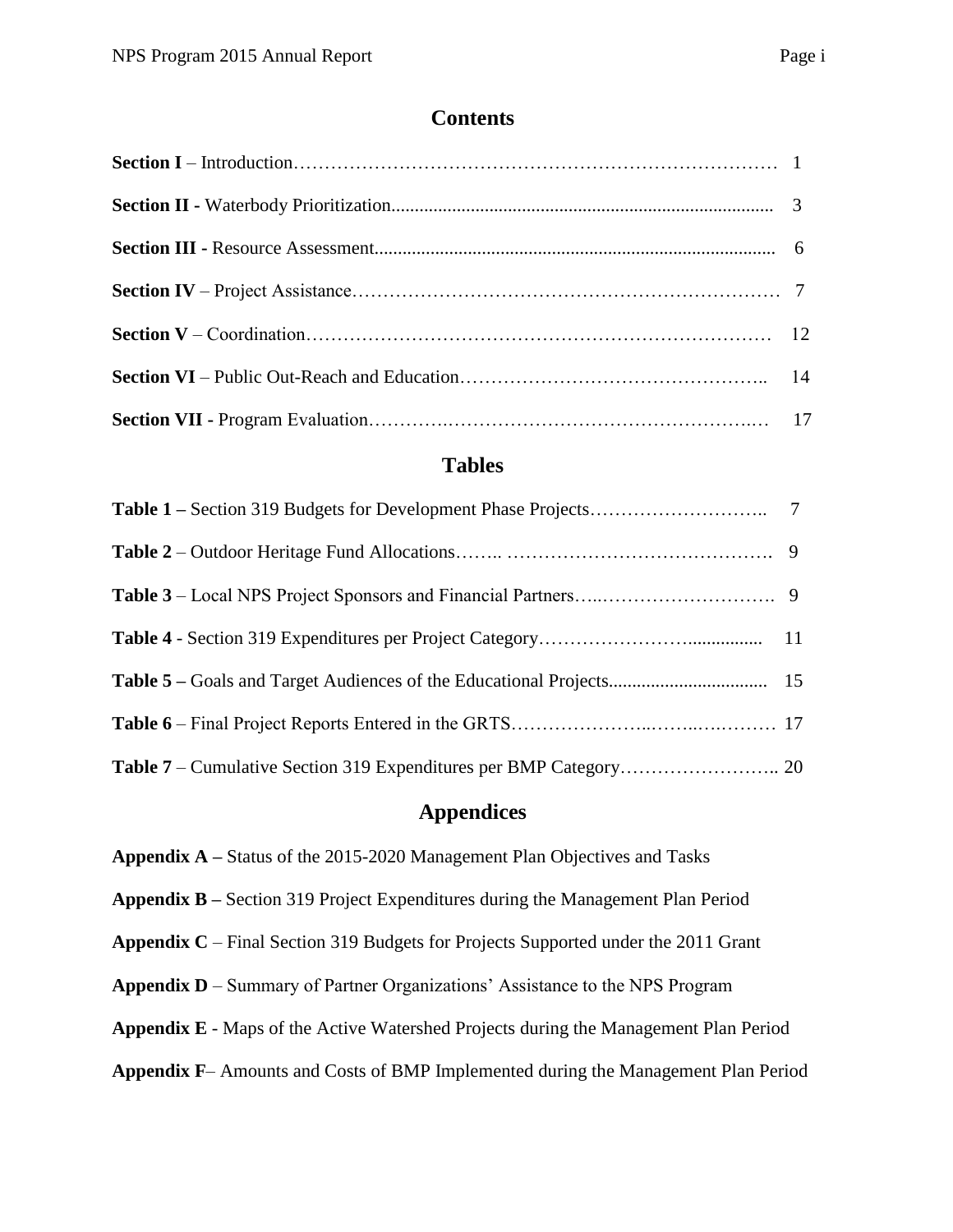### **Introduction**

The North Dakota Nonpoint Source Pollution Management Program (NPS Program) is a voluntary program focused on the reduction and prevention of NPS pollution impairing beneficial uses of the state's water resources. Locally sponsored projects are the primary means by which the NPS Program is implemented across the state. Through these local initiatives, the ND Department of Health (Department) has supported numerous on-the-ground efforts as well as many educational events to move toward the goals of the 2015 – 2020 NPS Pollution Management Program Plan (Management Plan). The Management Plan vision and mission statement are as follows:

North Dakota NPS Program Vision: "To abate all NPS pollution threats and impairments to the beneficial uses of the waters of the state."

North Dakota NPS Program Mission: "To accomplish the vision, the mission for the NPS Program is to implement a voluntary, incentive-based program that restores and protects the chemical, physical, and biological integrity of waters where the beneficial uses are threatened or impaired due to nonpoint sources of pollution."

Three primary goals have been established for the effective period of the Management Plan to carry out the NPS Program's mission and ensure continued progress toward the NPS Program vision. These goals are focused on watershed assessment; implementation of corrective measures; and public education. The effective period for the Management Plan is January 2015 through December 2020. The specific goals set for the Management Plan period are as follows:

Goal 1: Coordinate with the Total Maximum Daily Load Program (TMDL Program) and local partners to assess 15 priority watersheds to document the beneficial use conditions as well as the sources and causes of NPS pollutants impairing beneficial uses of the waterbodies within the watersheds. Progress for this goal will be evaluated by tracking the number of waterbodies assessed as well as the number of TMDL or NPS Assessment Reports developed. *[NOTE: The number of 12 digit watersheds to be assessed may increase to 25 if the development of the Basin Water Quality Management Framework proceeds as planned. The first basin assessment activities are expected to run from 2016-2017 in the Red River Basin, followed by watershed assessment activities in a second basin in 2018-2019. These basin assessments may result in the completion of 10 additional watershed assessments.]* 

Goal 2: In cooperation with local partners, develop and implement watershed restoration or protection plans for 15 priority sub-watersheds. Success of these projects will be defined by restoration of impaired uses; applied best management practices (BMPs) and progress toward pollutant load reductions described in the approved watershed-based plans. Priority watersheds will include those with impaired waterbodies listed in the 2014 or subsequent Integrated Reports or those identified in approved basin water quality management plans. To allow flexibility in staffing and planning, the watershed projects may address one or more impaired waterbodies and encompass several 12 digit hydrologic units (i.e., sub-watersheds). However, a single sub-watershed will be the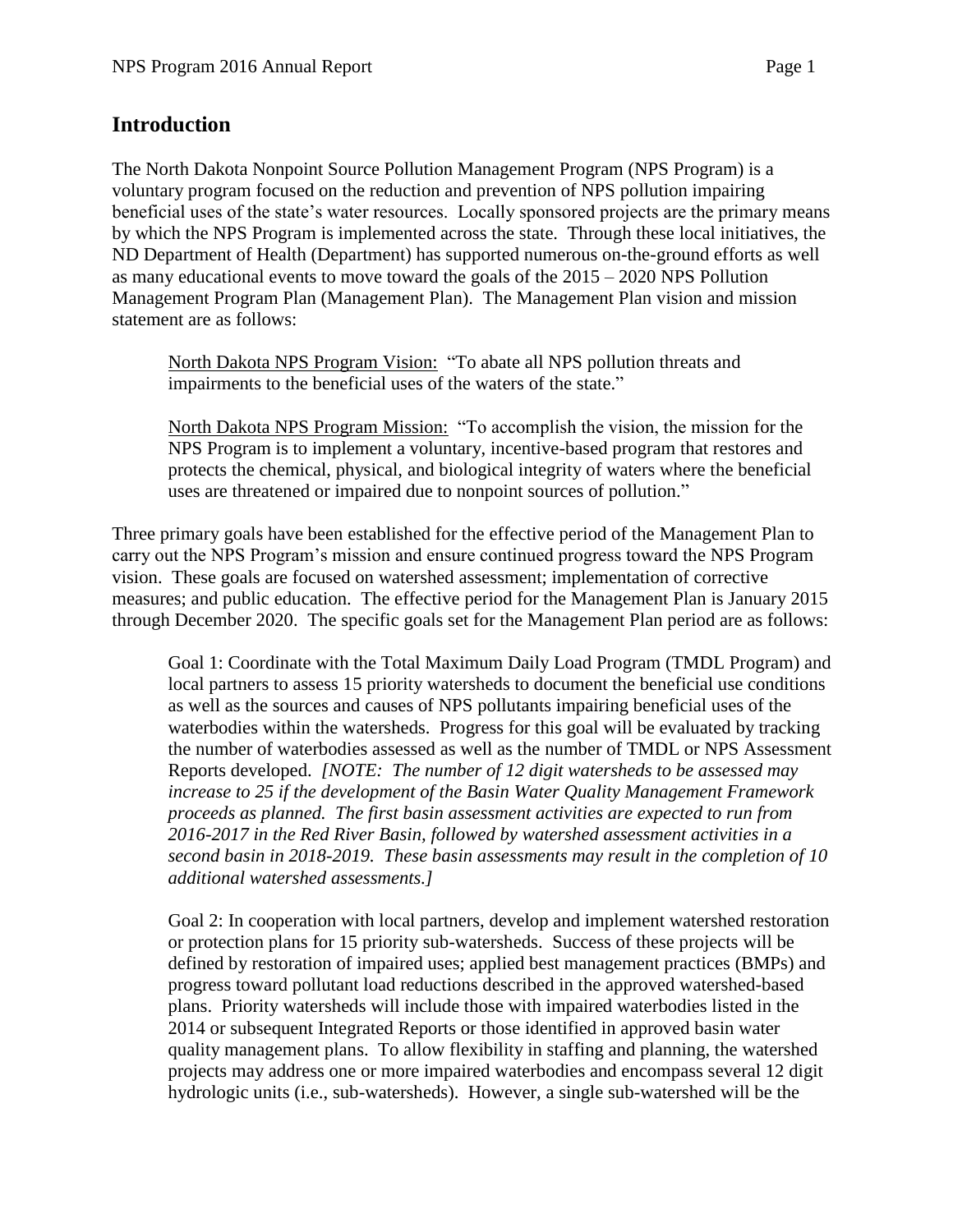preferred project size. For the projects that must include multiple sub-watersheds, the sub-watersheds will be prioritized to establish a long term implementation schedule based on those priorities. The implementation schedule of most of the watershed projects will also likely exceed 5 years and extend into the time periods for subsequent management plans*. [NOTE: As previously indicated, the number of watershed projects implemented may increase by approximately five if the Basin Water Quality Management Framework and Red River Basin assessment are completed, as scheduled. The timeline for the completion of the assessment work in the second basin will not allow sufficient time for the implementation of additional watershed projects in that basin]* 

Goal 3: Through multiple forms of media at the state and local level, increase public awareness and understanding of water quality and beneficial use impairments associated with NPS pollution as well as the sources and causes of NPS pollution in the state. Feasible solutions to the state's NPS pollution issues will also be a major part of NPS Program outreach efforts. The target audience will be the general public, with particular emphasis placed on reaching individuals and organizations involved in the agricultural industry. As the ND Nutrient Reduction Strategy evolves during the Management Plan period, the educational goal of the NPS Program will also be adjusted to ensure coordination and the delivery of a consistent message on nutrient management. Attendance, exit surveys, follow-up contacts, and feedback will be the main measures used to gauge the success of local educational events. A statewide survey, the first and final year of the Management Plan, will be conducted to evaluate general public awareness.

While the goals of the Management Plan are to initiate 15 watershed restoration projects by 2020, ten or more years are generally required to complete a watershed restoration project and possibly even more years are needed to confidently evaluate the degree of improvements. Therefore, many of the watershed restoration projects initiated by 2020 will not be fully complete until after 2025. The final success for these projects will be reported under future management plans. However, annual progress and interim success will be reported during the current Management Plan period to track measures being initiated to address the identified water quality impairments. In addition, with the continual start-up of new assessment efforts each year, future Integrated Reports will undoubtedly identify new waterbodies with beneficial uses impaired by NPS pollution. As such, financial and technical support to develop and implement these new watershed restoration projects will also continue well beyond the effective period of the current Management Plan.

Incremental advancement toward the NPS Program vision will be measured by progress toward the NPS Program goals as well as by the accomplishments under the five Program Delivery objectives. Major outcomes that will be tracked and measured during the Management Plan period to gauge overall progress of the NPS Program include: waterbodies assessed; beneficial uses restored; water quality trends; nutrient load reductions; public awareness; stakeholder groups formed; and basin management plans developed. The annual and final reports entered in the EPA Grants and Reporting System (GRTS) will be the primary means used to document project and program progress as well as to report to the EPA. The EPA performance measures,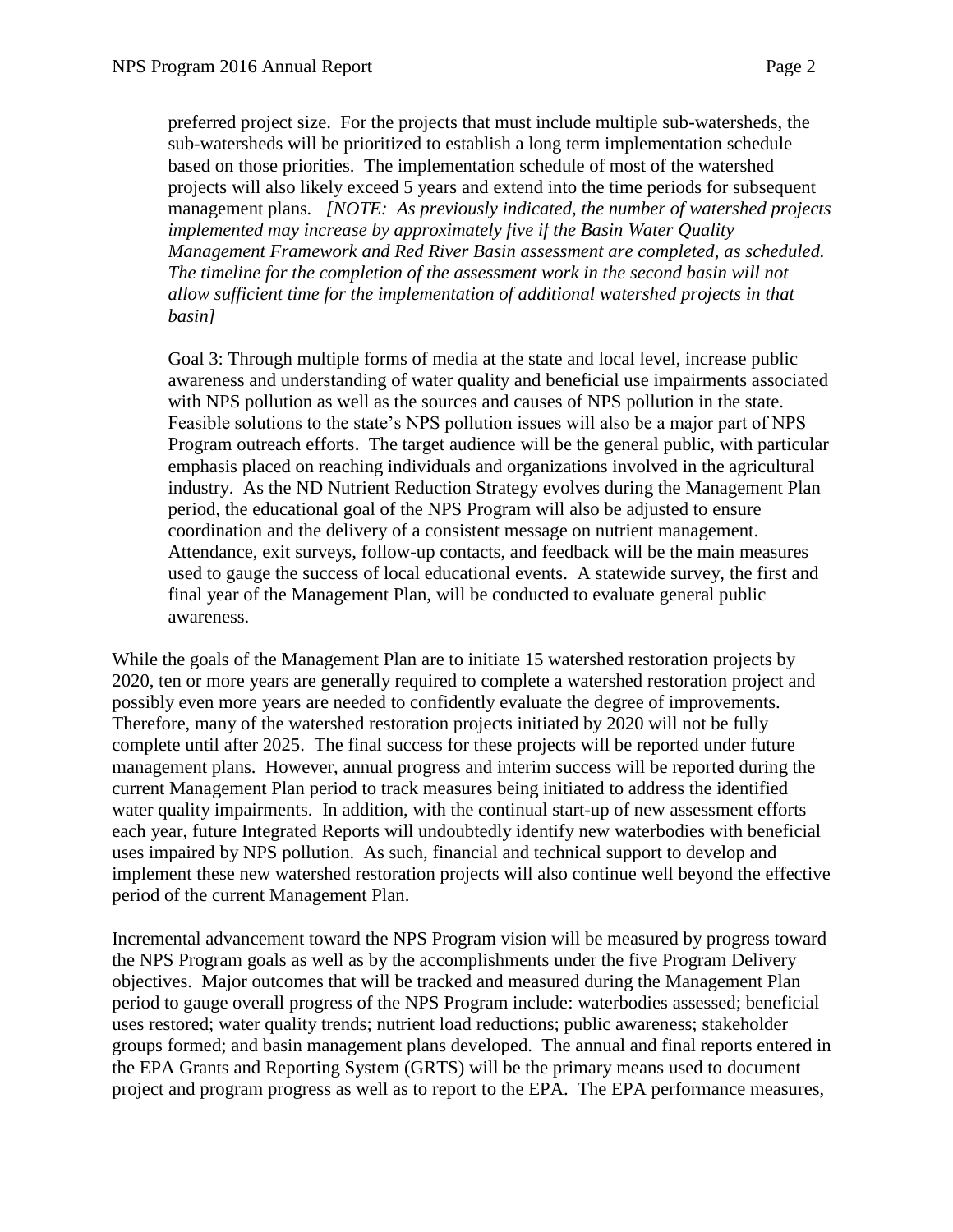WQ-10 and SP-12, will also be used to report on specific projects where a beneficial use has been fully restored or on projects where trends indicate declining pollutant loads or concentrations.

The EPA Grants Reporting and Tracking System (GRTS) is the main reporting tool used to describe all the projects supported with Section 319 funding as well as report on specific project accomplishments. As projects are approved for Section 319 funding, the GRTS is updated to include information such as the 1) project goal; 2) Section 319 budget; 3) targeted NPS pollutants; 4) local sponsors; 5) type of waterbody being addressed; 6) pollutant load reductions; and 7) BMP planned/applied. The project implementation plans as well as the annual and final reports for each project are also posted in the GRTS.

EPA performance measures (i.e., SP-12 and WQ-10) are an additional reporting process used to highlight the successes and accomplishments of specific projects in the state. The NPS Program coordinates with EPA to submit at least one SP-12 report and one WQ-10 report each year. The SP-12 reports highlight projects that have documented improving trends in water quality, while the WQ-10 reports focus on waterbodies that have one or more beneficial uses restored by the NPS Program. All approved WQ-10 Success Stories are posted on EPAs website.

Each year, the NPS Program also submits an annual program report to EPA to provide an update on progress toward the Management Plan goals and objectives. The main components of the reports include five sections focused on the NPS Program delivery objectives and a final section addressing progress toward planned outcomes. Section VII of the annual reports is the closing section that describes progress toward the planned NPS Program outcomes, while Sections II through VI address the following delivery objectives: 1) Waterbody Prioritization; 2) Resource Assessment; 3) Project Assistance; 4) Coordination; and 5) Public Out-Reach Education. The sections of the annual reports are consistent with the sections in the Management Plan.

The NPS Program annual reports are cumulative reports that describe up-to-date progress under the 2015 – 2020 NPS Pollution Management Program Plan. As such, the time frame for the 2016 annual report is January 1, 2015 to December 31, 2016, which is consistent with the first two years of the current Management Plan. Active Section 319 Grants during this period included the 2010 **–** 2016 Grants. The 2010 Grant expired and was closed out during the 2015 annual reporting period and the 2011 Grant was closed out in 2016. Ending budgets for the projects supported under the 2011 Grant are provided in Appendix C. The final project budgets under the 2010 Grant were provided in the NPS Program 2015 annual report.

The following sections summarize the cumulative accomplishments associated with the Management Plan objectives during the period of January 1, 2015 through December 31, 2016.

# **II. Waterbody Prioritization**

**Prioritization Objective:** Provide direction for the delivery of financial and technical assistance to assess, restore or protect waterbodies impaired or threatened by NPS pollution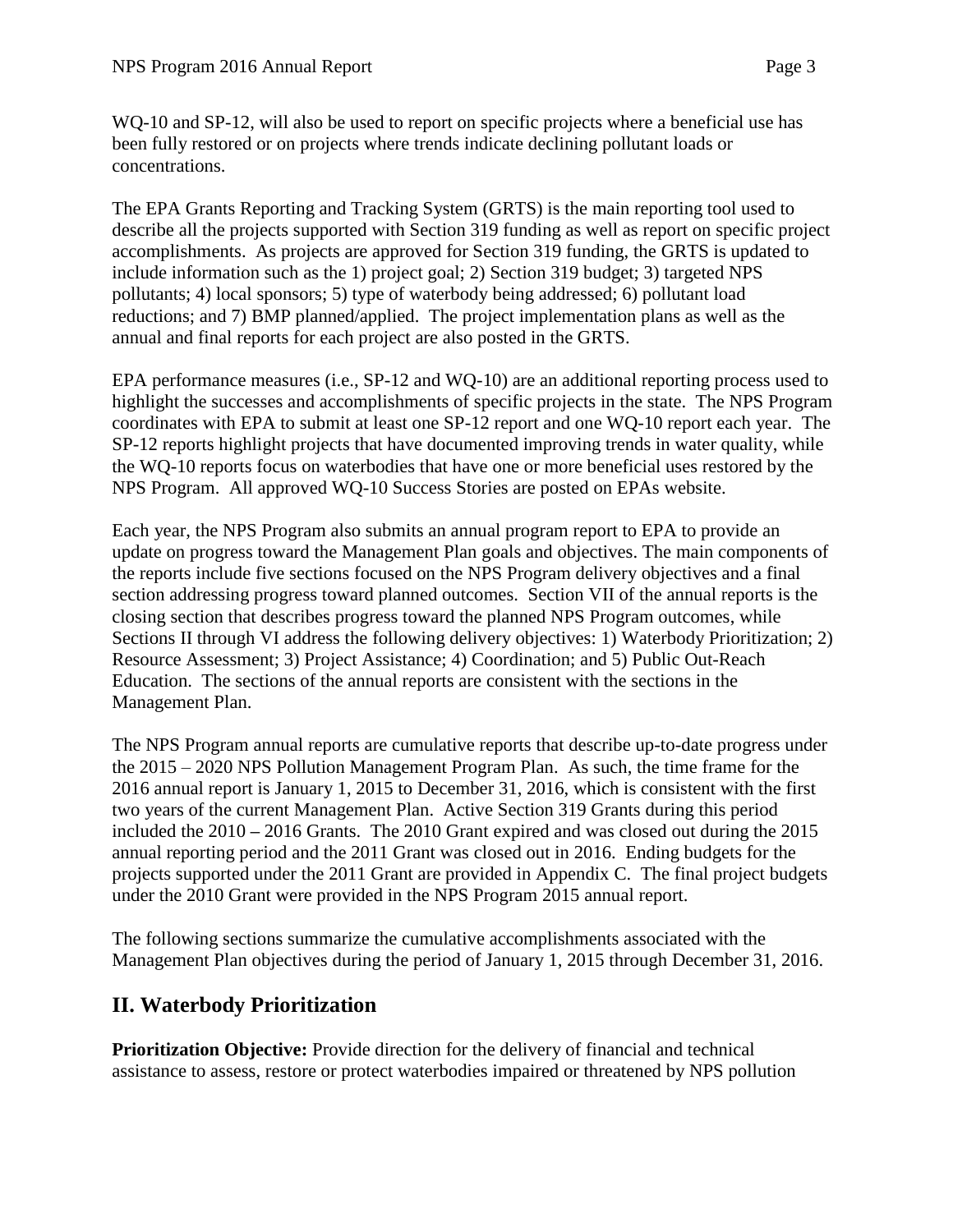The NPS Program prioritization process continues to be in a state of transition due to delays in the implementation of the Basin Water Quality Management Framework (Basin Framework) and TMDL visioning process. Consequently, given the NPS Program connection with the TMDL Program and Basin Framework, the NPS Program prioritization process has also not yet been fully updated. As the various programs and initiatives evolve, it is expected the establishment of the NPS Program prioritization process will be accomplished concurrently with the implementation of the Basin Framework and TMDL Strategy as well as with the establishment of basin stakeholder advisory groups (BSAGs) in state's 5 major river basins.

The Red River Basin is the first river basin scheduled to be addressed through the Basin Framework. Basin scale priorities established in the Red River Basin are expected to start being incorporated into the NPS Program prioritization process in 2018. Priorities will also be established for the other major river basins over the next 5 to 6 years to direct future watershed assessment, restoration or protection efforts. One of the main factors in this priority setting process will be the input and recommendations provided by the BSAGs. Interaction with the BSAGs will be an ongoing process to periodically evaluate new data and address ever-changing conditions in the basins to maintain the most current priorities. These BSAG priorities along with current TMDL priorities will be the focus of the NPS Program.

Implementation of the Basin Framework will take multiple years to cycle through all the major river basins in the state. As such, priority setting within the river basins will not be concurrent. During the interim, for those basins without established priorities, the NPS Program will continue to work with local entities to assess individual waterbodies and set priorities accordingly. This interim process is essentially the same process the NPS Program currently follows. As the implementation of the TMDL Strategy and Basin Framework proceeds, the basin-specific priorities established by each BSAG will be adopted to replace the interim priorities.

Currently, at the state level, the Integrated Report serves as the main information source for establishing NPS Program priorities. However, as the TMDL visioning process matures, the NPS Program will utilize the TMDL priorities to further refine its priorities. Those waterbodies ranked as high priority for TMDL development and those with approved TMDLs will be considered the highest priority waterbodies for assessment or restoration under the NPS Program. From a protection stand point, the assessed waterbodies with no beneficial use impairments will be also be recognized by the NPS Program as priority waters. Locally, the TMDL and NPS Program priorities will also be used for prioritization purposes, but other information such as public survey results; applied BMP data; and NPS Pollution Assessment Reports, will also be used to focus priorities and set schedules for specific watershed assessment, restoration or protection projects.

As a third implementation priority, if a common NPS pollutant source is contributing to the impairment of beneficial uses in multiple watersheds, the pollutant source itself is identified as a high priority and targeted for abatement activities. Animal feeding operations, degraded riparian areas, and tile drainage systems are some of the longstanding statewide priority sources being addressed through the NPS Program. Reduction of continued inputs on unproductive cropland acres, impacted by factors such as frequent wet conditions and/or saline soils, is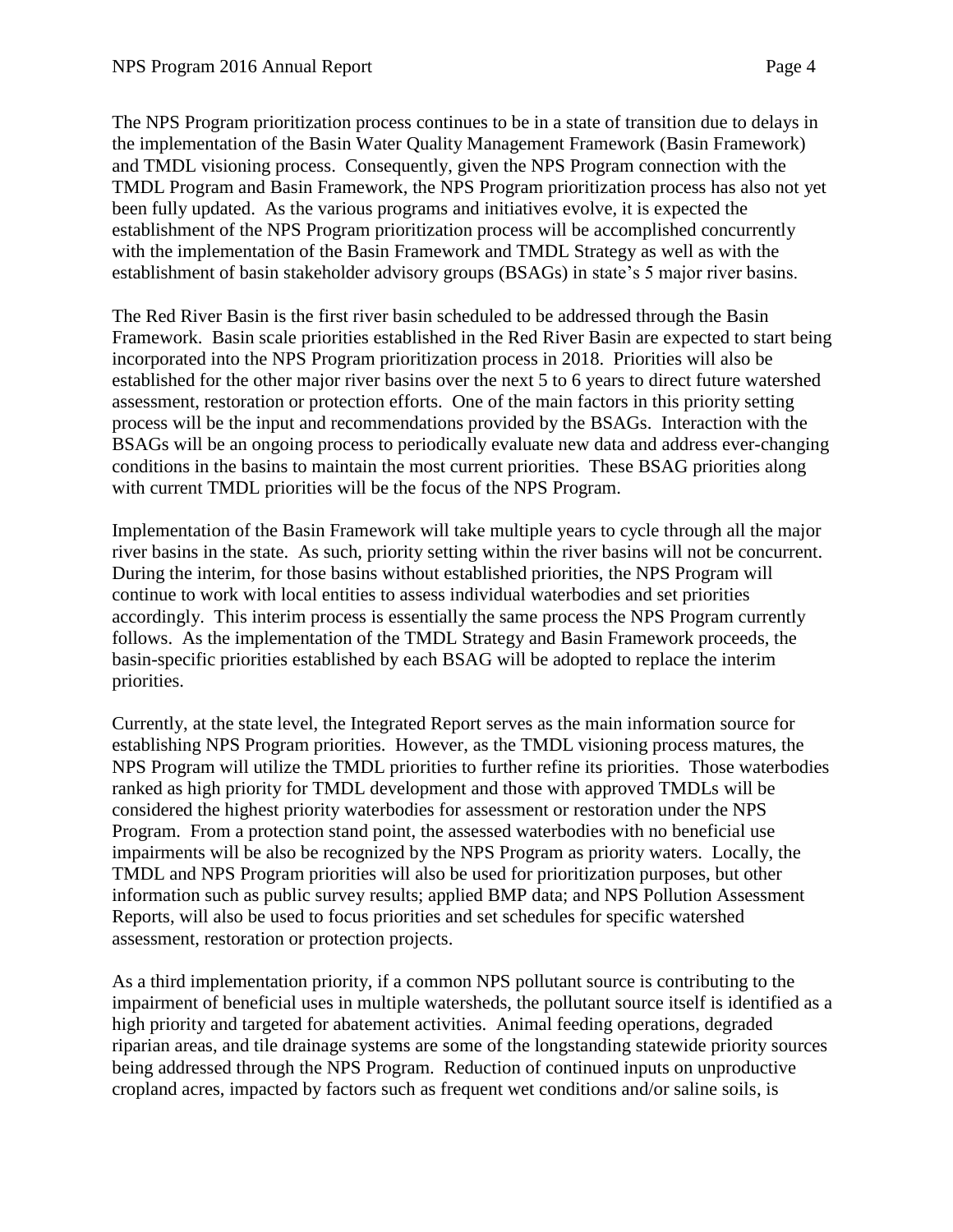another priority in many watersheds across the state. The Stockmen's Environmental Services Program, which is focused on livestock manure management and the Red River Riparian project, which is addressing degraded riparian areas are two long term projects addressing priority pollutant sources. The pending Precision Ag Business Planning project is an example of a project focused on reducing inputs on unproductive agricultural lands. The Precision Ag project is seeking FY17 Section 319 funding to support the purchase of planning software to aid producers in identifying unproductive cropland acres and determining alternative uses that will eliminate continued tillage and/or nutrient inputs on those acres.

Within the priority watersheds, further prioritization continues to be accomplished with the Annualized Agriculture Nonpoint Source Pollution model (AnnAGNPS) or the LiDAR-based Decision Support Tool (Support Tool). Both models are used to identify specific areas and/or sub-watersheds within the priority watersheds that are major sources of nitrogen, phosphorus and/or sediment. Maps generated by these models are used by the local project sponsors and staff to direct BMP planning and implementation efforts within the watershed projects.

The AnnAGNPS model is used throughout the state to map the target areas for all the priority watersheds receiving Section 319 support. Generally, the AnnAGNPS target areas range in number from a few to over one hundred per priority watershed. The AnnAGNPS priority maps are provided in the project implementation plans for all the approved watershed projects entered in GRTS.

The LiDAR-based Decision Support Tool (Support Tool) is a relatively new prioritization process that was first initiated in the Wild Rice River Basin in 2014. This Support Tool is similar to the AnnAGNPS model in that it provides the means to identify priority subwatersheds and target areas within the basin. However, the LiDAR mapping used by the Support Tool is much more refined, which enables the user to "zoom-in" to the field scale to identify critical sites for BMP planning purposes. The Support Tool is currently only available in the Wild Rice River Basin and under development for the James River Basin.

The Support Tool being developed for the James River Basin will also include a computer application referred to as the "Prioritize, Target and Measure Application" (PTMApp). The PTMApp will allow the user to easily access a multitude of data products developed by the Support Tool to describe water quality management needs; establish priorities; and identify specific types of BMP needed to address the management priorities. The PTMApp can be applied at the basin level as well as within the 12 digit hydrologic units in the basin. Estimated downstream load reductions at multiple sites as well as the estimated economics for various BMP scenarios are additional PTMApp outputs. The Support Tool and PTMApp for the James River Basin are scheduled to be completed by June 2017.

Although most of the progress to date has only involved start-up activities, the efforts have created the foundation for the continued development of a more comprehensive prioritization process. The waterbody prioritization tasks and accomplishments for the January 2015 - December 2016 reporting period are provided in Appendix A.

## **III. Resource Assessment**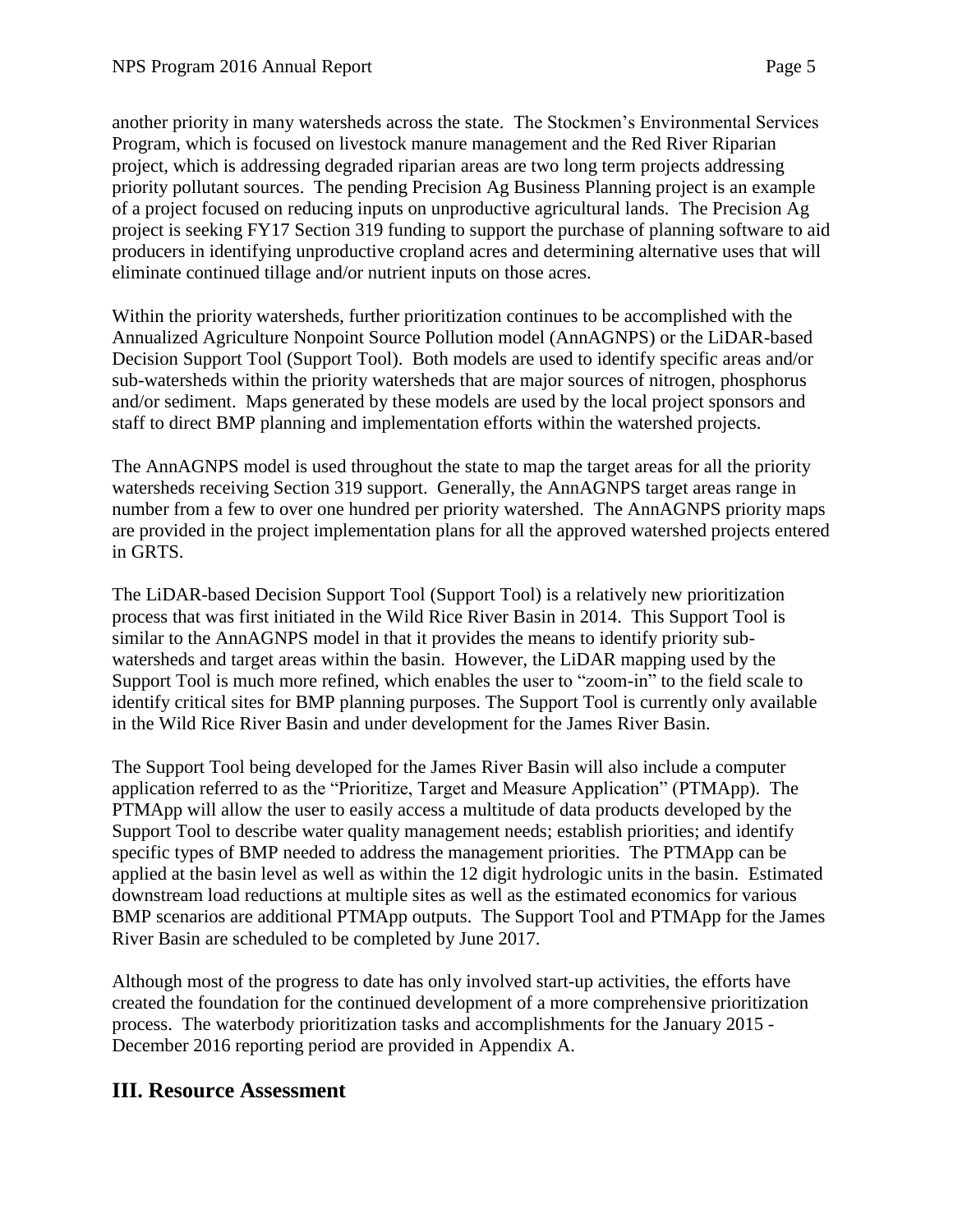**Assessment Objective:** Document beneficial use and water quality conditions of priority waterbodies and/or watersheds and identify the sources and causes of beneficial use impairments.

Projects designed to assess and document the extent of beneficial use impairments associated with NPS pollution continue to be a critical component of the NPS Program. Data collected through assessment efforts are used to define state and local NPS pollution management priorities as well as to provide direction for ongoing and future educational initiatives. As the Basin Framework develops, assessment projects at the basin level and watershed level (e.g., 12 & 10 digit hydrologic units) will also provide BSAGs the necessary information to establish basin priorities for watershed restoration or protection, TMDL development, and public outreach. These priorities will be the foundation of their basin management plans and targeted for NPS Program technical and financial assistance. The first watershed assessments under the Basin Framework are tentatively scheduled to be initiated in the Red River Basin in 2018.

Assessment of beneficial use and water quality conditions continue to be accomplished through the Department's Surface Water Quality Management Program (SWQMP) monitoring programs as well as through local NPS Program assessment projects targeting small watersheds. At the state level, data (e.g., water quality, biological) collected by the SWQMP and local NPS Program watershed projects are complied and interpreted on a biennial basis to develop the Integrated Reports. These Integrated Reports, are not only used to prioritize watersheds for restoration work, but they also aid in directing local NPS Program partners to waterbodies that need further assessment to define beneficial use conditions and restoration needs. The TMDL prioritization process and Recovery Potential Screening Tool (RPST) will also be used to further prioritize the "303(d) listed" waterbodies to better direct future assessment efforts to the highest priority waterbodies in the state. However, it should be noted, there will also be instances, within the Basin Framework in particular, where local interests and priorities will direct NPS Program assessment activities toward "unlisted" waterbodies to determine beneficial use conditions as well as sources and causes of any use impairments. As the Basin Framework evolves, it is anticipated there will be an increasing number of "unlisted" waterbodies scheduled for preliminary assessments in 2018 and beyond.

Data collected through the local NPS Program assessments are used to develop TMDLs and/or NPS pollution assessment reports that: 1) document beneficial use impairments; 2) identify specific NPS pollutant causes/sources; and 3) establish goals for land use improvement and NPS pollution reduction. This same data is also used to help meet NPS Program assessment and prioritization objectives and update future Integrated Reports. The most current Integrated Report is posted on the Department's web site:

[http://www.ndhealth.gov/WQ/SW/A\\_Publications.htm.](http://www.ndhealth.gov/WQ/SW/A_Publications.htm)

Section 319 funding used to support assessment phase projects is provided through the NPS Program's "Development Fund." The Development Funds are unexpended Section 319 funds reallocated from other NPS projects or Section 319 funds included in the NPS Program Staffing and Support budget for assessment activities. Five development/assessment projects have been supported with Section 319 Development Funds since January 2015. The primary focus for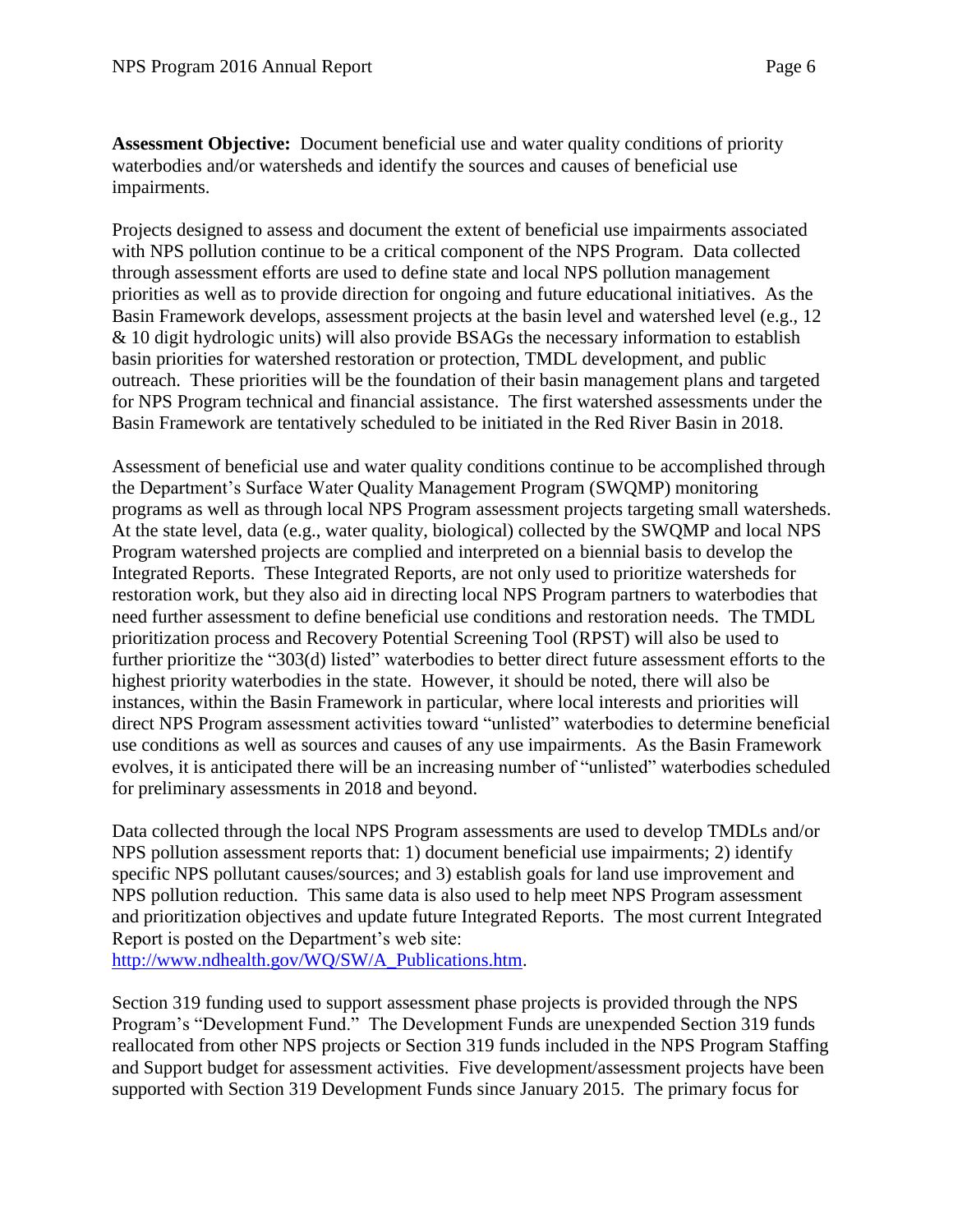these development projects ranged from water quality and beneficial use assessment to the development of a prioritization tool for the James River basin. All the projects supported with Development Phase Funds are listed under "Development Phase Projects" in the GRTS. The Development Phase projects supported since January 2015 are listed in Table 1.

| <b>Project Name</b>                                                   | <b>Section 319 Funding</b> | <b>Status</b> |
|-----------------------------------------------------------------------|----------------------------|---------------|
| Fargo Water Quality Stewardship: Addressing WQ at the Community Level | \$37,749                   | Complete      |
| James River Basin Decision Support Tool Development Project           | \$303,404                  | Active        |
| Little Missouri Tributary Assessment (Bowman SCD Support)             | \$1.163                    | Complete      |
| Little Missouri Tributary Riparian & Stream Stability Assessment      | \$24,567                   | Active        |
| Middle Sheyenne River Watershed Plan Development                      | \$21.184                   | Complete      |

**Table 1**: Section 319 Budgets for Development Phase Projects Supported Since January 2015

Similar to the waterbody prioritization activities, the NPS Program's assessment efforts are also in a state of transition. With the ongoing development of the TMDL Strategy; Nutrient Reduction Strategy; and Basin Framework, the planning and development of future NPS Program assessment activities will likely need to balance the priorities of the various statewide initiatives with local priorities as well as the priorities identified through the most current 303(d) list. This process is expected to evolve over the next two years. As the priorities are established by the different strategies and programs, the NPS Program assessment priorities will also need to be reviewed to identify similarities and coordination opportunities for future waterbody assessment projects. The status and products of the NPS Program assessment tasks for the January 2015 - December 2016 reporting period are provided in Appendix A.

# **IV. Project Assistance**

**Project Assistance Objective:** Coordinate with local partners to secure sufficient financial and technical resources to support the development and implementation of priority watershed assessments; educational programs and watershed restoration or protection projects.

As a voluntary program, successful development and implementation of all NPS pollution management projects continues to be dependent on local support and involvement. Local participation during project development provides the opportunity to design project plans with goals and objectives that are focused on local and state water quality and NPS pollution priorities. Although the size, type, and target audience of the local NPS projects has varied greatly, they all share the same basic objectives. These common objectives are: 1) increase public awareness of NPS pollution, 2) reduce/prevent the delivery of NPS pollutants to waters of the state, and 3) disseminate information on effective solutions to NPS pollution.

Financial and technical assistance provided by the NPS Program has been used to support local staff, BMP implementation, water quality monitoring, data interpretation, and public meetings or other information/education (I/E) events. The Section 319 funding allocated to the local sponsors has been provided at a 60% Section 319 and 40% local matching ratio. The local match, provided in the form of cash and/or in kind services, is derived from a number of partners including, soil conservation districts, water resources boards, city councils, private foundations and trusts, landowners, nongovernmental organizations (NGO), agricultural groups and other state agencies. Appendix B lists the January 2015 - December 2016 Section 319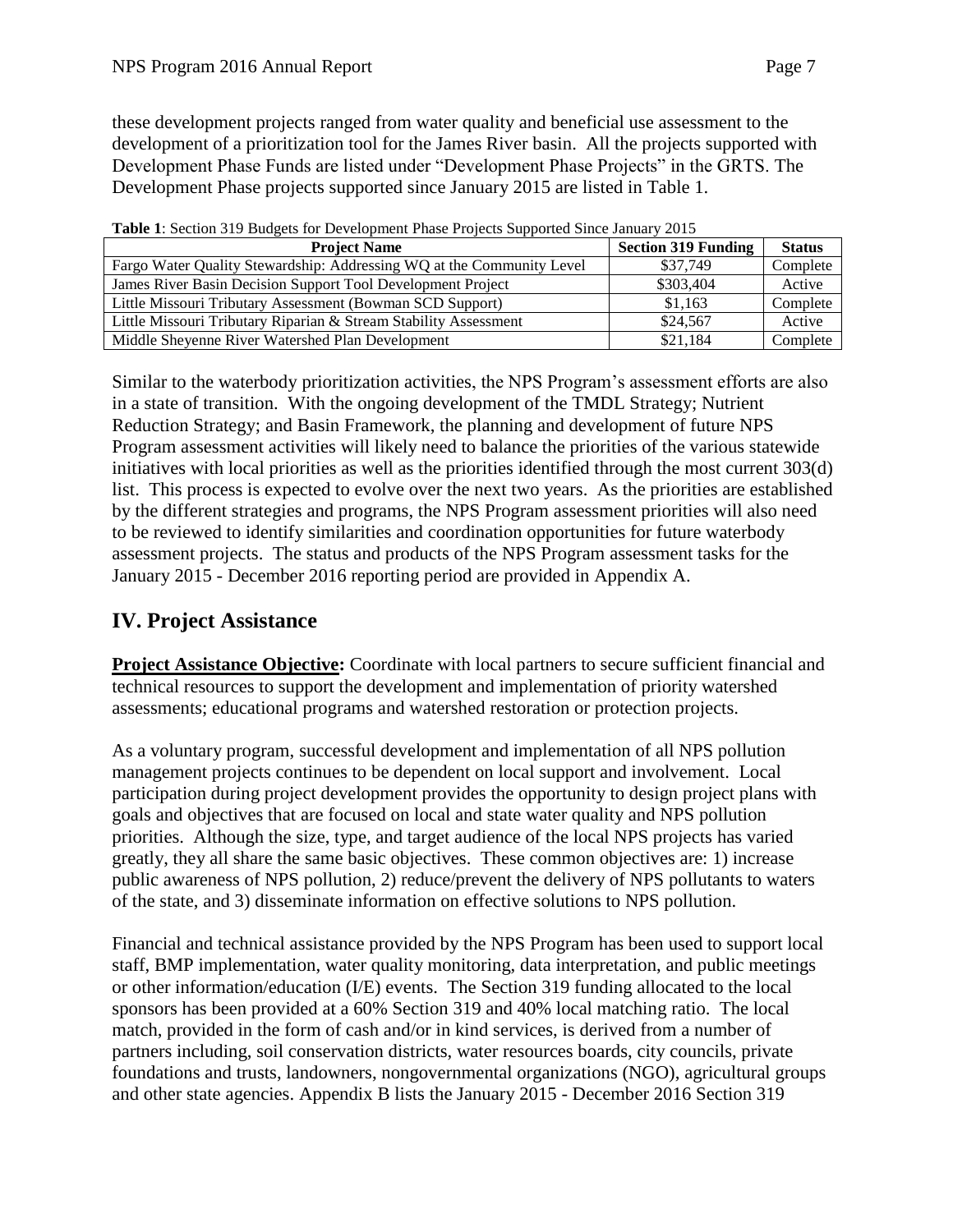expenditures of the locally sponsored projects supported under the 2011-2016 Grants. The 2010 and 2011Grants, which were active during part of the Management Plan period, were closed out in 2015 and 2016, respectively. The ending Section 319 budgets for the projects supported under the 2010 Grant were provided in the 2015 Annual Report and the ending Section 319 budgets for projects supported under the 2011 Grant are provided in Appendix C.

The Natural Resources Conservation Service (NRCS) is the primary source of federal financial and technical assistance within most of the local NPS projects. Technical assistance provided by the NRCS has generally included staff time to assist with land use assessments, public meetings, educational events and/or farm unit planning. Office space and some equipment have also been provided to most of the NPS Program watershed projects. Despite declining budgets, the USDA cost share programs have remained extremely important to local NPS project sponsors as an additional funding source to support the implementation of BMPs within the watershed project areas. The Environmental Quality Incentive Program (EQIP), in particular, has continued to be a valuable program for helping many NPS projects meet their BMP implementation goals and objectives. When applicable, the type and amount of USDA BMP applied in the watershed project areas are provided in the project specific reports in the EPA Grants Reporting and Tracking System (GRTS).

From a state perspective, two significant sources of non-federal financial assistance were available the past two years for local NPS projects. These sources are the State Water Commission Trust Funds and the ND Outdoor Heritage Fund. These sources are not direct appropriations, but instead, they are state funds that are available through a competitive application process and subject to approval by the state agencies administering the funds. The budgets for these two state funding pools are set on a biennial basis by the state legislature.

The State Water Commission Trust Fund (SWC Trust Fund) has been a longtime source of state funding available for qualifying NPS Program projects. Qualifying projects are limited to NPS Program projects that provide BMP design assistance to other projects supported by the NPS Program. For the 2015/2017 biennium, \$200,000 in SWC Trust Funds were awarded to the Department to support eligible projects. These funds were allocated to the Livestock Pollution Prevention Program, ND Stockmen's Association Environmental Services Program; and the NPS BMP Team. All of these projects are involved in the delivery of financial and technical assistance to design and/or install livestock manure management systems. The BMP Team also provides engineering services to develop construction designs for riparian restoration sites and other structural BMP scheduled for installation within active NPS Program project areas. The SWC Trust Funds are being used to supplement the 40% match requirements associated with the Section 319 funds awarded to each project.

A second source of state funding for NPS projects includes the ND Outdoor Heritage Fund (OHF). If state tax revenues are sufficient, the OHF can receive up to \$40 million per biennium to support projects addressing natural resource management (including water quality) and outdoor recreation. Although this maximum allocation has never been met during any biennium, the OHF has been used to support a variety of projects, including some NPS projects. Since January 2015, five NPS projects have received a total of \$1,433,924 in OHF funding. Specific NPS projects supported with OHF funds during the Management Plan period are listed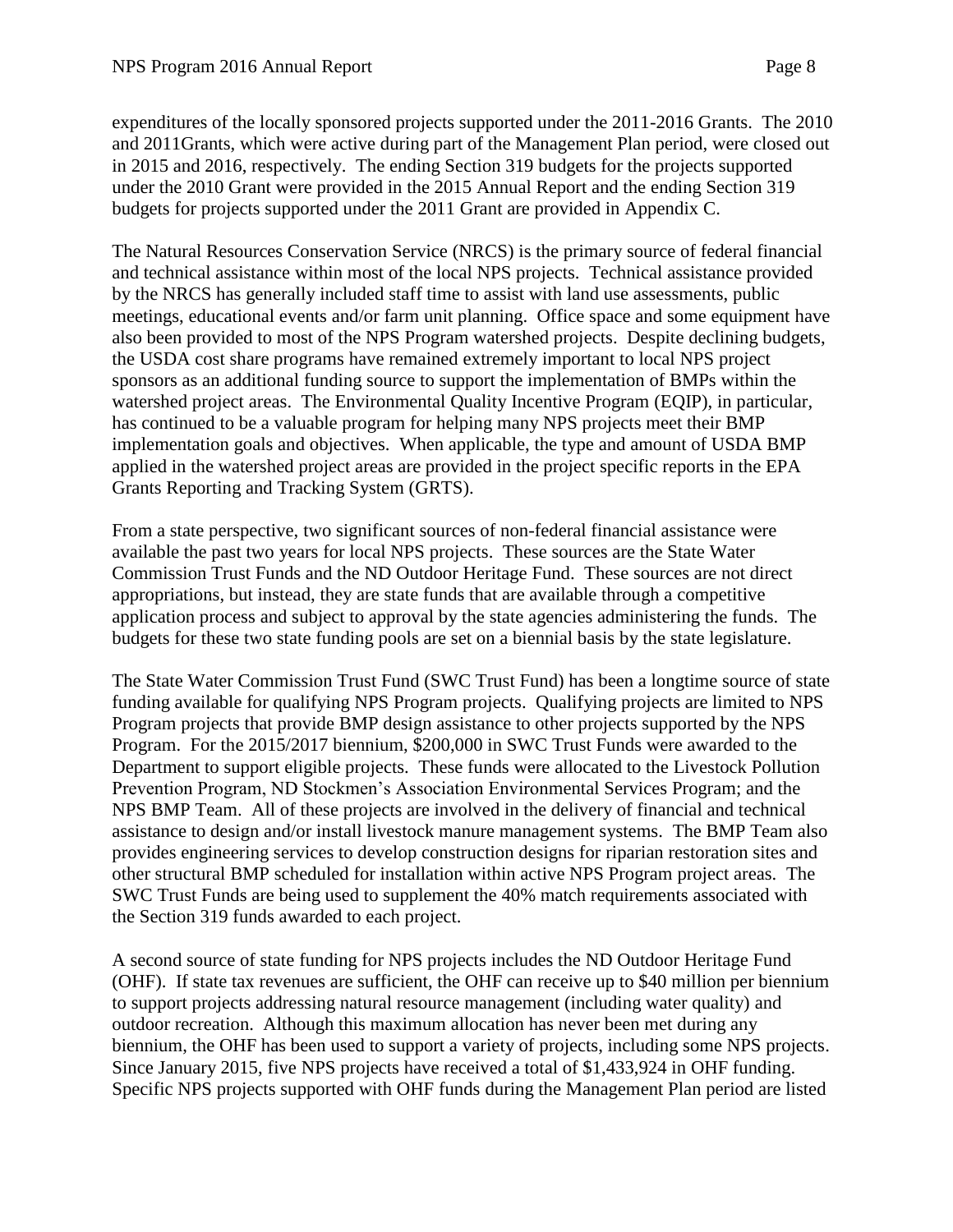in Table 2. All of the OHF funds are being used to support the installation of BMP in the watershed project areas.

| <b>Project Name</b>                                                             | <b>OHF Allocation</b> |
|---------------------------------------------------------------------------------|-----------------------|
| Riparian Grazing Systems Project*                                               | \$253,500             |
| LaMoure County Memorial Park Streambank Restoration Project*                    | \$695,424             |
| Sheyenne River Sedimentation Reduction Project (2 <sup>nd</sup> OHF Allocation) | \$200,000             |
| Homme Dam Watershed Project                                                     | 65,000                |
| <b>Powers Lake Watershed</b>                                                    | \$220,000             |
| <b>Total</b>                                                                    | \$1,433,924           |

**Table 2.** Outdoor Heritage Fund allocations during the period of January 2015 – December 2016

\*Projects that only have 319 funds committed for staff. OHF funds will support all the BMP implementation.

Although state and federal funding allocations (e.g., Section 319 funds, USDA cost share, and OHF funds) are major components of NPS project budgets, cash and inkind match contributions from sponsoring entities and their partners are also a significant part of most local NPS project budgets. These local contributions typically represent a majority of the non-federal match commitments for the NPS projects. Consequently, the local sponsors and their partners, have not only been responsible for managing the NPS projects, but they have also been the main source for the non-federal financial support for the projects, which, in turn, has enabled more effective delivery of the NPS Program. Table 3 lists some of the sponsoring entities and financial partners that have provided technical and/or financial support for the development, implementation and/or management of NPS projects during the Management Plan period.

|  | Table 3. Local NPS project sponsors and financial partners |  |
|--|------------------------------------------------------------|--|
|--|------------------------------------------------------------|--|

| <b>Soil Conservation Districts</b> | <b>State Water Commission</b>  | Water Resource Districts N.D. |
|------------------------------------|--------------------------------|-------------------------------|
| Department of Agriculture          | <b>Grazing Lands Coalition</b> | RC&D Councils                 |
| ND State University                | ND Stockmen's Association      | Ducks Unlimited               |
| Industrial Commission (OHF)        | <b>NDSU Extension Service</b>  | Landowners/Producers          |
| Valley City State University       | ND Game & Fish Department      |                               |

Section 319 funding has always been the main source of financial support for the NPS Program. Estimated Section 319 expenditures under the 2011– 2016 Grants since January 2015 were \$6,993,301. Approximately 11.2% of the 319 funds (i.e., \$783,983) were used to support NPS Program staff and the balance (i.e. \$6,209,318) was awarded to local NPS projects. Estimated non-federal match to the Section 319 funds was \$4,662,201. The non-federal match expended on NPS Program staffing was provided through the State General Fund and the balance of the non-federal match requirements for the reporting period was provided through the local projects in the form of cash or inkind services. The primary local match contributors were Soil Conservation Districts and participating producers and/or landowners installing BMP.

Technical and financial assistance provided by the NPS Program is generally initiated during the assessment/prioritization phase of local projects and continued throughout the implementation of the projects. In addition to the Section 319 financial support, the types of technical assistance provided to local projects included: project oversight; water quality sample analysis; project review and comment; training for sample collection and project management; quality assurance project plan development; distribution of educational materials; and biological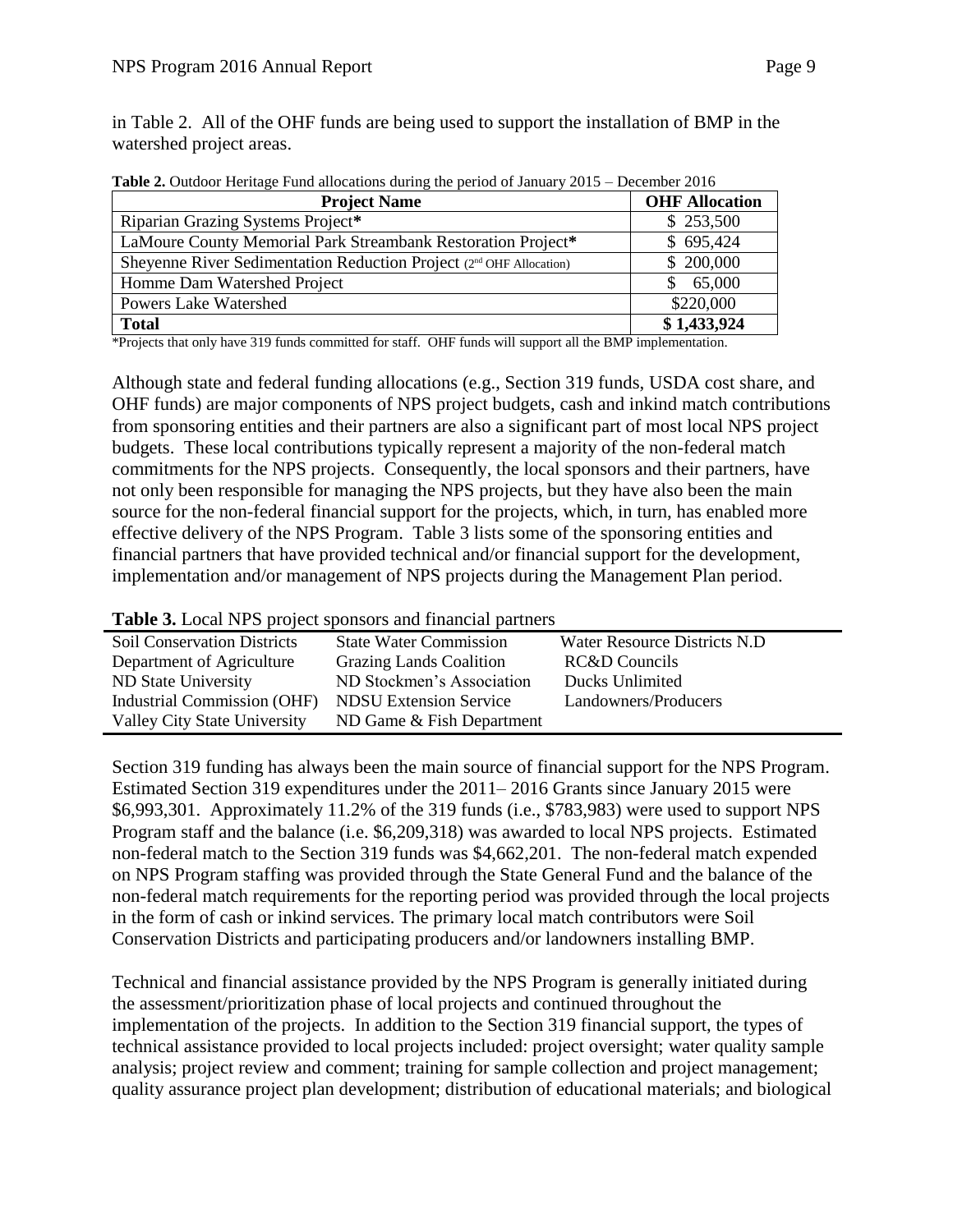monitoring support. Department personnel (i.e., 10 FTE) involved in the delivery of NPS Program financial and technical assistance are as follows:

- Water Quality Division Director & Surface Water Program Manager Program Supervision (0.50 FTE)
- NPS Program Coordinator Program Administration (1 FTE)
- Environmental Scientist Monitoring/Assessment Assistance (2 FTE)
- Watershed Planning & Information/Education Coordinator I/E Assistance (1 FTE)
- Microbiology and Chemistry Lab Personnel Sample Analysis (2 FTE)
- Ground Water Program Personnel Aquifer Assessment Project (3 FTE)
- Secretarial Assistance (0.5 FTE)

The roles and responsibilities of the Department staff involved in the NPS Program are described in the NPS Program Staffing and Support Workplans associated with each Section 319 Grant. These workplans are attached in the GRTS under "NPS Program Staffing and Support Program" for each applicable grant.

Since January 2015, forty five NPS pollution management projects were provided financial and technical assistance. These projects include 23 watershed projects; 13 educational projects; and 5 assessment/development projects. Another 4 projects, defined as support projects, were also provided assistance to address specific priority issues (e.g., manure management, soil salinity, etc.) or provide engineering services to the local watershed restoration projects. Section 319 expenditures, to date, for the projects supported under the 2011–2016 Grants are listed in Appendix B and the ending Section 319 budgets for projects supported under the 2011 Grant are listed in Appendix C. The final budgets for projects supported with FY2010 Section 319 funding were provided in the 2015 Annual Report.

The local projects supported with Section 319 funds can be grouped under one of seven categories. Inclusion in a particular category is primarily based on the goal of the project. Table 4 lists the cumulative Section 319 expenditures during the reporting period for each of the NPS project categories.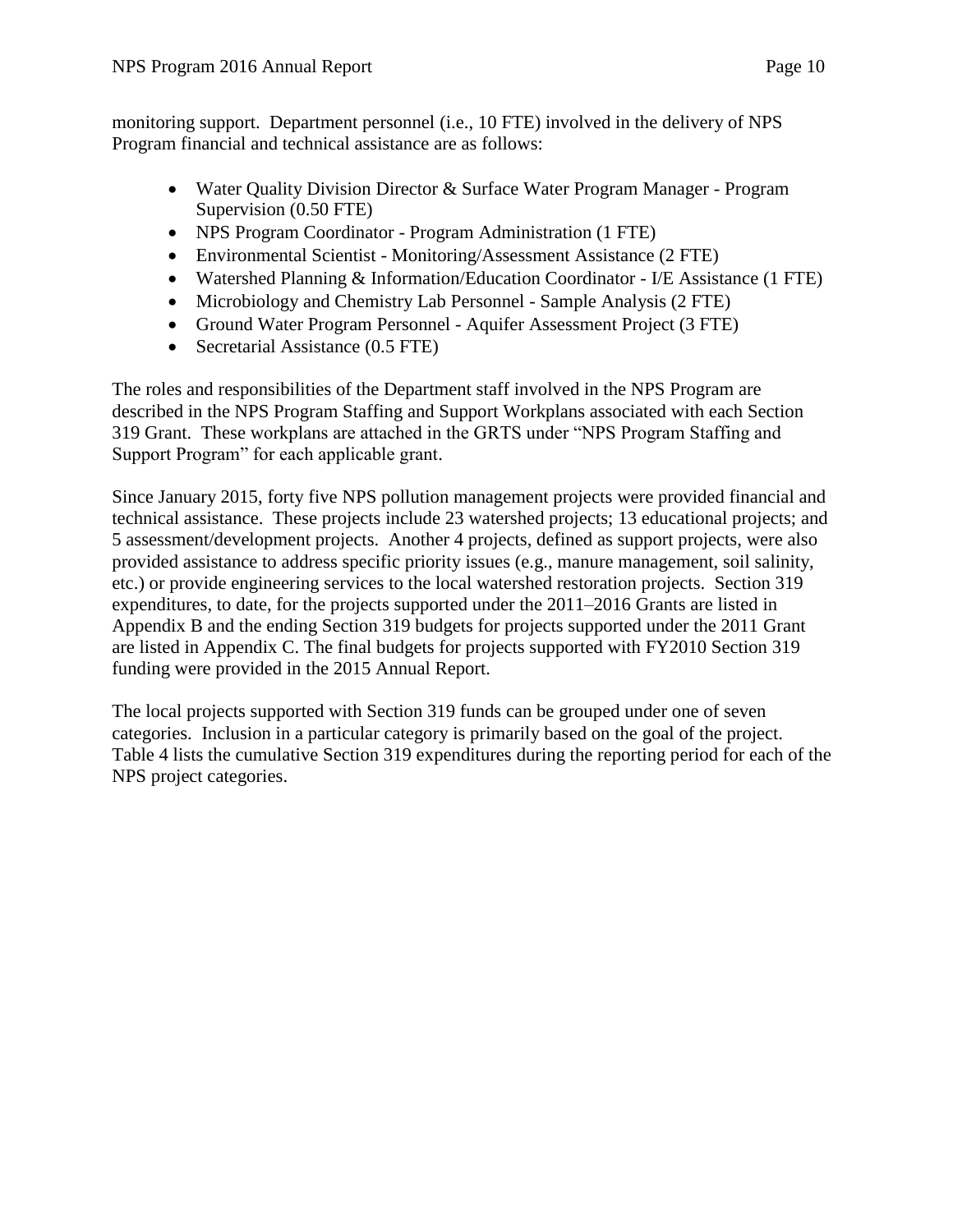| <b>Project Type *</b>                   | <b>Cumulative 319</b><br><b>Expenditures</b> | <b>Percent of Total 319</b><br><b>Expenditures</b> |
|-----------------------------------------|----------------------------------------------|----------------------------------------------------|
| Development Phase - NPS Assessment      | \$280,205                                    | 4.5%                                               |
| Development Phase – TMDL Development    | \$0                                          | $0.00\%$                                           |
| <b>Education - Demonstration</b>        | \$188,364                                    | 3.0%                                               |
| <b>Education - Public Outreach</b>      | \$1,368,839                                  | 22.1%                                              |
| Support Projects (TA or FA)             | \$1,341,593                                  | 21.6%                                              |
| NPS Assessment - Multi Year Grant Award | \$0                                          | $0.00\%$                                           |
| <b>Watershed Projects</b>               | \$3,030,317                                  | 48.8%                                              |
| <b>Total</b>                            | \$6,209,318                                  | 100%                                               |

**Table 4.** Section 319 Expenditures per Project Category: January 1, 2015 – December 31, 2016

\*NPS Program staffing and support has not been included in the table to more accurately display the distribution of Section 319 funding between the local project categories.

As indicated in Table 4, about 53% of the local project expenditures during the reporting period were associated with watershed projects and NPS assessment phase projects. In addition to the watershed-based projects, the NPS Program also funded several support projects that provided technical or financial assistance to the watershed projects to plan and implement certain types of BMP. When the Section 319 expenditures of the support projects are taken into account, the percent of Section 319 expenditures associated with watershed-based projects increases to approximately 75%. This watershed emphasis is consistent with the NPS Program goal to implement 15 watershed assessments and 20 watershed restoration projects during the 2015- 2020 Management Plan period. A map showing the location of the watershed projects active during the Management Plan period is provided in Appendix E.

Statewide and local public outreach efforts represent another very important component of the NPS Program. Although Section 319 expenditures on educational projects only represent about 25% of total NPS project expenditures, the projects focused on public education are critical for establishing the local awareness needed to ensure successful implementation of watershedbased projects and the NPS Program. Summaries of the educational programs and projects supported during the Management Plan period are provided in Section VI.

Within any NPS project, some type of external financial and/or technical assistance is needed to effectively implement the project. The specific type and amount of assistance needed by the NPS projects is variable and usually dependent on several factors. The most common factors needed to ensure a successful project are: 1) strong local leadership; 2) technical resources to develop and implement the NPS project plans; 3) landowner and/or public involvement; and 4) financial resources to support implementation. The NPS Program objective and tasks for project assistance have continued to focus on providing the means to ensure the local sponsors have the "tools" they need to implement the most effective NPS projects. Appendix A provides a summary of the accomplishments of NPS Program assistance during the reporting period.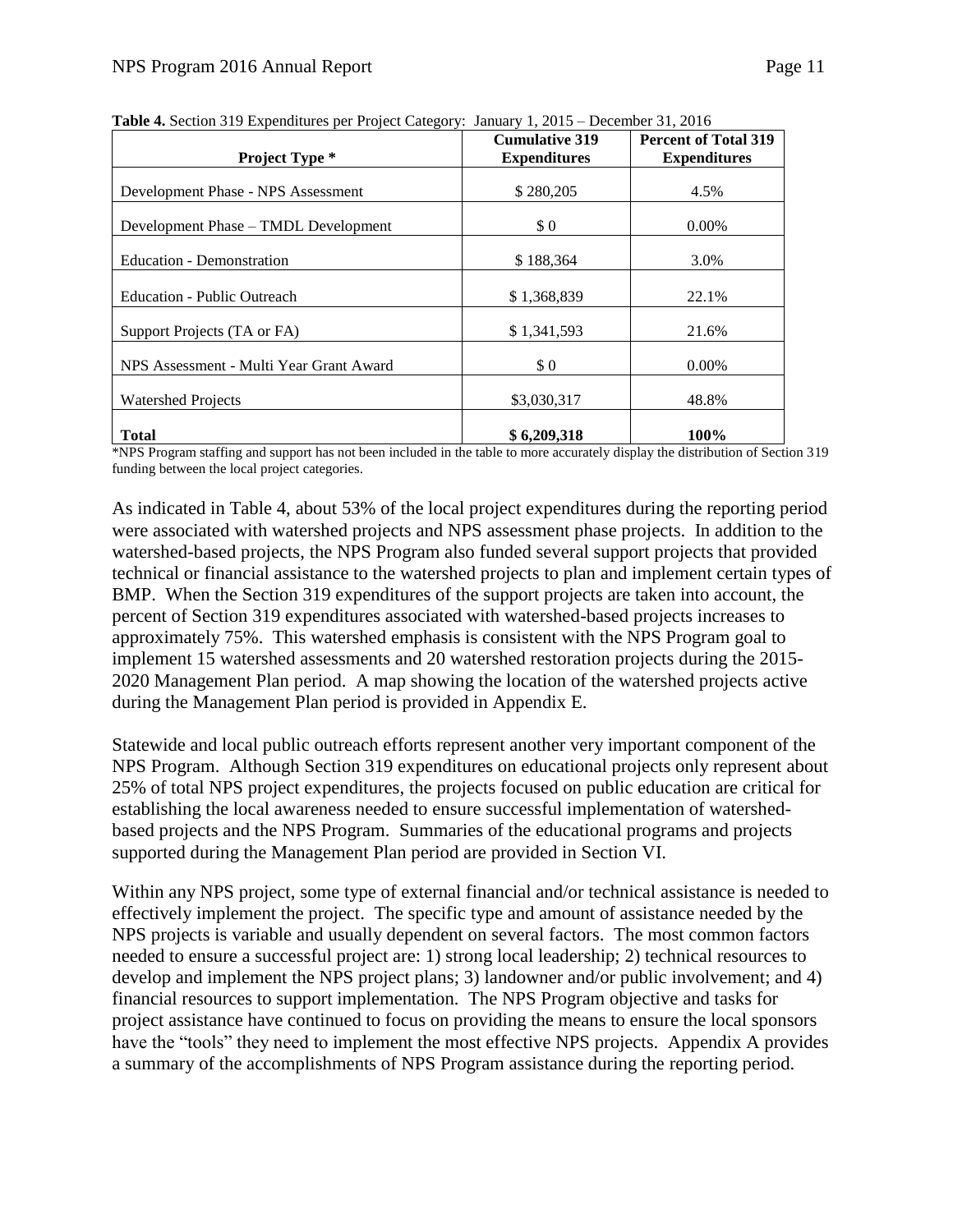# **V. Coordination**

**Coordination Objective:** Maintain and expand partnerships at the state and local levels to diversify input for project development and implementation as well as to increase opportunities for securing and coordinating resources to more efficiently address identified NPS pollution impacts.

With limited resources at the state and local level, delivery of the NPS Program requires a significant amount of coordination with federal, state, and local agencies; landowners; agricultural producers; and NGOs. The primary means for coordinating statewide efforts is through direct interaction with resource management partners (e.g., NRCS, NDASCD, and Extension Service) as well as through the North Dakota NPS Pollution Task Force (Task Force).

Locally, coordination continues to be accomplished through direct contact and participation with local resource management groups such as soil conservation districts, water resource boards and NRCS. However, as the Basin Framework is initiated, local project advisory committees will be consolidated to establish basin stakeholder advisory groups (BSAGs). Once established, the BSAGs will play a lead role in facilitating coordination between all entities with interests in water quality management in their basin. Through the Basin Framework, technical advisory groups (TAGs) will also be formed by the BSAG. The TAGs will provide the avenue for state and federal resource professionals (including SWQMP staff) to coordinate resources and participate in the decision-making process for water quality and NPS pollution management in the major river basins in the state. Establishment of the first BSAG in the Red River Basin will be initiated through a series of public meetings and is scheduled to be accomplished in 2017/2018.

At the state level, the annual Task Force project proposal review process has provided the forum to connect local NPS project sponsors with potential partners on the Task Force. During the 2016 Task Force review process, the members were given the opportunity to become familiar with nine different NPS projects seeking FY17 Section 319 financial support. Conversely, the local project sponsors are also given the opportunity to describe their projects to multiple state and federal organizations in one setting. Through this interaction during the 2016 review process, discussions between the FY17 watershed projects and NRCS were initiated to identify potential options for supplementing local BMP budgets with EQIP cost share.

The partnership between the NPS Program and NRCS is a key relationship for most of the state's NPS pollution management efforts. Nearly all of the Section 319 watershed projects utilize USDA Programs (e.g. EQIP, EWP, and CRP), to expand the amount of resources available for BMP planning and implementation. When possible, the NRCS also provides training and technical support to local NPS project staff to assist them in developing conservation plans, evaluating range conditions, and planning or designing manure management systems. Most local watershed project coordinators are also co-located in a NRCS field office, which has strengthened coordination with the NRCS district conservationists when providing farm planning assistance to producers. By coordinating multiple funding sources and colocating staff with NRCS, the NPS projects have been able to implement more BMPs, which has enhanced the overall effectiveness of their NPS pollution abatement efforts. Given the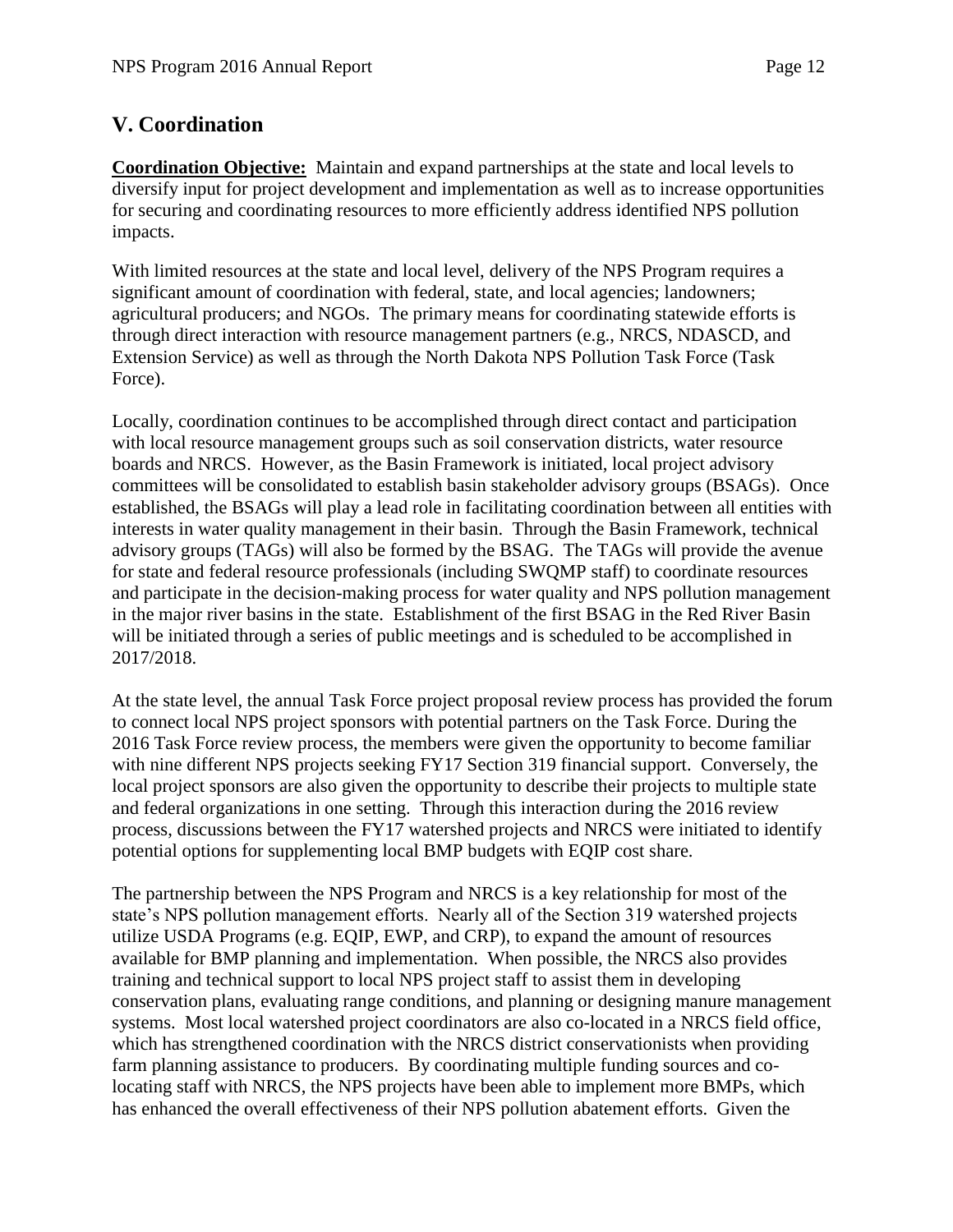benefits of the NRCS/NPS project partnership, all NPS project sponsors are encouraged to utilize USDA programs to compliment Section 319 funds budgeted for BMP implementation.

Coordination and cooperation between the NRCS and NPS Program was strengthened in 2015, with the signing of a memorandum of understanding (MOU) that recognizes the Department as a conservation cooperator. With the MOU, data sharing has been simplified and the affects of applied BMP on water quality can be interpreted with more confidence in the USDA National Water Quality Initiative (NWQI) watersheds as well as the local watershed projects supported with Section 319 funding. This same NRCS BMP data has also been incorporated into the RPST to serve as an indicator for producer participation when prioritizing subwatersheds (e.g., 12 digit HU) in the river basins.

The NDSU Extension Service (Extension Service) is another major partner of the NPS Program. At the state level, the Extension Service has maintained its lead role in delivering an educational program focused on improving livestock manure management. This program, not only assists the NPS Program in educating livestock producers, but it also serves as a technical support program for local NPS projects by providing planning assistance focused on manure management. During the past two years, the NDSU manure management specialist has assisted most of the active watershed projects through direct one-on-one assistance or through participation in various local educational events. In addition to this program, the Extension Service is also sponsoring other statewide or regional projects focused on the development of riparian ecological site descriptions and the dissemination of information on soil salinity and soil health management. The Extension Service has also submitted a FY17 Section 319 project proposal to provide leadership training to soil conservation districts and other local resource management organizations. County Extension Agents also continue to be involved in the planning and delivery of many of the educational events sponsored by the local NPS projects.

Local project sponsors have remained the primary avenue for coordinating programs within the NPS project areas. Soil conservation districts are generally the lead sponsors for the waterbody assessments and watershed projects, while Extension Service, state agencies and NGOs are typically the sponsors for the education and support projects. Primary responsibilities of the project sponsors include: 1) project plan development; 2) project administration; 3) progress reporting; 4) financial and technical assistance delivery; 5) PIP revisions; and 6) public outreach and education. Within the Basin Framework, the BSAGs will have these same responsibilities, but they will also have a larger role in setting priorities for the basin and development and implementation of the basin water quality management plan. Membership on the BSAGs will also be more diverse to include representation from the entire basin. However, similar to the current project sponsor members, the BSAGs will typically have a "core" membership of soil conservation districts, county Extension agents, and water resource boards.

Given the agricultural focus of most projects, SCDs will continue to be the lead sponsor for most of the local NPS projects and key members of the BSAGs. The SCDs provide the local leadership necessary to implement and manage projects as well as the "familiar face" to encourage greater producer/landowner involvement. The SCDs long-standing partnership with NRCS also strengthens the coordination of cost share funds provided through the EQIP and NPS Program. Other local or regional organizations that will also be important partners and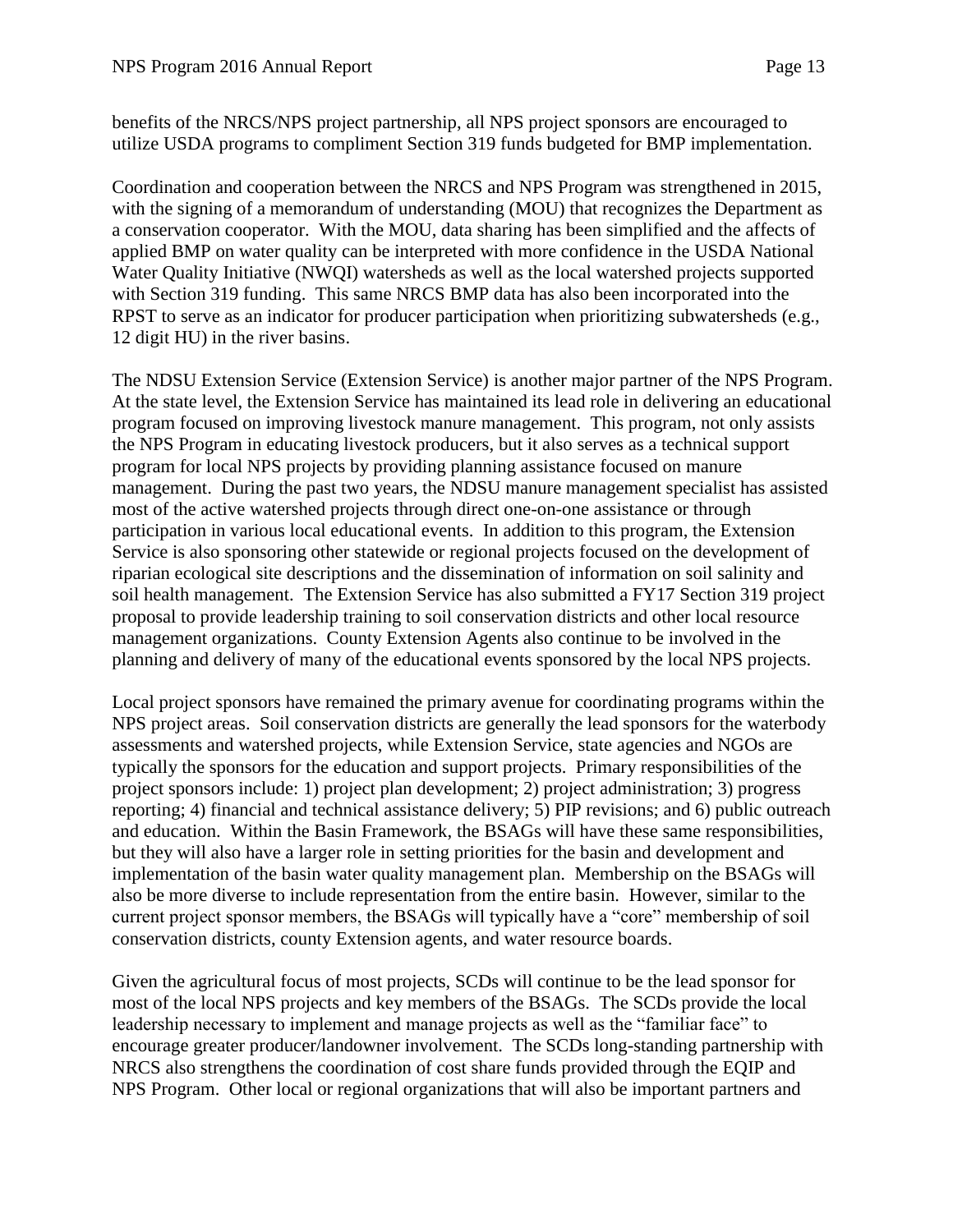sponsors include universities; state agencies, and water resource boards. The organizations currently working with the NPS Program and the general type of assistance each entity provides are listed in Appendix D. Coordination with these organizations and others is described in the Management Plan coordination objectives and tasks listed in Appendix A.

# **VI. Public Out-Reach and Education**

**Public Out-Reach and Education Objective:** Strengthen support for and participation in NPS pollution management projects by increasing public awareness and understanding of NPS pollution impacts and the solutions for restoring and protecting those water resources impaired or threatened by NPS pollution.

Delivery of a balanced information and education (I&E) program throughout the state has always been a critical component of the NPS Program. While watershed projects are effective at abating known sources and causes of NPS pollution, the state and local I&E projects are the primary means for creating widespread awareness and understanding of NPS pollution issues to ensure support for future NPS pollution management efforts. The delivery method, NPS pollution topic, and target audience of the educational projects vary considerably, which is reflective of the diversity in NPS pollution education in the state. However, despite the differences, the state and local I&E projects deliver a common message on NPS pollution impacts and solutions and form the delivery network for the NPS Program's statewide educational program.

To maintain a balanced educational program, the NPS Program coordinates with several partners to implement projects targeting all age groups. During the reporting period, 42% of the state's educational projects focused on teacher/youth education and the other 58% targeted the adult population. In most cases, the programs targeting adults placed particular emphasis on reaching agricultural producers and individuals actively involved in farm and ranch resource planning. The agricultural emphasis is also not lost in the youth programs, where agricultural issues and the associated solutions to agricultural NPS pollution are addressed to some degree.

For youth education, the NPS Program has continued to support four long term education programs focused on K-12 students and teachers. These projects include the ECO ED Program, Project WET, Envirothon and The Regional Environmental Education Series (TREES). Each project is focused on a slightly different audience and delivers a message that compliments the messages of the other three projects. As a fifth component to the youth education efforts, the Prairie Waters Education and Research Center (Center) was established in 2010. The Center strengthened the ongoing youth education efforts by providing a location to conduct some of the educational programs as well as by providing training for facilitators or teachers involved in water education for students. The Center has also manages the River Watch Program, which facilitates a long term, volunteer monitoring program for high school students.

As previously indicated, a majority of the NPS Program's I&E projects have continued to target the adult population, with emphasis placed on reaching individuals involved in the agricultural industry. Collectively, these I&E projects address a variety of agricultural topics, including; manure management, nutrient management, soil health, cover crops, and grazing rotations. Soil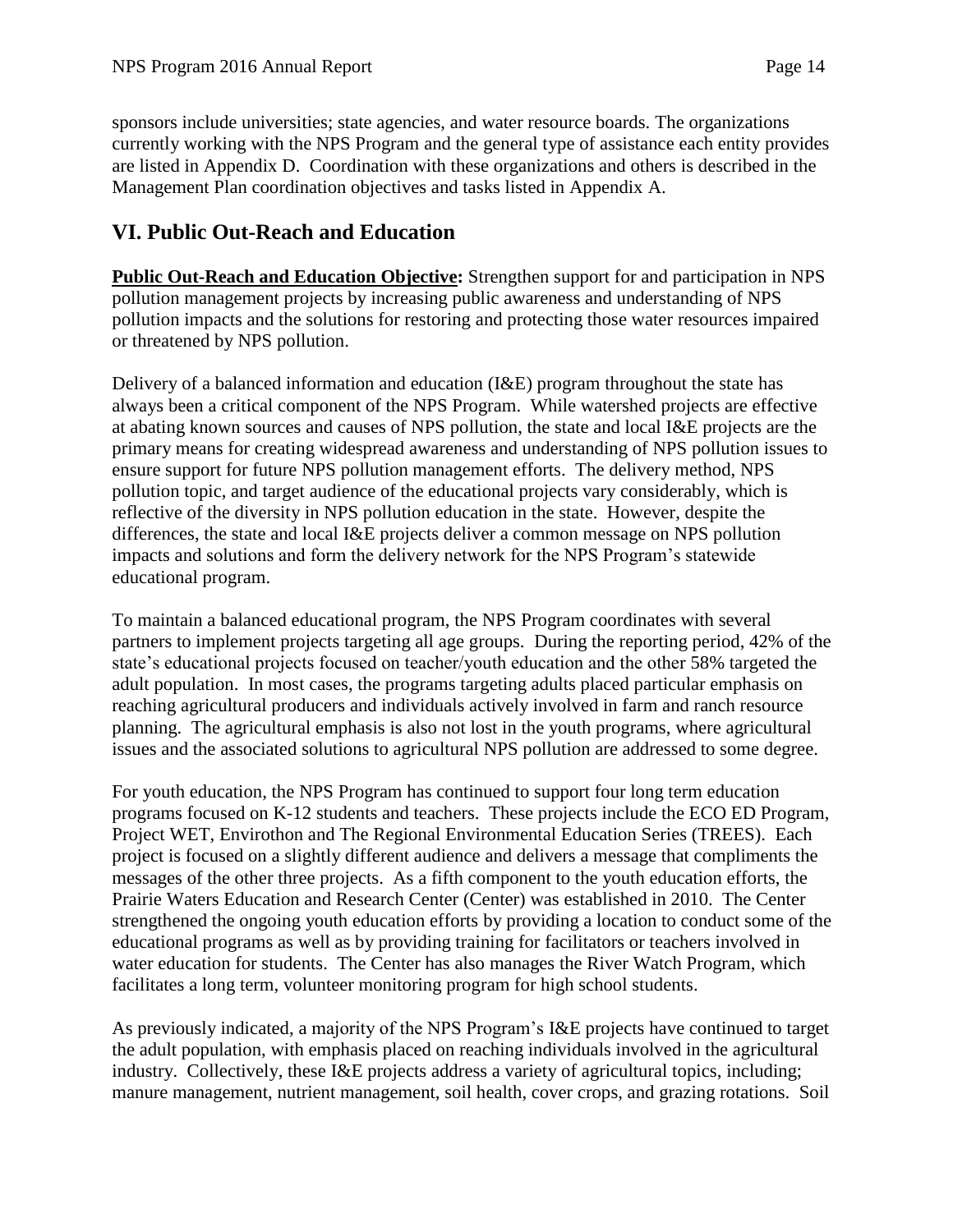health, in particular, has become the center piece for many of the educational projects supported by the NPS Program. With good soil health recognized as an indicator of sustainable cropland and grazing land management, a systems approach is viewed as the foundational tool for achieving that good soil health, thereby reducing the transport of NPS pollutants from agricultural fields to improve and/or protect water quality. This holistic approach is the main message being emphasized at many of the NPS Program educational events and programs.

A third component of the NPS Program's education network, that is often overlooked, is the educational events supported by the local watershed projects. Although the watershed projects are not specifically focused on education, they have implemented a variety of agriculture-based educational events (e.g., tours, newsletters, and BMP demonstrations). These local events have generally attracted between 10-25 individuals, although some of the larger events have recorded over 200 participants. Cumulatively, there have been thousands of people who have benefited from the local watershed education programs each year.

Twelve I&E projects have been supported by the NPS Program during the reporting period. These I&E projects range in size from local county events to statewide programs. Target audiences included the general public, K-12 students, teachers, agricultural producers and local resources managers. The products of the educational efforts are just as diverse, with outputs such as newsletters, workshops, lyceums, BMP demonstrations, tours, mentoring services, fact sheets, radio ads, and videos. Table 5 provides a summary of the goals and target audiences of the I&E projects funded since January 2015. More detailed information on each project is also provided in the GRTS.

|                                                                       | <b>Primary Target</b>                                |                                                                                                                                                                                                                                                                       |
|-----------------------------------------------------------------------|------------------------------------------------------|-----------------------------------------------------------------------------------------------------------------------------------------------------------------------------------------------------------------------------------------------------------------------|
| <b>Project Name &amp; Contact Person</b>                              | <b>Audience</b>                                      | <b>Major Goals</b>                                                                                                                                                                                                                                                    |
| <b>Envirothon Program</b>                                             | Students in grades<br>$9-12$                         | Deliver a statewide program that strengthens problem<br>solving skills by providing the opportunity to learn and use<br>science based information to identify and prescribe potential<br>solutions that address NPS pollution and other natural<br>resource concerns. |
| The Regional Environmental Education<br>Series (TREES)                | Students in grades<br>$K-12$                         | Deliver a series of lyceum-style programs to schools to<br>create greater appreciation for the state's water resources<br>and increase participants understanding of the importance of<br>wise use of all natural resources.                                          |
| <b>NDSU Nutrient Management</b><br><b>Educational Support Program</b> | <b>Resource Managers</b><br>& Livestock<br>Producers | Maintain a statewide program focused on the development<br>and delivery of training programs, bulletins, workshops,<br>demonstrations, and one-on-one planning assistance to<br>promote better management of livestock manure.                                        |
| ND Project WET (Water Education for<br>Teachers)                      | K-12 Teachers &<br><b>Students</b>                   | Deliver a variety of educational offerings throughout the<br>state to increase participants' knowledge and understanding<br>of NPS pollution impacts to our water resources and<br>potential solutions to those impacts.                                              |
| Statewide ECO ED Program                                              | Students in grades<br>$6 - 8$                        | Provide technical and financial assistance for local soil<br>conservation districts to conduct one-day tours or two-day<br>camps that provide hands-on outdoor instruction on water<br>quality, soil/erosion; wetlands, prairies, and woodlands.                      |

**Table 5.** Goals and target audiences of I&E projects supported from January 1, 2015 through December 31, 2016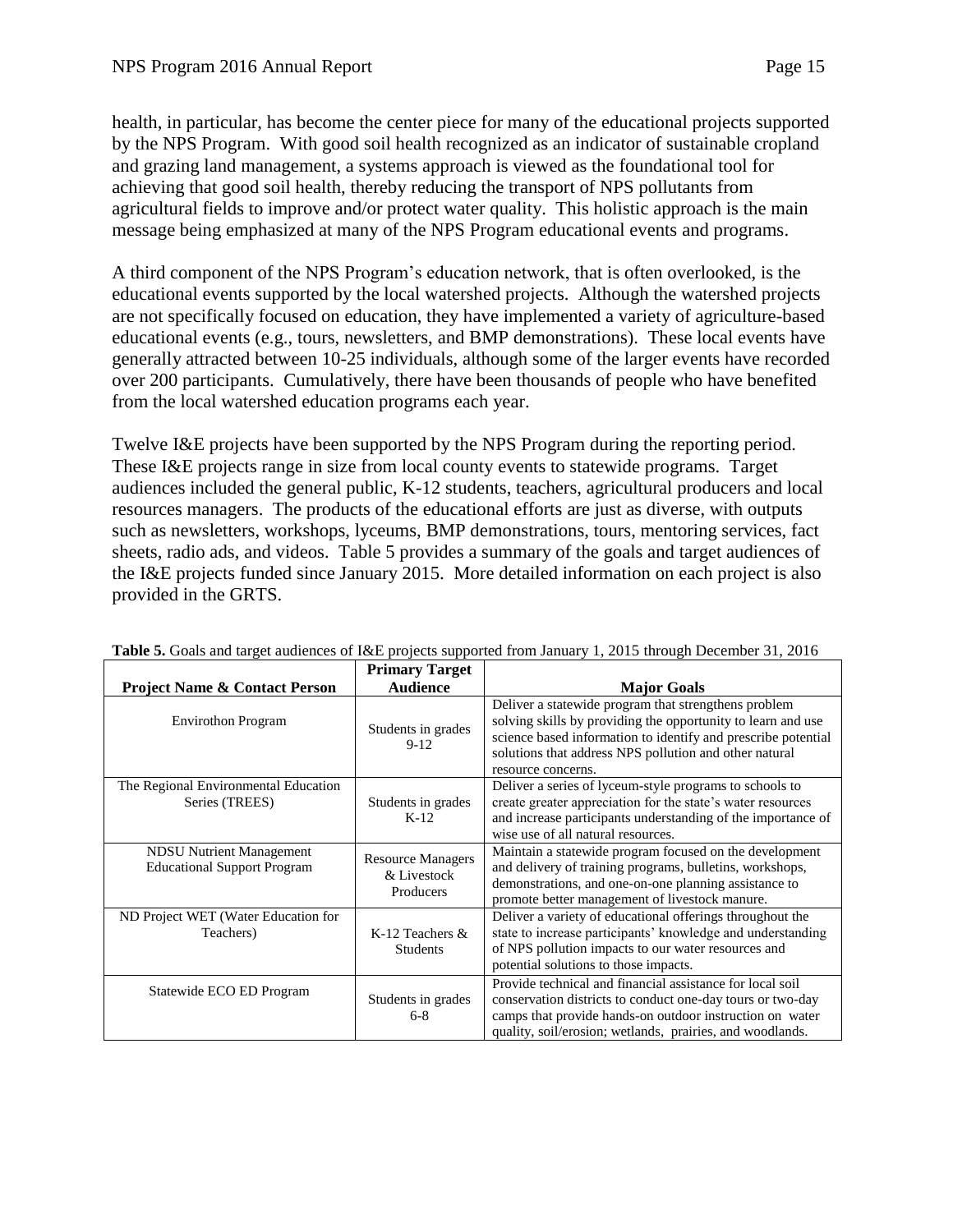|                                                     | <b>Primary Target</b>                                     |                                                                                                                                                                                                                                                                                                                                                                                                                                                                                                                                                                                                        |
|-----------------------------------------------------|-----------------------------------------------------------|--------------------------------------------------------------------------------------------------------------------------------------------------------------------------------------------------------------------------------------------------------------------------------------------------------------------------------------------------------------------------------------------------------------------------------------------------------------------------------------------------------------------------------------------------------------------------------------------------------|
| <b>Project Name &amp; Contact Person</b>            | <b>Audience</b>                                           | <b>Major Goals</b>                                                                                                                                                                                                                                                                                                                                                                                                                                                                                                                                                                                     |
| ND Water Wisdom Project                             | <b>Resource Managers</b><br>& Agricultural<br>Producers   | Deliver an educational program in south central and western<br>ND that supports a variety of local educational offerings<br>(e.g. workshops, tours, newsletters, demonstrations, etc.)<br>focused on agricultural management practices that are<br>effective at controlling NPS pollution. Two regional soil<br>health workshops and one statewide grazing planning<br>workshop will also be supported.                                                                                                                                                                                                |
| Discovery Farm Program                              | <b>Resource Managers</b><br>& Agricultural<br>Producers   | Establish a series of BMP demonstration sites on three<br>working farms. These sites will be used to evaluate the<br>water quality benefits of various BMP. Water quality and<br>quantity will be collected to quantify the positive or<br>negative impacts of the applied BMP. The current focus of<br>the program is on BMP associated with livestock manure<br>management and tile drain management.                                                                                                                                                                                                |
| Prairie Waters Education Center                     | <b>Resource Managers</b><br>& K-12 Teachers<br>& Students | Develop and manage an educational center to provide<br>training and educational offerings addressing topics such as<br>water quality monitoring; stream morphology;<br>macroinvertebrate sampling and watershed management.<br>Training and instruction will include both classroom style<br>presentations and in-field educational sessions.                                                                                                                                                                                                                                                          |
| Menoken Farm Soil Foodweb Project                   | <b>Resource Managers</b><br>& Agricultural<br>Producers   | Utilize the Menoken demonstration farm to showcase<br>farming systems that improve soil health; increase water use<br>efficiency and improve water quality. Management of the<br>demonstration fields will focus on the importance of<br>continuous live roots in the soil, crop diversity; livestock<br>grazing, and cover crops for improving soil health. Tours,<br>newsletter, and meeting presentations will be used to<br>disseminate information gained through the Menoken farm<br>project.                                                                                                    |
| Eastern ND Soil Salinity Demonstration<br>Network   | <b>Resource Managers</b><br>& Agricultural<br>Producers   | Increase landowner and resource manager awareness and<br>understanding of soil salinity and soil health issues in<br>eastern ND. The Soil Health Specialist employed by the<br>project will: 1) promote proper management and protection<br>of saline areas; 2) train local SCD staff and others on<br>management options for saline areas; 3) maintain<br>demonstration sites; and 4) disseminate information<br>regarding soil health and management of saline areas.<br>Educational outlets will include demonstration sites,<br>workshops, Extension bulletins, videos, tours, and<br>conferences. |
| Ranchers Mentoring and Outreach<br>Program          | Farmers and<br>Ranchers                                   | Promote land management systems that will improve water<br>quality and soil health. A network of mentors will be<br>established to provide interested ranchers technical support<br>and advice (from fellow ranchers) regarding management<br>options that can be used to improve soil health and water<br>quality as well as maintain the sustainability of their ranch<br>or farm.                                                                                                                                                                                                                   |
| Partners for Improving Water Quality<br>I&E Program | <b>Resource Managers</b><br>& Agricultural<br>Producers   | As a follow-up phase to the Water Quality Mentorship and<br>Outreach Program, the project will continue to deliver a<br>balanced educational program in southwestern ND that<br>promotes concepts and practices that will improve cropland<br>and grazing management and protect water quality.                                                                                                                                                                                                                                                                                                        |

**\***Resource managers include individuals from NRCS, Extension Service, Soil Conservation Districts, 319 Projects, State Agencies, Private Organizations, Water Resource Districts, etc. involved in farm planning and resource management.

The NPS Program's objective and tasks for education and outreach have remained focused on establishing an educational foundation that will lead to a well informed public that readily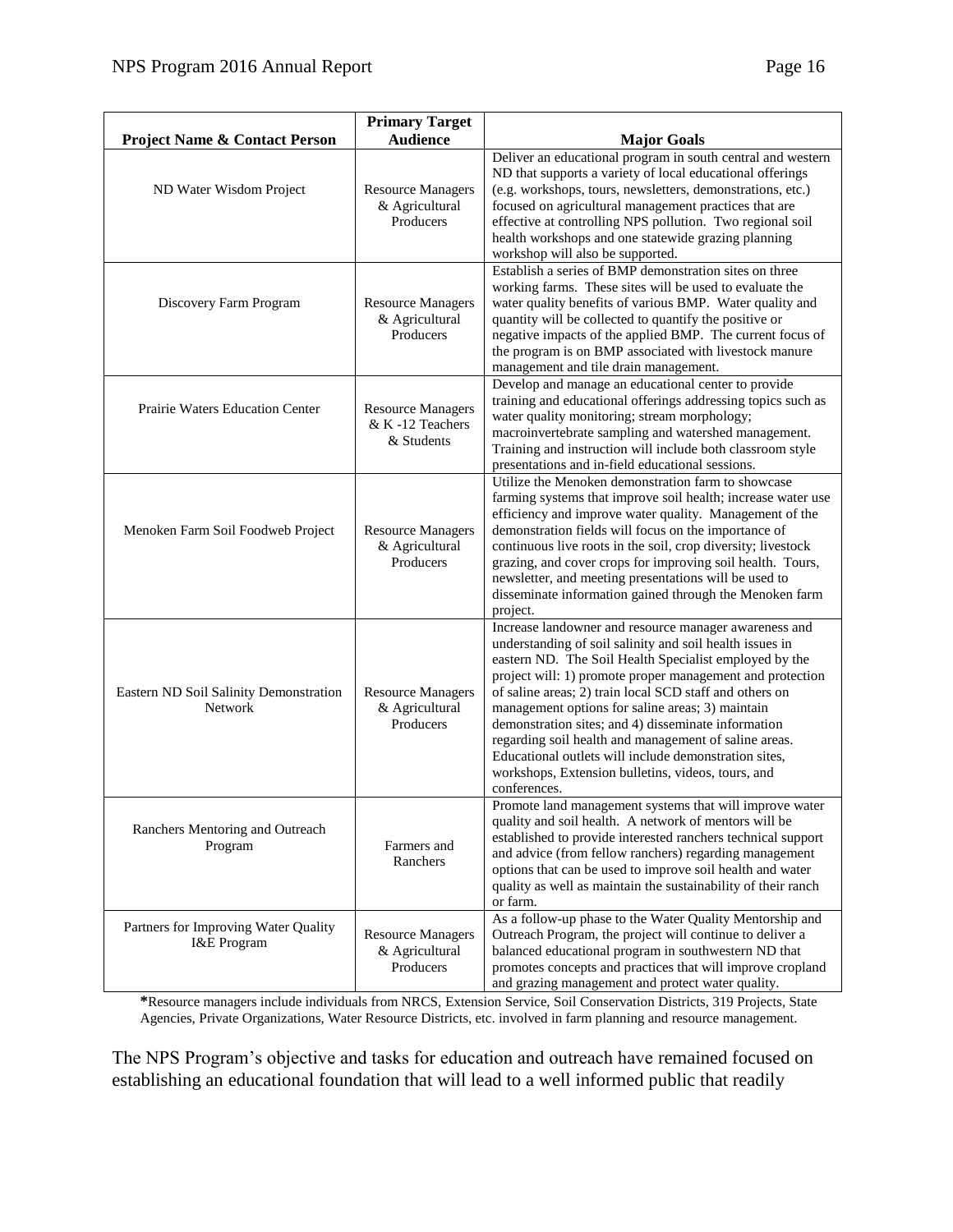supports current and future NPS pollution management efforts. Appendix A provides a summary of the accomplishments of NPS Program education tasks during the reporting period.

# **VII. Program Evaluation**

**Evaluation Objective:** Document the effectiveness and success of the NPS Program and its state and local partners in identifying and addressing the sources and causes of NPS pollution impairing or threatening beneficial uses of waters of the state.

Evaluation of NPS Program accomplishments are primarily based on data collected within the watershed project areas; documented progress toward individual project goals and objectives; and completion of measurable outputs identified in the Management Plan. The GRTS; annual and final project reports; EPA water quality program measures (e.g., WQ10, SP12); and annual program reports will be the primary means used to disseminate information on NPS Program and local project progress and success.

For evaluation at the local project level, measurement of progress toward established goals is being accomplished through different monitoring approaches that are dependent on many factors. These factors include such variables as project size; project goals; planned BMPs; sources and causes of NPS pollution; target audience; land use; location; and type of beneficial use impairments. The monitoring methods employed are also variable and may include: photomonitoring, exit surveys, pre/post testing, computer modeling, biological monitoring; water quality monitoring; BMP tracking; etc. The monitoring plan or Quality Assurance Project Plan (QAPP) for each project addresses these variables by describing, in detail, how the project will be monitored as well as how the project will be evaluated. Upon completion of a project, all data and information collected for evaluation purposes is interpreted and incorporated into the final project reports. For the watershed projects in particular, the final reports include summaries of the applicable water quality and/or biological data to describe progress toward the project-specific water quality and beneficial use improvement goals.

Overall, the success of the NPS Program is directly linked to the success of the local projects supported by the program. As a consequence, the evaluation of NPS Program success is based almost exclusively on the cumulative accomplishments of the locally sponsored projects. These accomplishments are described in the annual and final project reports submitted by the local sponsors. All the annual project reports due in 2016 have been entered in the GRTS. Specific projects that have posted final project reports in the GRTS in 2016 are listed in Table 6.

|                                                     |                     | <b>GRTS Project</b> |
|-----------------------------------------------------|---------------------|---------------------|
| <b>Final Report/Project Name</b>                    | <b>Grant Number</b> | <b>Number</b>       |
| Livestock Pollution Prevention Program - Phase II   | C9008633-11         | $_{01}$             |
| The Regional Environmental Education Series (TREES) | C9008633-11         | 03                  |
| Ranchers Mentoring Program                          | C9008633-12         | 09                  |
| <b>Kelly Creek Watershed</b>                        | C9008633-12         | 02                  |
| NPS BMP Team - Phase II                             | C9008633-12         | 04                  |
| Riparian Ecological Site Description Development    | C9008633-12         | 08                  |

**Table 6**. Final project reports entered in the GRTS for projects completed in 2016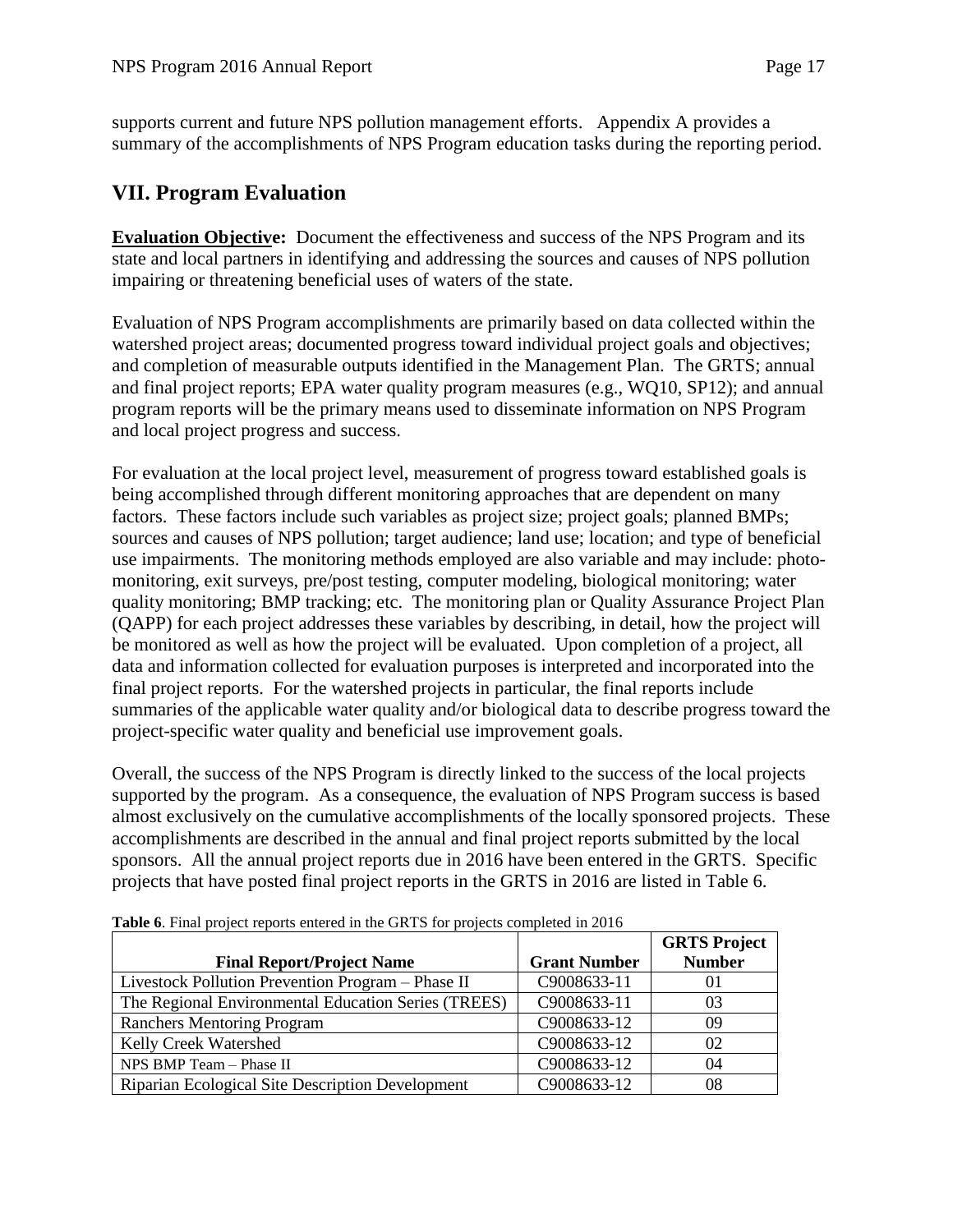From a program perspective, annual progress and progress by the end of the Management Plan period will be measured by evaluating the outcomes resulting from the completion of the tasks listed in Appendix A. The tasks described in Appendix A are a compilation of the actions the NPS Program must complete annually and over the course of the Management Plan period to achieve the goals and planned outcomes of the Management Plan. Evaluation of overall NPS Program progress will be based on the extent to which the NPS Program outcomes have been achieved on an annual basis as well as for the entire Management Plan period. Specific planned outcomes for the current Management Plan period and progress toward those outcomes are as follows:

- *1)* Waterbodies assessed and associated TMDLs completed --- 15 assessed waterbodies with approved TMDLs or Alternative Plans (3/year) --- *All* a*pproved TMDLs are posted on the Department website*  [http://www.ndhealth.gov/WQ/SW/Z2\\_TMDL/TMDLs\\_Completed/B\\_Completed\\_TMD](http://www.ndhealth.gov/WQ/SW/Z2_TMDL/TMDLs_Completed/B_Completed_TMDLs.htm) [Ls.htm.](http://www.ndhealth.gov/WQ/SW/Z2_TMDL/TMDLs_Completed/B_Completed_TMDLs.htm) *No alternative plans were developed during the reporting period.*
- *2)* Waterbodies with one or more restored beneficial uses 5 waterbodies (1/year); 5 WQ-10 success stories --- *Since the initiation of the Management Plan, data collected within the watershed projects has not indicated beneficial use restoration for any of the targeted waterbodies. As such, the NPS Program has not been able to consistently submit WQ-10 success stories to EPA. This shortcoming is reflective of the ongoing challenges in documenting sustained in- stream or in-lake beneficial use improvements associated with relatively short term projects in agricultural watersheds. Given the dynamic nature of agriculture and limited resources, it is expected these challenges will persist for the duration of the Management Plan period. However, to attempt to address this challenge, the Management Plan includes additional actions for 2015-2020 to improve waterbody prioritization and assessment; BMP targeting; and local coordination, which are actions needed to address the "WQ10 reporting challenges."*
- *3)* Waterbodies with improving trends in water quality and/or beneficial uses 10 waterbodies (2/year); 10 SP-12 waterbodies --- Two *SP12 reports have been submitted for waterbodies demonstrating improving trends. The SP12 report for Antelope Creek in Richland County described the declining trends in the geometric mean concentrations for E. coli bacteria. A second SP-12 report was submitted for Shortfoot Creek in Sargent Co., which also showed declining trends in the E. coli bacteria geometric mean concentrations. These waterbodies will continue to be monitored to see if they qualify as WQ10 success stories in 2017 or 2018.*
- *4)* Estimated annual nitrogen and phosphorus load reductions based on model results. Annual nitrogen and phosphorus load reductions will be approximately 100,000 and 50,000 pounds, respectively. --- *The estimated nitrogen and phosphorus load reductions reported in the GRTS in 2016 are 77,167 and 29,917 pounds respectively.*
- *5)* Increased public awareness and understanding of NPS pollution issues in the state 20% increase in survey respondents with a good understanding of NPS pollution issues. --- *Targeted surveys have been conducted within the assessment watersheds. Follow-up*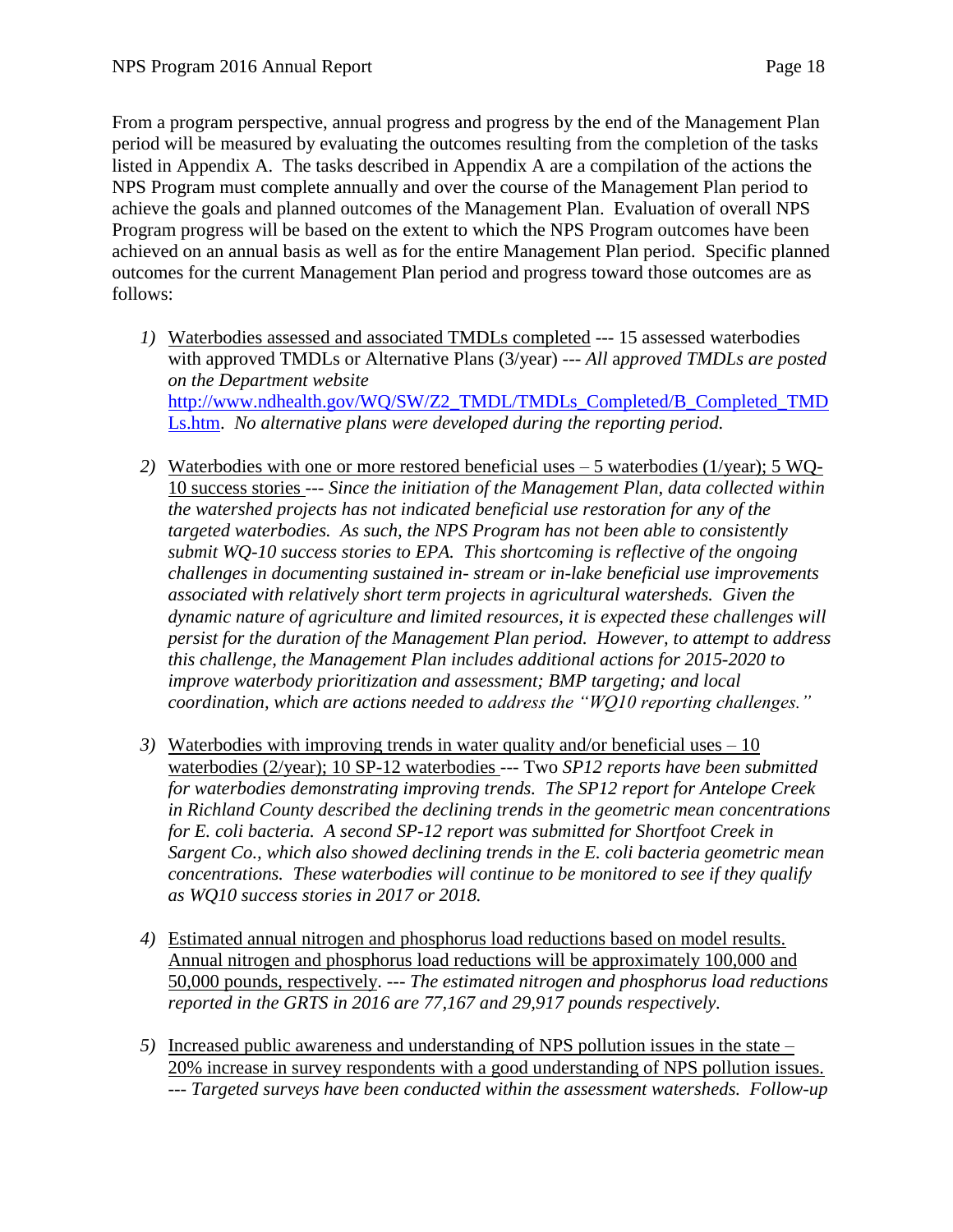*surveys and/or other measures will also be conducted to evaluate gains in public awareness and understanding.* 

- *6)* Basin Stakeholder Advisory Groups (BSAGs) established in 3 of the 5 major river basins in the state – 3 BSAGs (1 BSAG established in 2015; 2017 & 2019) --- *The Red River basin will be the first basin targeted under the Basin Framework. Establishment of the BSAG for the Red River basin has been delayed due to time limitations. As such, the establishment of the Red River Basin BSAG has been rescheduled to be completed in 2017/2018.*
- *7)* Basin Management Plans developed, in cooperation with the BSAGs, for 2 of the 5 major river basins in the state (1 Plan in 2017 & 2019) --- *Due to the delays in the formation of the BSAG, the target date for the completion of the management plan for the Red River basin has also been rescheduled for 2018/2019.*

Tracking the types of BMP applied and the affect the practices have on impaired use(s) and/or water quality continues to be the primary means for describing and documenting local watershed project progress and, ultimately, NPS Program progress. However, given the delayed water quality response to applied BMP in larger watersheds, the NPS Program depends on computer models during the short term to estimate pollutant load reductions resulting from the applied BMPs. Models such as the STEPL and the animal feedlot runoff risk index worksheet (AFRRIW) will compliment the in-stream or in-lake data by providing interim estimates on annual pollutant load reductions associated with applied BMPs. In future years, as the Basin Framework is implemented, post-project monitoring of the watershed projects will be much more feasible to gauge delayed beneficial use improvements resulting from applied BMP. As a consequence, post-project monitoring will eventually become a major component of the NPS Program Monitoring Strategy. The first post-project monitoring opportunities under the Basin Framework are expected to become available in 2020.

Although the information on applied BMP cannot replace the measurement of actual beneficial use improvements or pollutant load reductions, it does readily show how the sources and causes of NPS pollution impairments are being addressed in the state. Cumulative BMP expenditures also provide some insight on the extent to which the NPS Program is focused on BMP implementation. With approximately 70% of cumulative project costs associated with projects that are focused on the design and/or implementation of BMPs, it is apparent the NPS Program and its partners are maintaining a significant on-the-ground emphasis to address NPS pollution. The specific types and amounts of BMP supported during the Management Plan period are listed in Appendix F. Table 7 also shows the cumulative Section 319 expenditures per BMP category to provide a perspective on the most common type of BMP implemented from January 1, 2015 through December 31, 2016.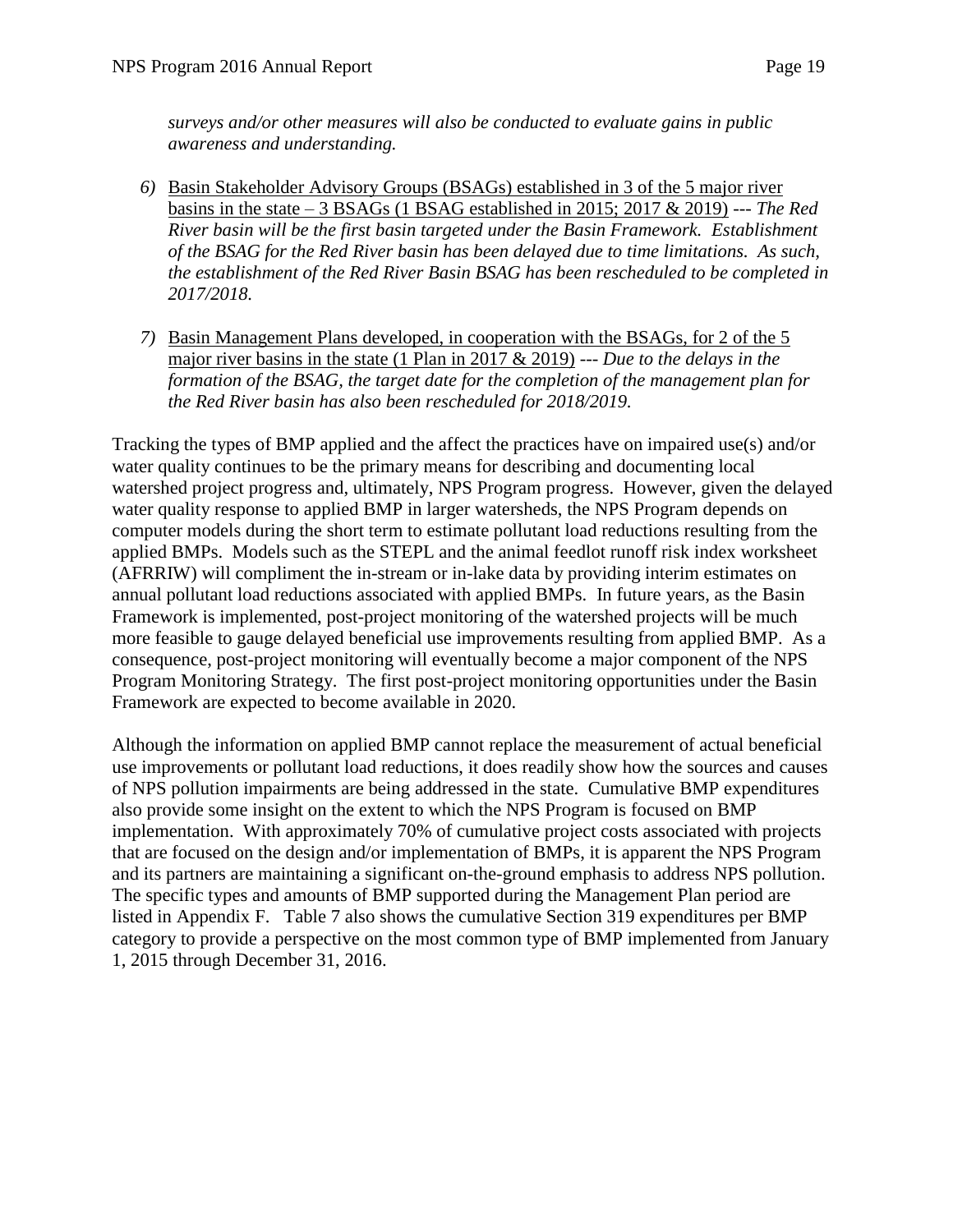|                                                    | <b>Section 319</b>  | <b>Percent</b>      |
|----------------------------------------------------|---------------------|---------------------|
| <b>BMP</b> Category                                | <b>Expenditures</b> | <b>Expenditures</b> |
| Cropland Management                                | \$121,137           | 5.4%                |
| <b>Grazing Management</b>                          | \$464,052           | 20.8%               |
| Livestock Manure Management System (Full           |                     |                     |
| Systems)                                           | \$1,110,532         | 49.8%               |
| Livestock Manure Management System (Partial        |                     |                     |
| Systems)                                           | \$138,392           | 6.2%                |
| Erosion Control / Upland Tree Plantings/Vegetative |                     |                     |
| <b>Buffers</b>                                     | \$15,000            | $0.7\%$             |
| <b>Miscellaneous Practices</b>                     | \$339,101           | 15.2%               |
| Riparian Area Management                           | \$41,456            | 1.9%                |
| <b>TOTAL</b>                                       | \$2,229,670         |                     |

|  | Table 7. Cumulative Section 319 Expenditures per BMP Category - January 1, 2015 thru December 31, 2016 |  |  |  |
|--|--------------------------------------------------------------------------------------------------------|--|--|--|
|  |                                                                                                        |  |  |  |

Overall, the goals and objectives of the Management Plan are basically on track, with the exception of ongoing shortfalls with the WQ-10 and SP-12 reporting agreement. This does not indicate a lack of effort by the local projects. Instead it is more related to factors such as limited producer participation; delayed responses to applied BMP; ever changing cropping systems, and variability in weather patterns. The availability of consistent and sufficient local resources for post-project monitoring over an extended period has also been a common limiting factor. These issues and others have always complicated the measurement of beneficial use improvements in moderately sized watersheds (i.e.,  $25,000 - 150,000$  acres) over a short time period (i.e.,  $< 10$ ) years).

Under the Management Plan, two significant actions have been included to address the SP-12 and WQ-10 shortfalls as well as to improve the delivery of NPS Program assistance. As a first step toward improving the delivery process, the NPS Program has been involved in efforts to implement the Basin Framework to more effectively target financial and technical assistance at the basin scale. This assistance will be used within each of the 5 major river basins to develop basin management plans; support local assessments; develop and implement watershed restoration projects; conduct educational events and monitor long term progress. The targeted assistance and long term basin management process should also provide more opportunities for consistent post-project monitoring; increased local involvement in project planning and implementation; as well as facilitate development of stronger partnerships with local resource managers. The post-project monitoring, in particular, will allow the full effects of applied BMP to be measured over a longer time period, which, in turn, should allow for more accurate documentation of water quality and beneficial use trends that might have been missed during the actual project period. In many cases, this extended dataset should provide the information needed to satisfy future WQ10 and SP12 reporting requirements.

As a second action, the NPS Program has also been coordinating with the International Water Institute to develop a prioritization and planning tool based on Light Detection and Ranging (LiDAR) mapping. This decision support tool compliments the basin management process by providing the mapping needed to more accurately prioritize where BMP should applied. Given the resolution of the LiDAR mapping, these priority maps will greatly enhance the project planning process and ensure future BMP are targeted toward the most critical areas. Through better prioritization, all aspects of the Management Plan should also become more effective.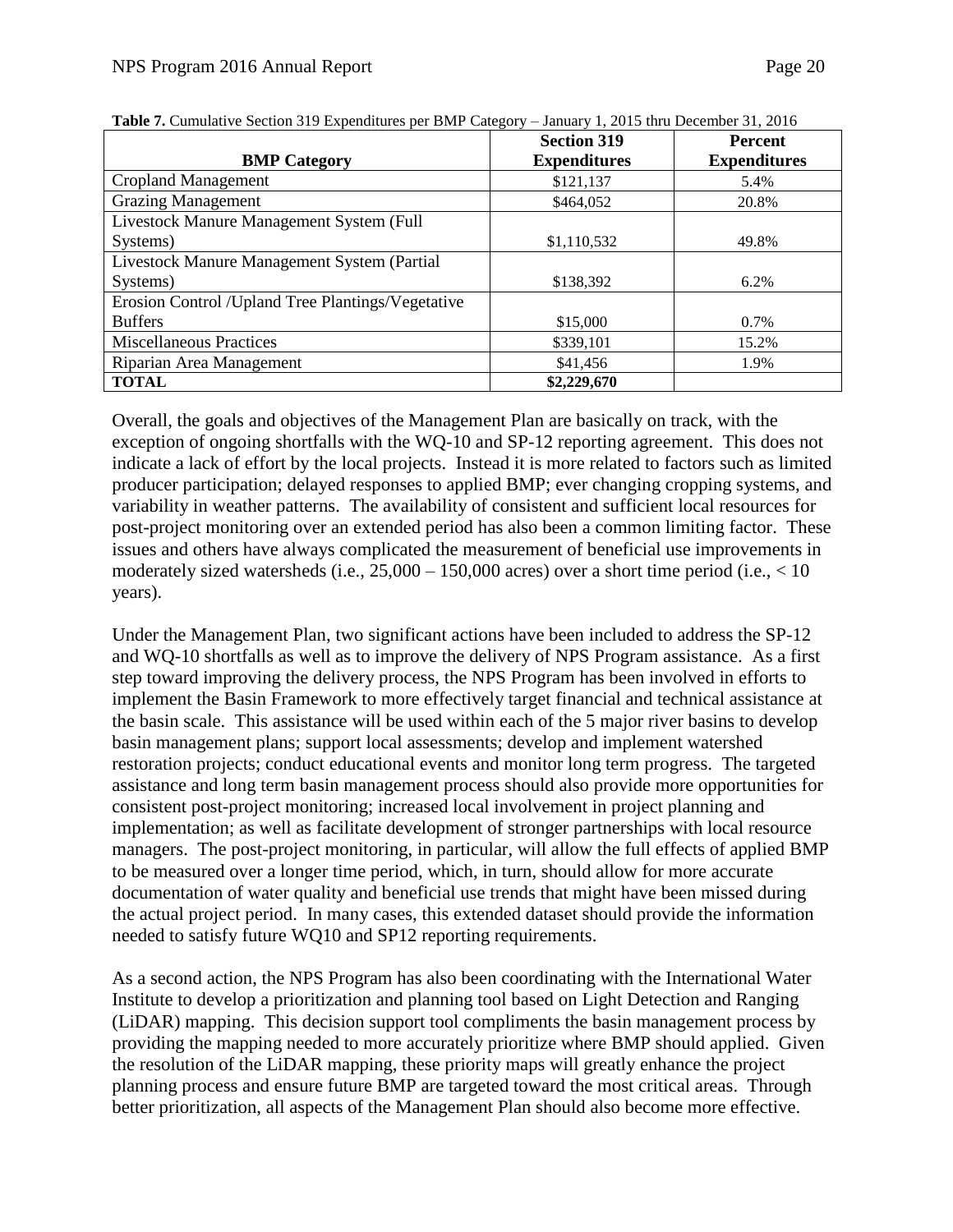**Appendix A Status of the 2015-2020 Management Plan Objectives & Tasks January 1, 2015 – December 31, 2016**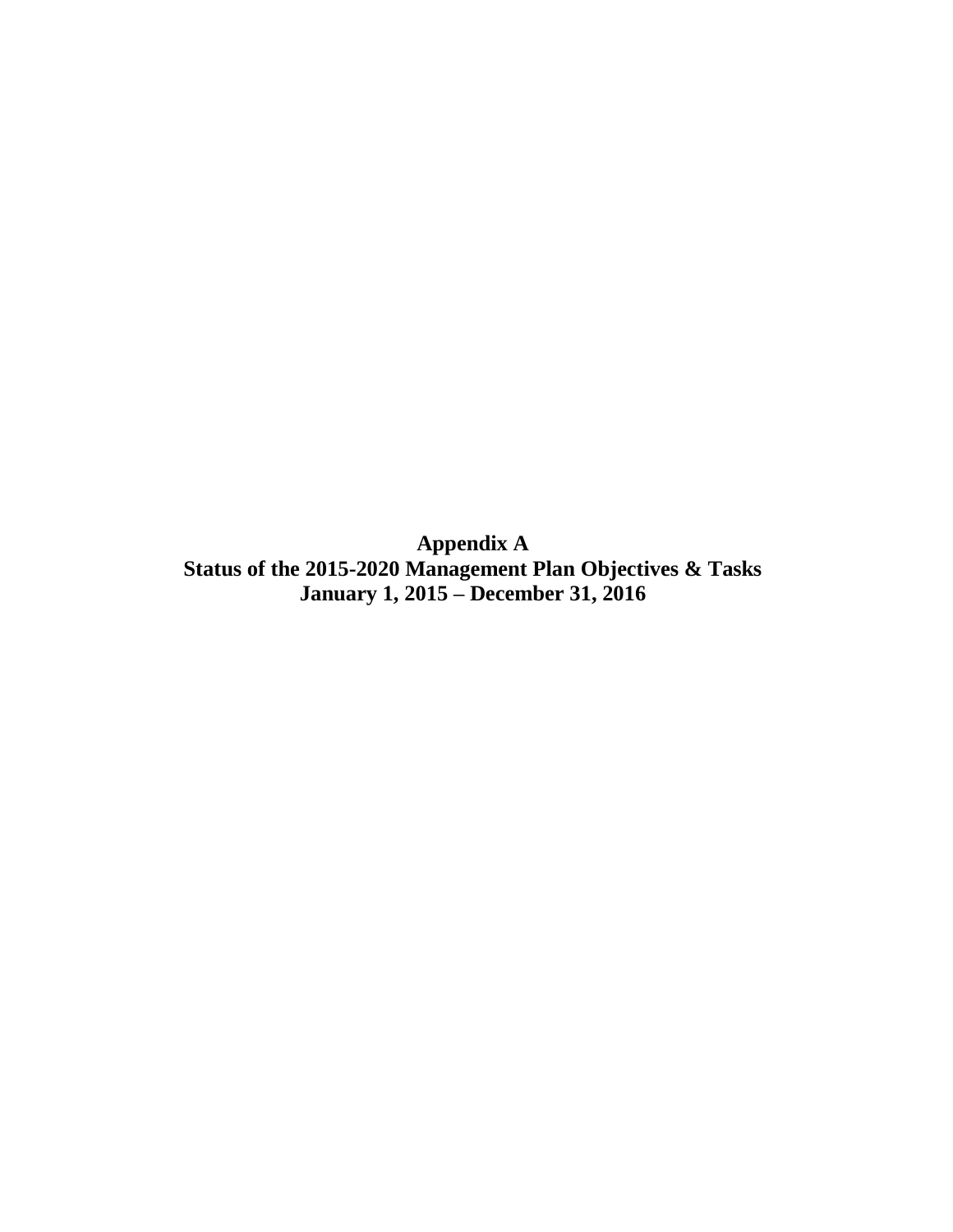#### **Waterbody Prioritization Objective: Provide direction for the delivery of financial and technical assistance to assess, restore or protect waterbodies impaired or threatened by NPS pollution.**

**Task 1**: Based on the most current Integrated Report, identify NPS Program priority waterbodies in each of the five major river basins in the state.

| Of the five major from basing in the state.                                              |                 |                 |                                                                                                                                                                                                                                                                                                                                                                                                                                                                                                                                                                                                                                                                                                 |
|------------------------------------------------------------------------------------------|-----------------|-----------------|-------------------------------------------------------------------------------------------------------------------------------------------------------------------------------------------------------------------------------------------------------------------------------------------------------------------------------------------------------------------------------------------------------------------------------------------------------------------------------------------------------------------------------------------------------------------------------------------------------------------------------------------------------------------------------------------------|
|                                                                                          | Total           | 2015-16         |                                                                                                                                                                                                                                                                                                                                                                                                                                                                                                                                                                                                                                                                                                 |
|                                                                                          | <b>Planned</b>  | <b>Planned</b>  |                                                                                                                                                                                                                                                                                                                                                                                                                                                                                                                                                                                                                                                                                                 |
| <b>Outputs</b>                                                                           | <b>Quantity</b> | <b>Quantity</b> | <b>Status/Actual Outputs to Date</b>                                                                                                                                                                                                                                                                                                                                                                                                                                                                                                                                                                                                                                                            |
| NPS Program priority waterbodies identified for<br>assessment, restoration or protection |                 |                 | On Schedule - Through the TMDL Visioning<br>process, the NPS Program coordinated with the<br>TMDL Program to identify statewide TMDL<br>priorities. These priorities are organized according to<br>river basin and will be further prioritized with the<br>Recovery Potential Screening Tool (RPST) when the<br>Basin Framework is implemented in 2017/18. The<br>Red River Basin will be the first basin targeted under<br>the Basin Framework. During the interim, as the<br>Basin Framework is implemented, TMDLs,<br>watershed assessment data and local input will be<br>used to prioritize the watersheds in the river basins<br>not yet being targeted by the Bain Framework<br>process. |

**Task 2:** Coordinate with the other SQWMP programs (i.e., TMDL, assessment and monitoring) to develop and apply the ND Recovery Potential Screening Tool (RPST) to establish state and basin level priorities.

|                                                                                                                                                                  | <b>Total</b>    | 2015-16         |                                                                                                                                                                                                                               |
|------------------------------------------------------------------------------------------------------------------------------------------------------------------|-----------------|-----------------|-------------------------------------------------------------------------------------------------------------------------------------------------------------------------------------------------------------------------------|
|                                                                                                                                                                  | <b>Planned</b>  | <b>Planned</b>  |                                                                                                                                                                                                                               |
| <b>Outputs</b>                                                                                                                                                   | <b>Quantity</b> | <b>Quantity</b> | <b>Status/Actual Outputs to Date</b>                                                                                                                                                                                          |
| Functioning ND Recovery Potential Screening Tool<br>(RPST)                                                                                                       |                 |                 | Completed: The RPST has been developed for ND to<br>aid in setting priorities at the 8 and 12 digit HU level.<br>A training session was held in December 2015 to<br>train resource managers and gain feedback on the<br>tool. |
| State level NPS Program priorities established in<br>2016 at the 8 digit HU scale for watershed<br>assessment, restoration and protection                        |                 |                 | Behind Schedule: The ND RPST will first be applied<br>in the Red River Basin in 2017/2018.                                                                                                                                    |
| Apply the RPST within the five major river basins to<br>establish five priority lists at the 12 digit HU scale<br>for the assessment, restoration and protection |                 |                 | Behind Schedule: Application of the RPST has been<br>revised. The RPST will be used to assist with<br>prioritization of the 8 and 12 digit HUs in the Red<br>River basin in the fall/winter of 2017/2018.                     |

**Task 3:** Utilize the AnnAGNPS model and, where available, the LiDAR-based Decision Support Tool to assist local partners with the identification and ranking of priority sub-watersheds and locations within priority watersheds.

| Outputs                                                                                                                                        | <b>Total</b><br><b>Planned</b><br><b>Quantity</b> | 2015-16<br><b>Planned</b><br><b>Quantity</b> | <b>Status/Actual Outputs to Date</b>                                                                                                                                                                                                                                                                                                                                                                                               |
|------------------------------------------------------------------------------------------------------------------------------------------------|---------------------------------------------------|----------------------------------------------|------------------------------------------------------------------------------------------------------------------------------------------------------------------------------------------------------------------------------------------------------------------------------------------------------------------------------------------------------------------------------------------------------------------------------------|
| 20 AnnAGNPS maps for approved watershed<br>projects & 2 Decision Support Tool priority maps in<br>the James and Wild Rice River Basins in 2016 | 22 maps                                           | 7 maps                                       | On Schedule: AnnAGNPS cropland and non-<br>cropland priority maps were developed for 3<br>watershed projects requesting FY17 Section 319<br>funding and 9 watershed projects supported with<br>FY15 and FY16 Section 319 funds. --- The Decision<br>Support Tool is being utilized locally in the Wild<br>Rice Basin and a second Support Tool is scheduled to<br>be completed for the James River Basin in the spring<br>of 2017. |
| New Decision Support Tool developed for part of<br>the Sheyenne River basin                                                                    |                                                   | NA.                                          | Pending: Development of the Support Tool for the<br>Sheyenne River Basin is scheduled for 2019                                                                                                                                                                                                                                                                                                                                     |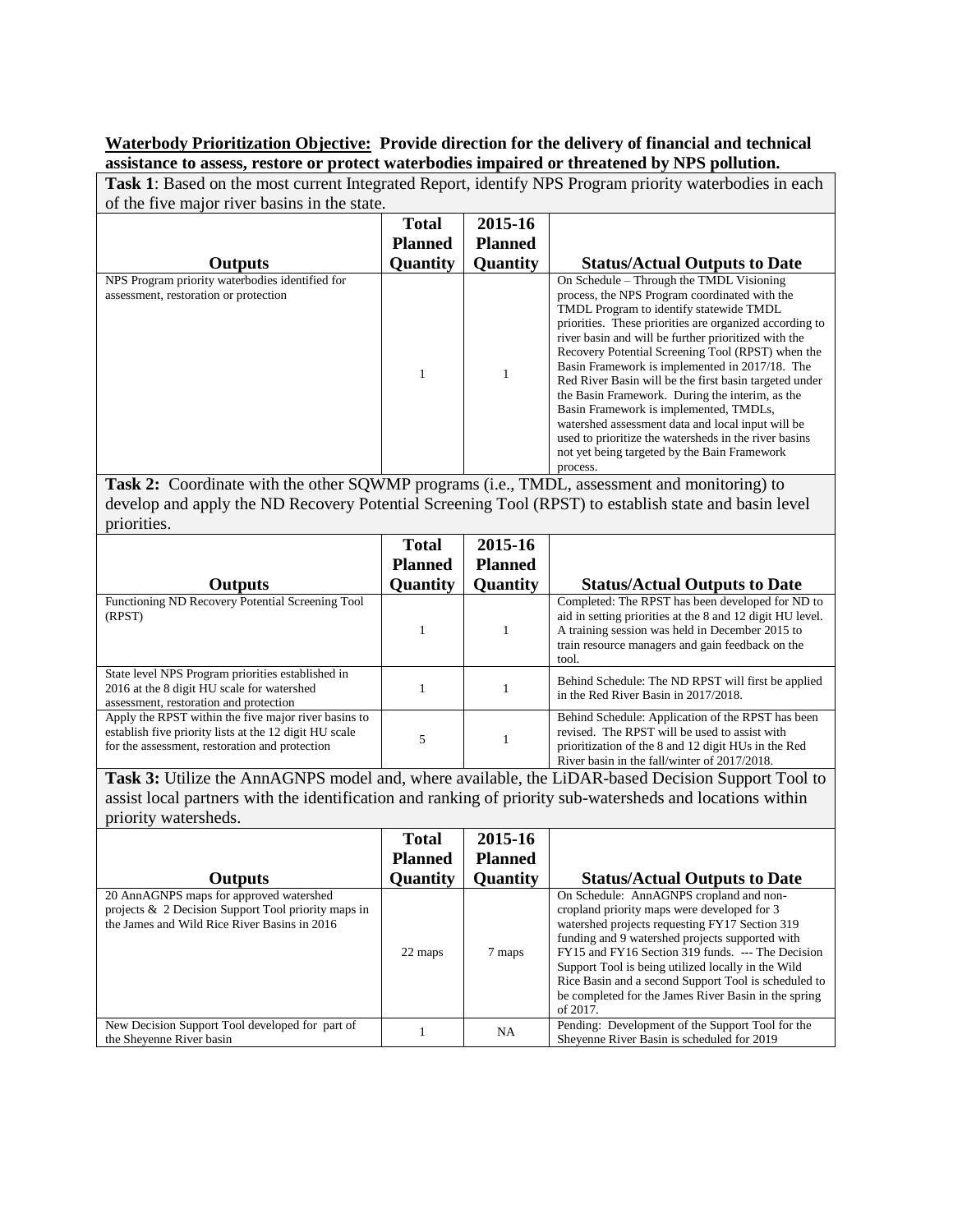**Task 4:** Using the state and basin level waterbody priority lists as a starting point, coordinate with the applicable soil conservation districts and basin management committees (as they are formed) to further define local priorities and set implementation schedules for waterbody assessment, restoration and/or protection projects.

| <b>Outputs</b>                                                                                                               | <b>Total</b><br><b>Planned</b><br><b>Quantity</b> | 2015-16<br><b>Planned</b><br><b>Quantity</b> | <b>Status/Actual Outputs to Date</b>                                                                                                                                                                                                                                                                                                                                                      |
|------------------------------------------------------------------------------------------------------------------------------|---------------------------------------------------|----------------------------------------------|-------------------------------------------------------------------------------------------------------------------------------------------------------------------------------------------------------------------------------------------------------------------------------------------------------------------------------------------------------------------------------------------|
| Local waterbody assessment and restoration<br>priorities established for 5 soil conservation districts<br>and 3 river basins | 8                                                 | 2                                            | On Schedule: Morton and Cass SCD's have<br>established an informal prioritization process for<br>assessing watersheds in their counties. Morton SCD<br>is currently working on their third watershed<br>assessment and Cass SCD initiated their first<br>assessment in 2016. --- The first assessment<br>prioritization efforts through the Basin Framework<br>will likely occur in 2018. |

**Task 5:** Determine NPS project funding priorities through the annual NPS Pollution Task Force project review process

| <b>Outputs</b>                                                                                        | <b>Total</b><br><b>Planned</b><br>Quantity | 2015-16<br><b>Planned</b><br><b>Quantity</b> | <b>Status/Actual Outputs to Date</b>                                                                  |
|-------------------------------------------------------------------------------------------------------|--------------------------------------------|----------------------------------------------|-------------------------------------------------------------------------------------------------------|
| Task Force comments and recommendations on draft<br>project proposals and relative priority rankings. | $7-10$<br>Projects<br>annually             | $7-10$<br>Projects<br>annually               | On Schedule: Task Force comments were received<br>for 9 projects requesting FY17 Section 319 funding. |
| Final project implementation plans for 7-10 projects<br>approved for Section 319 financial support.   | $7-10$<br>Projects<br>annually             | $7-10$<br>Projects<br>annually               | On Schedule: 12 projects were approved for FY16<br>funding in February 2016                           |

#### **Assessment Objective: Document beneficial use and water quality conditions of local priority waterbodies and identify the sources and causes of beneficial use impairments.**

| Task 1: Coordinate with local partners to develop Quality Assurance Project Plans (QAPP) for 15                                                              |                 |                 |                                                                                                                                                                                                   |  |
|--------------------------------------------------------------------------------------------------------------------------------------------------------------|-----------------|-----------------|---------------------------------------------------------------------------------------------------------------------------------------------------------------------------------------------------|--|
| priority waterbodies scheduled for assessment.                                                                                                               |                 |                 |                                                                                                                                                                                                   |  |
|                                                                                                                                                              | <b>Total</b>    | 2015-16         |                                                                                                                                                                                                   |  |
|                                                                                                                                                              | <b>Planned</b>  | <b>Planned</b>  |                                                                                                                                                                                                   |  |
| <b>Outputs</b>                                                                                                                                               | Quantity        | Quantity        | <b>Status/Actual Outputs to Date</b>                                                                                                                                                              |  |
| Watershed-specific Quality Assurance Project<br>Plans (QAPPs) for 15 targeted waterbodies                                                                    | 15              | 3               | On Schedule: QAPP's were developed for watershed<br>assessments for Big Muddy Creek in Morton Co.;<br>Swan Creek in Cass Co.; Lake Elsie in Richland Co.<br>and Painted Woods Creek in McLean Co. |  |
| <b>Task 2:</b> Complete the QAPP objectives and tasks for each targeted waterbody to document beneficial                                                     |                 |                 |                                                                                                                                                                                                   |  |
| use conditions; identify sources and causes of NPS pollutants impairing or threatening the beneficial;                                                       |                 |                 |                                                                                                                                                                                                   |  |
| determine land management needs and gauge local support.                                                                                                     |                 |                 |                                                                                                                                                                                                   |  |
|                                                                                                                                                              | <b>Total</b>    | 2015-16         |                                                                                                                                                                                                   |  |
|                                                                                                                                                              | <b>Planned</b>  | <b>Planned</b>  |                                                                                                                                                                                                   |  |
| Outputs                                                                                                                                                      | <b>Quantity</b> | <b>Quantity</b> | <b>Status/Actual Outputs to Date</b>                                                                                                                                                              |  |
| 15 priority maps developed with AnnAGNPS or a<br>River Basin Decision Support Tool (where<br>available) for the watersheds of each assessed<br>waterbody     | 15<br>Maps      | 4               | On Schedule: AnnAGNPS maps have been developed<br>for all the watershed assessment projects scheduled<br>under Task 1.                                                                            |  |
| Water quality/quantity and macroinvertebrate data<br>collected from approximately 45 sites.<br>Approximately 900 samples will be collected from<br>the sites | 900<br>Samples  | 240             | Ongoing: All the water quality and macroinvertebrate<br>samples scheduled for the 2015-216 were collected.                                                                                        |  |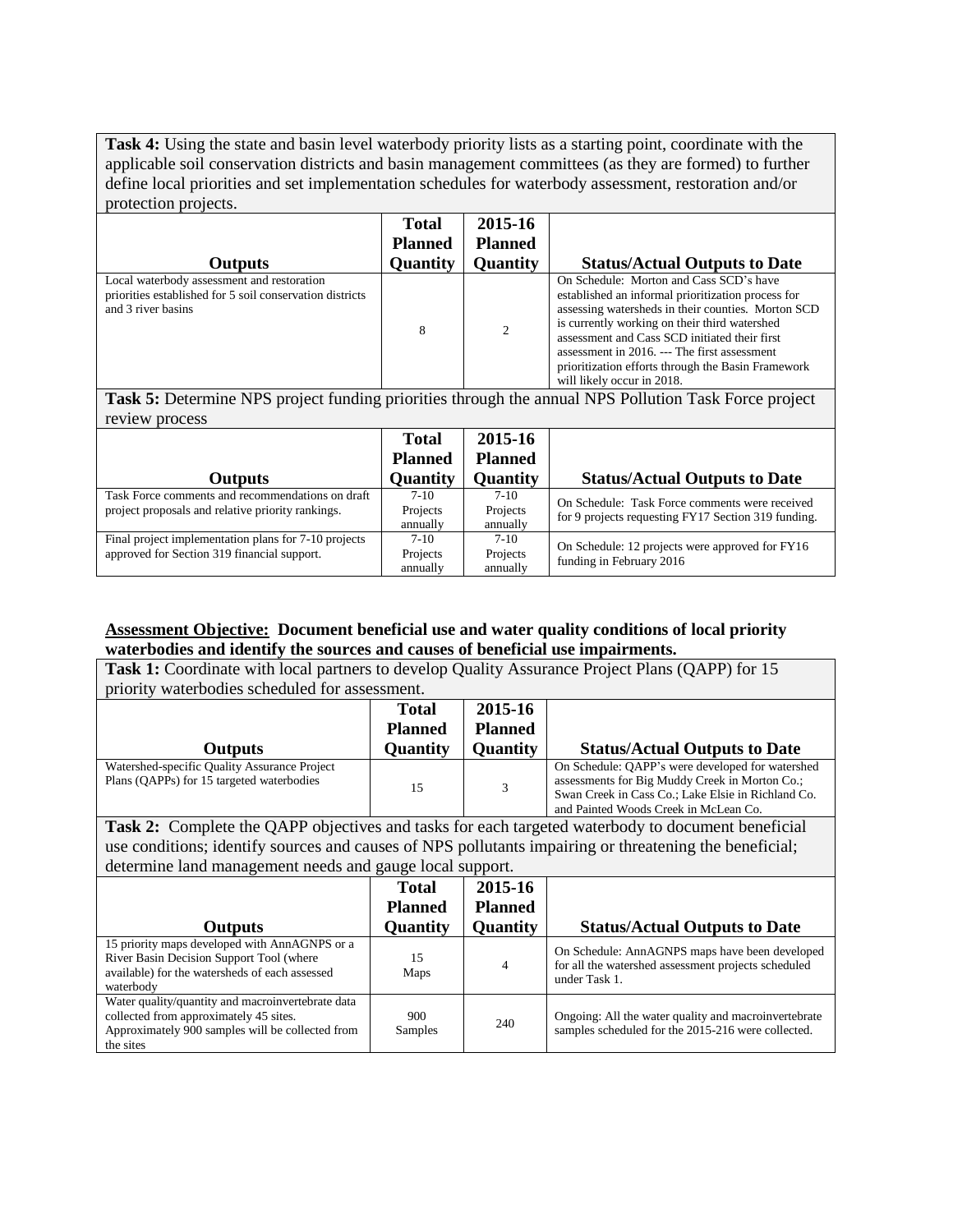|                                                                                                                                                                                                                                                         | <b>Total</b><br><b>Planned</b> | 2015-16<br><b>Planned</b> |                                                                                                                                                                                                                                                                                                                                                               |
|---------------------------------------------------------------------------------------------------------------------------------------------------------------------------------------------------------------------------------------------------------|--------------------------------|---------------------------|---------------------------------------------------------------------------------------------------------------------------------------------------------------------------------------------------------------------------------------------------------------------------------------------------------------------------------------------------------------|
| <b>Outputs</b>                                                                                                                                                                                                                                          | <b>Quantity</b>                | <b>Quantity</b>           | <b>Status/Actual Outputs to Date</b>                                                                                                                                                                                                                                                                                                                          |
| Summary of planned and applied NRCS BMPs per<br>12 digit hydrologic unit (HU) in the watersheds                                                                                                                                                         | 15<br><b>Summaries</b>         | 4                         | On Schedule: Access to the NRCS BMP data was<br>approved in early 2015 and is being used in the<br>assessment watersheds to evaluate the type and<br>amount of USDA BMP applied in the watersheds.                                                                                                                                                            |
| Survey results describing watershed resident and<br>landowner/operator awareness of NPS pollution<br>impacts, sources, causes and solutions as well as<br>their degree of interest in future restoration of<br>protection initiatives in the watershed. | 15<br><b>Surveys</b>           | 4                         | Behind Schedule: A landowner survey has been<br>completed in the Bid Muddy watershed and is<br>pending for the Painted Woods watershed. The<br>survey for Swan Creek watershed has been postponed<br>due to minimal responses on previous surveys in that<br>area. A cabin owner survey is also tentatively<br>scheduled for 2017 for the Lake Elsie project. |
| Characterizations and ratings (e.g., good, fair, poor<br>, etc.) of riparian conditions in 15 assessed<br>watersheds                                                                                                                                    | 15                             | $\overline{4}$            | Behind Schedule: Rapid Geomorphic Assessments<br>were completed for Big Muddy Creek in Morton Co.<br>and Antelope Creek in Grant Co.                                                                                                                                                                                                                          |
| NPS Pollution Assessment reports and TMDLs for<br>the assessed watershed. 15 assessment reports or<br>TMDL <sub>S</sub>                                                                                                                                 | 15                             | 4                         | On Schedule: NPS pollution assessment reports have<br>been completed for all the assessment projects<br>supported Section 319 funds. When applicable,<br>TMDLs are also completed for the assessed<br>waterbodies by SWQMP staff.                                                                                                                             |

#### **Project Assistance Objective: Coordinate with local partners to secure sufficient financial and technical resources to support the development and implementation of priority watershed assessments; educational programs and watershed restoration or protection projects.**

**Task 1:** Provide financial and technical assistance to local partners to develop and implement 15 watershed assessments.

| <b>Outputs</b>                                                                                                                                                                                                                                                                                                | <b>Total</b><br><b>Planned</b><br>Quantity | 2015-16<br><b>Planned</b><br>Quantity | <b>Status/Actual Outputs to Date</b>                                                                                                                                                                                                                                                          |
|---------------------------------------------------------------------------------------------------------------------------------------------------------------------------------------------------------------------------------------------------------------------------------------------------------------|--------------------------------------------|---------------------------------------|-----------------------------------------------------------------------------------------------------------------------------------------------------------------------------------------------------------------------------------------------------------------------------------------------|
| 15 contractual agreements committing<br>approximately 3% of the annual Section 319<br>budget to plan and implement watershed<br>assessment projects.                                                                                                                                                          | 15                                         | $\overline{4}$                        | On Schedule: Contractual agreements to support<br>assessment activities have been developed for four<br>Little Missouri River Tributaries, Dogtooth Creek,<br>Lake Elsie, Swan Creek and Big Muddy Creek.                                                                                     |
| Analytical support for sample analysis by the<br>Department's Chemistry and Microbiology<br>laboratories. The budget for each project also<br>includes funding (i.e., 319 or $604(b)$ funding) to<br>support analysis of macroinvertebrate or fish<br>samples. Approximately 900 samples analyzed<br>per year | 900                                        | 240                                   | On Schedule: All the water quality and<br>macroinvertebrate samples scheduled for collection<br>in 2015-2016 in the QAPP's have been collected<br>within the assessment watersheds.                                                                                                           |
| Technical support for development of 12 NPS<br>Assessment Reports and/or TMDLs                                                                                                                                                                                                                                | 12                                         |                                       | On Schedule: Interim NPS assessment reports were<br>developed for Swan Creek and Lake Elsie. The final<br>assessment reports will be completed in 2017/2018.<br>TMDLs completed, to date, by the SWQMP are<br>posted on the website:<br>http://www.ndhealth.gov/WQ/SW/Z2_TMDL/defaul<br>t.htm |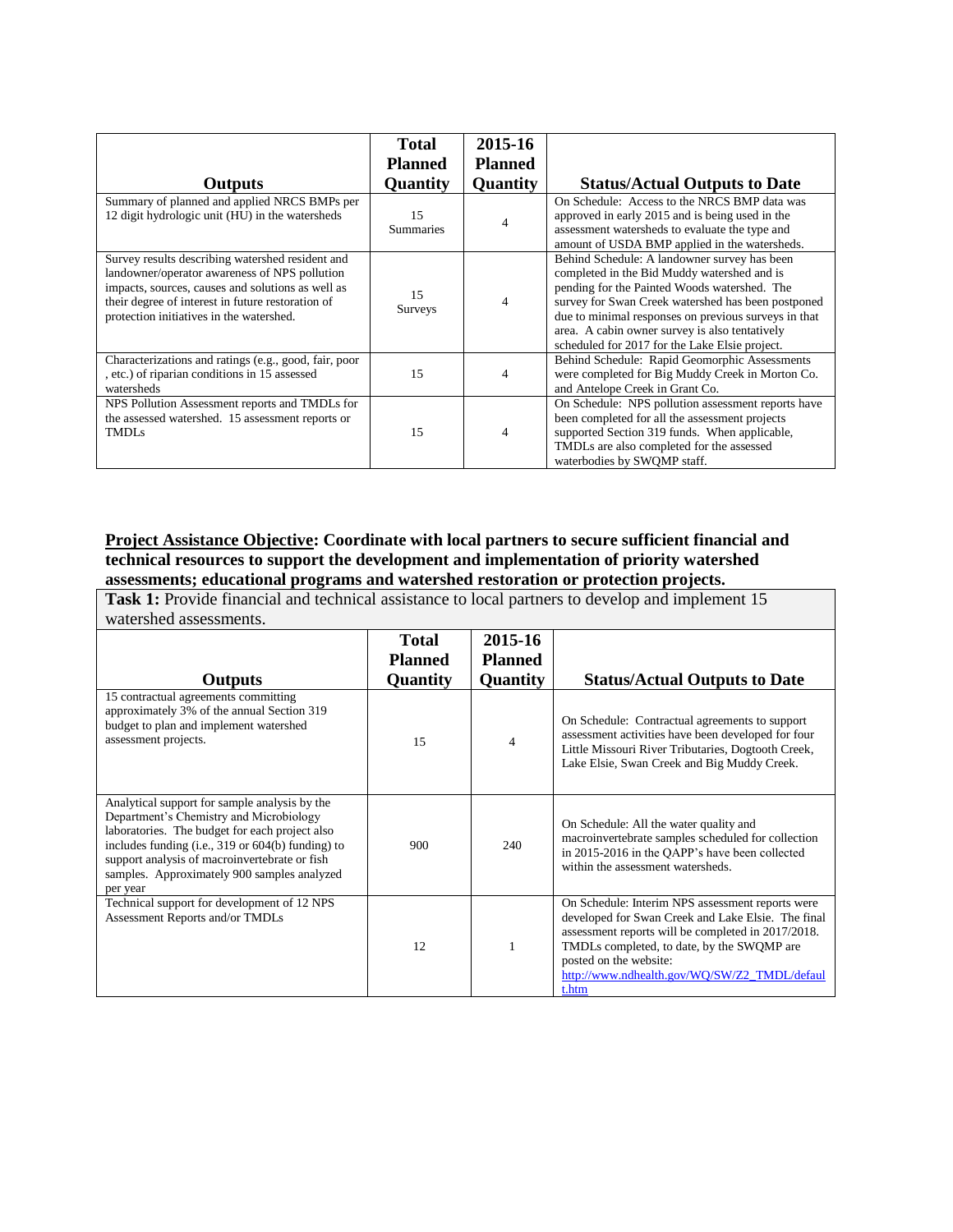**Task 2:** On an annual basis, assist with the development of 7-10 new NPS projects and manage contracts for 30-40 active/ongoing projects. These projects will include education, support and watershed projects.

|                                                                                                                                                                                                                                                                                                                                                                 | <b>Total</b>   | 2015-16             |                                                                                                                                                                                                                                      |
|-----------------------------------------------------------------------------------------------------------------------------------------------------------------------------------------------------------------------------------------------------------------------------------------------------------------------------------------------------------------|----------------|---------------------|--------------------------------------------------------------------------------------------------------------------------------------------------------------------------------------------------------------------------------------|
|                                                                                                                                                                                                                                                                                                                                                                 | <b>Planned</b> | <b>Planned</b>      |                                                                                                                                                                                                                                      |
| <b>Outputs</b>                                                                                                                                                                                                                                                                                                                                                  | Quantity       | Quantity            | <b>Status/Actual Outputs to Date</b>                                                                                                                                                                                                 |
| Technical support to plan and develop<br>approximately 35 project implementation plans<br>for education, watershed, and/or support projects<br>seeking Section 319 funding. Approximate break<br>down of the project types is 20 watershed; 11<br>education and 4 support projects.                                                                             | 35             | 14                  | On Schedule: Assistance was provided for the<br>development of plans for 21 projects seeking FY16 &<br>FY17 Section 319 funding. These projects included<br>10 watershed projects, 6 Support Projects and 5<br>educational projects. |
| Two NPS Pollution Task Force meetings,<br>annually, to review draft and final project<br>proposals requesting Section 319 funding.                                                                                                                                                                                                                              | 10             | 3                   | On Schedule: Two Task Force meetings have been<br>conducted annually. Draft project proposals are<br>reviewed in November/December and the final project<br>implementation plans are reviewed February/March of<br>each year.        |
| New contractual agreements (7-10/year)<br>committing approximately 80% of the annual<br>Section 319 awards to sponsors of approved NPS<br>projects. Over 50% of the FFY Section 319<br>award will be allocated to watershed-based<br>projects, with the balance committed for<br>assessments; education programs; support<br>projects and NPS Program staffing. | 35             | 14                  | On Schedule: Contractual agreements for the 24<br>projects awarded FY15 & FY16 Section 319 funding<br>were completed in May/June of each year.                                                                                       |
| Active contractual agreements with 30-40<br>ongoing projects maintained annually                                                                                                                                                                                                                                                                                | 30<br>annually | $30-40$<br>annually | On Schedule: Annually, approximately 40 NPS<br>project contacts have been managed to track<br>expenditure of funds awarded through the FY11-FY16<br>Section 319 grants.                                                              |

**Task 3:** Coordinate with NPS Program partners and local project sponsors to obtain technical and/or financial assistance through other state and federal sources to support project planning and implementation efforts.

|                                                                                                                                                                                                                                             | <b>Total</b>                        | 2015-16                   |                                                                                                                                                                                                                                                                                                                    |
|---------------------------------------------------------------------------------------------------------------------------------------------------------------------------------------------------------------------------------------------|-------------------------------------|---------------------------|--------------------------------------------------------------------------------------------------------------------------------------------------------------------------------------------------------------------------------------------------------------------------------------------------------------------|
|                                                                                                                                                                                                                                             | <b>Planned</b>                      | <b>Planned</b>            |                                                                                                                                                                                                                                                                                                                    |
| <b>Outputs</b>                                                                                                                                                                                                                              | <b>Quantity</b>                     | <b>Quantity</b>           | <b>Status/Actual Outputs to Date</b>                                                                                                                                                                                                                                                                               |
| Financial support from the ND Outdoor Heritage<br>Fund (OHF) to supplement or expand the BMP<br>budgets for 6 watershed projects annually. The<br>financial target is the acquisition of approximately<br>\$1,500,000 annually from the OHF | OHF Support<br>for $30$<br>projects | 9                         | Behind Schedule: Two projects were approved for<br>OHF funding in 2015 and no projects were approved<br>in 2016. Adjustments to the OHF eligibility policies<br>have significantly limited the ability for NPS projects<br>to gain approval for OHF funding. As a result, this<br>task may be discontinued in 2017 |
| Secure \$200,000 in State Water Commission Trust<br>Funds each biennium to support engineering costs<br>associated with the development of BMP<br>construction designs for NPS projects                                                     | Engineering<br>Support              | \$200,000 per<br>Biennium | On Schedule: \$200,000 in SWC Trust Funding was<br>awarded to three NPS Program projects for the<br>2015/2017 biennium.                                                                                                                                                                                            |
| USDA cost share through the EQIP and other<br>NRCS programs. Also includes cost share<br>assistance available through the National Water<br><b>Ouality Initiative and Resource Conservation</b><br>Partnership Program                      | <b>USDA Cost</b><br>Share           | <b>USDA</b> Cost<br>Share | Ongoing: All the watershed project coordinators work<br>with producers to solicit USDA cost share assistance,<br>when applicable. The annual and final project reports<br>indicate the amount of USDA support per projects.                                                                                        |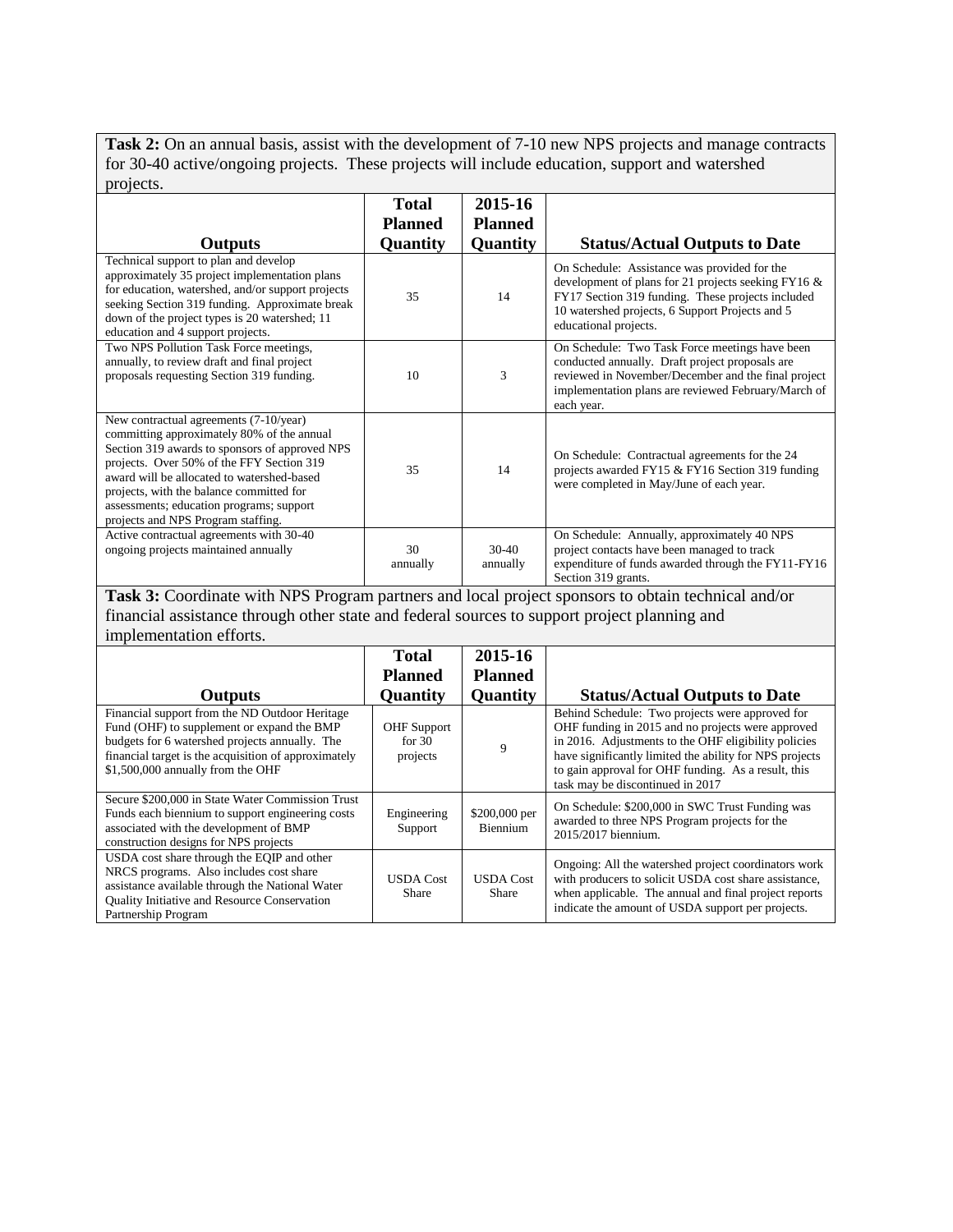**Task 4:** Evaluate the feasibility and benefits of alternative methods for supporting BMP implementation and planning in the watershed project areas and, when appropriate, develop applicable policies and agreements and incorporate the new policies into the NPS Program BMP Cost Share Guidelines and/or applicable sections in the Management Plan.

| repried to be extreme in the main general rain                                                                                                                                                                                                                                                                                                                                                                                    |                                                          |                                              |                                                                                                                                                                                                                                                                                                                                                                                                                                       |
|-----------------------------------------------------------------------------------------------------------------------------------------------------------------------------------------------------------------------------------------------------------------------------------------------------------------------------------------------------------------------------------------------------------------------------------|----------------------------------------------------------|----------------------------------------------|---------------------------------------------------------------------------------------------------------------------------------------------------------------------------------------------------------------------------------------------------------------------------------------------------------------------------------------------------------------------------------------------------------------------------------------|
| <b>Outputs</b>                                                                                                                                                                                                                                                                                                                                                                                                                    | <b>Total</b><br><b>Planned</b><br><b>Quantity</b>        | 2015-16<br><b>Planned</b><br><b>Quantity</b> | <b>Status/Actual Outputs to Date</b>                                                                                                                                                                                                                                                                                                                                                                                                  |
| Draft guidelines for an outcome based cost share<br>program. Initial draft guidelines will be focused on<br>setting preliminary criteria for nutrient<br>management                                                                                                                                                                                                                                                               | Draft<br>Guidelines                                      | NA                                           | Pending: Scheduled for 2018                                                                                                                                                                                                                                                                                                                                                                                                           |
| A pilot project, initiated in cooperation with a<br>watershed project sponsor and other partners (e.g.,<br>Extension Service, NRCS, Commodity Groups,<br>etc.) to evaluate the feasibility, acceptance and<br>effectiveness of an output based cost share program                                                                                                                                                                 | 1 pilot project                                          | <b>NA</b>                                    | Pending: Scheduled for 2019                                                                                                                                                                                                                                                                                                                                                                                                           |
| Annual updates to the ND NPS Program Cost<br>Share Guidelines for NPS Pollution Control Best<br>Management Practices to revise cost share policies<br>and incorporate new or modified BMPs, as needed                                                                                                                                                                                                                             | 5<br>Updates                                             | NA                                           | On Schedule: The Guidelines were updated in June<br>2016                                                                                                                                                                                                                                                                                                                                                                              |
| Conservation Systems Manual developed in<br>cooperation with the agricultural workgroup for the<br>ND Nutrient Reduction Strategy, NRCS, Extension<br>Service and the SWQMP.                                                                                                                                                                                                                                                      | 1                                                        | NA                                           | Postponed: The development of the manual has been<br>rescheduled to be completed in 2019 after the Nutrient<br>Reduction Strategy is finalized.                                                                                                                                                                                                                                                                                       |
| NRCS input on the feasibility of incorporating 319<br>cost share funds committed to priority watersheds<br>into the locally lead EQIP funding pool. The 319<br>funds would be planned and contracted by the<br>NRCS District Conservationist using the NRCS<br>planning system. If feasible, policies and<br>procedures would be developed, in cooperation<br>with NRCS                                                           | NA                                                       | NA                                           | Pending: Scheduled for 2017                                                                                                                                                                                                                                                                                                                                                                                                           |
| Draft policies for a riparian management program<br>to provide cost share for the establishment and<br>maintenance of riparian management systems in<br>watershed project areas. These agreements would<br>be 5-10 years in length and limit uses to specific<br>practices or management systems that prevent<br>overuse and degradation of the riparian corridor,<br>but do not prohibit all uses during the agreement<br>period | Draft Riparian<br>Management<br>Cost Share<br>Policy     | NA                                           | Behind Schedule/Rescheduled: The current BMP Cost<br>Share Guidelines already include policies on<br>supporting easements or long term agreements that<br>reestablish permanent vegetation in riparian areas.<br>These policies will be revisited in 2017/2018 to<br>determine if they need to be expanded to include<br>additional criteria that would allow different levels of<br>use/management under a reduced payment schedule. |
| NRCS feedback on the feasibility of establishing<br>and supporting NRCS liaison positions to serve as<br>the coordinator within watersheds supported with<br>Section 319 funding                                                                                                                                                                                                                                                  | Agreement for<br><b>319/NRCS</b><br>Liaison<br>Positions | NA                                           | Pending: Scheduled for 2017                                                                                                                                                                                                                                                                                                                                                                                                           |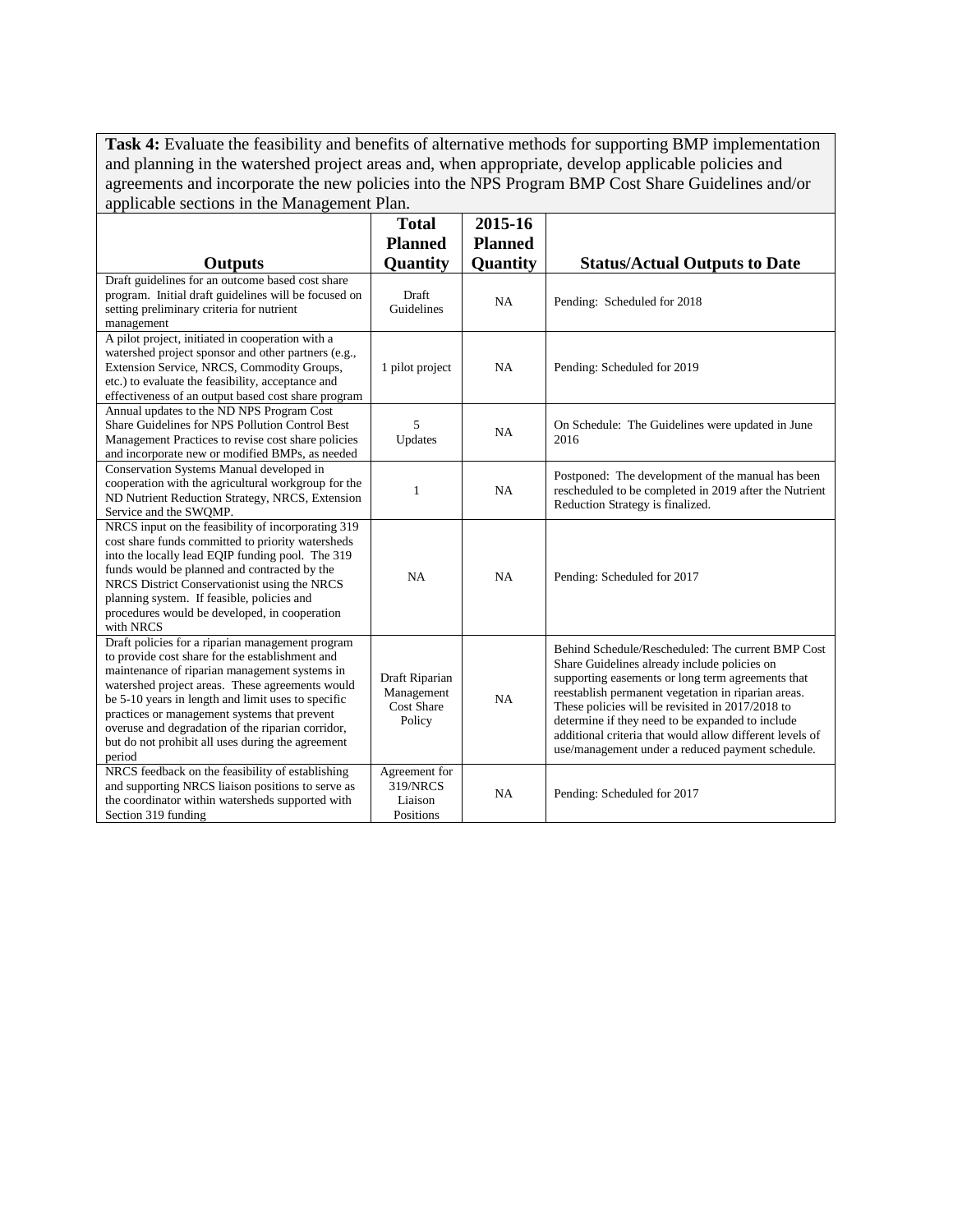**Coordination Objective: Maintain and expand partnerships at the state and local levels to diversify input for project development and implementation as well as to increase opportunities for securing and coordinating resources to more efficiently address identified NPS pollution impacts.**

Task 1: Assist resource management entities (e.g., SCDs, WRB, Universities) with the establishment of sponsorships and associated advisory committees that will be responsible for the prioritization, development and implementation of NPS pollution management projects

|                                                                                                                                                                                                                                                                                                                           | <b>Total</b>   | 2015-16        |                                                                                                                                                                                                                                                                            |
|---------------------------------------------------------------------------------------------------------------------------------------------------------------------------------------------------------------------------------------------------------------------------------------------------------------------------|----------------|----------------|----------------------------------------------------------------------------------------------------------------------------------------------------------------------------------------------------------------------------------------------------------------------------|
|                                                                                                                                                                                                                                                                                                                           | <b>Planned</b> | <b>Planned</b> |                                                                                                                                                                                                                                                                            |
| <b>Outputs</b>                                                                                                                                                                                                                                                                                                            | Quantity       | Quantity       | <b>Status/Actual Outputs to Date</b>                                                                                                                                                                                                                                       |
| Lead sponsors and advisory committees for new NPS<br>projects established each year                                                                                                                                                                                                                                       | NA             | NA             | Ongoing: Local project sponsors have been<br>established for all projects funded with 319 funds. A<br>majority of the sponsors are soil conservation districts.<br>When applicable, the lead sponsors have also<br>established advisory committees.                        |
| Membership on advisory committees for active NPS<br>projects                                                                                                                                                                                                                                                              | NA             | NA             | Ongoing: NPS Program staff has participated in the<br>local project advisory committees, as needed.                                                                                                                                                                        |
| Task 2: Coordinate with SWQMP staff and local partners to establish basin stakeholder advisory groups                                                                                                                                                                                                                     |                |                |                                                                                                                                                                                                                                                                            |
| and technical advisory groups as the Basin Framework is implemented within each river basin.                                                                                                                                                                                                                              |                |                |                                                                                                                                                                                                                                                                            |
|                                                                                                                                                                                                                                                                                                                           | Total          | 2015-16        |                                                                                                                                                                                                                                                                            |
|                                                                                                                                                                                                                                                                                                                           | <b>Planned</b> | <b>Planned</b> |                                                                                                                                                                                                                                                                            |
| <b>Outputs</b>                                                                                                                                                                                                                                                                                                            | Quantity       | Quantity       | <b>Status/Actual Outputs to Date</b>                                                                                                                                                                                                                                       |
| Basin stakeholder advisory groups (BSAG) established                                                                                                                                                                                                                                                                      |                |                | Behind Schedule: SWQMP staff has initiated                                                                                                                                                                                                                                 |
| for each of the five major river basins.                                                                                                                                                                                                                                                                                  | 3              | $\mathbf{1}$   | discussions in the Red River Basin to determine steps<br>for establishing a BSAG for the Red River Basin. Two<br>public meetings are schedule for 2/2017 to gain<br>stakeholder input. Establishment of a BSAG has been<br>rescheduled to be completed by 2018.            |
| Technical advisory groups (TAGs) formed by the basin<br>stakeholder advisory groups for each major river basin.<br>Three TAGs established 2015-2020.                                                                                                                                                                      | 3              | $\mathbf{1}$   | Behind Schedule: Formation of the TAG for the Red<br>River Basin will be completed after the BSAG is<br>established. See previous comment.                                                                                                                                 |
| <b>Task 3:</b> Maintain partnerships and                                                                                                                                                                                                                                                                                  |                |                |                                                                                                                                                                                                                                                                            |
| communication with the NGOs, as well                                                                                                                                                                                                                                                                                      |                |                |                                                                                                                                                                                                                                                                            |
| as local, state, and federal agencies to                                                                                                                                                                                                                                                                                  |                |                |                                                                                                                                                                                                                                                                            |
| increase awareness of coordination                                                                                                                                                                                                                                                                                        |                |                |                                                                                                                                                                                                                                                                            |
| opportunities for addressing water                                                                                                                                                                                                                                                                                        |                |                |                                                                                                                                                                                                                                                                            |
| quality concerns related to NPS                                                                                                                                                                                                                                                                                           |                |                |                                                                                                                                                                                                                                                                            |
| pollution.                                                                                                                                                                                                                                                                                                                |                |                |                                                                                                                                                                                                                                                                            |
|                                                                                                                                                                                                                                                                                                                           |                |                |                                                                                                                                                                                                                                                                            |
|                                                                                                                                                                                                                                                                                                                           | <b>Total</b>   | 2015-16        |                                                                                                                                                                                                                                                                            |
|                                                                                                                                                                                                                                                                                                                           | <b>Planned</b> | <b>Planned</b> |                                                                                                                                                                                                                                                                            |
| <b>Outputs</b>                                                                                                                                                                                                                                                                                                            | Quantity       | Quantity       | <b>Status/Actual Outputs to Date</b>                                                                                                                                                                                                                                       |
| Two Task Force meetings annually to obtain input and<br>recommendations on local NPS projects seeking<br>Section 319 funding                                                                                                                                                                                              | 10             | 3              | On Schedule: Two Task Force meetings were held<br>each year in 2015 & 2016.                                                                                                                                                                                                |
| Participation in meetings (e.g., NRCS Technical<br>Committee, Extension Service Advisory Committee,<br>NDASCD annual meetings, etc.) focused on the<br>delivery of state and federal natural resource<br>management programs that directly or indirectly<br>address NPS pollution impairments to the state's water<br>res | <b>NA</b>      | X              | Ongoing: SWQMP staff have participated in meetings<br>with NRCS, NDASCD, Extension Service, Ag<br>Coalition, Joint Water Resource Boards, USGS, ND<br>Game & Fish Department, Industrial Commission, etc.<br>to provide input on NPS pollution management in the<br>state. |
| Meet with NRCS, annually, to review the status of the<br>MOU and discuss options for coordinating financial<br>and technical assistance within the NPS project areas.                                                                                                                                                     | 5<br>Meetings  | $\mathbf{1}$   | On Schedule: NPS Program staff had informal<br>meetings with NRCS throughout 2015 $& 2016$ to<br>discuss NWQI watersheds, data sharing, training, etc.                                                                                                                     |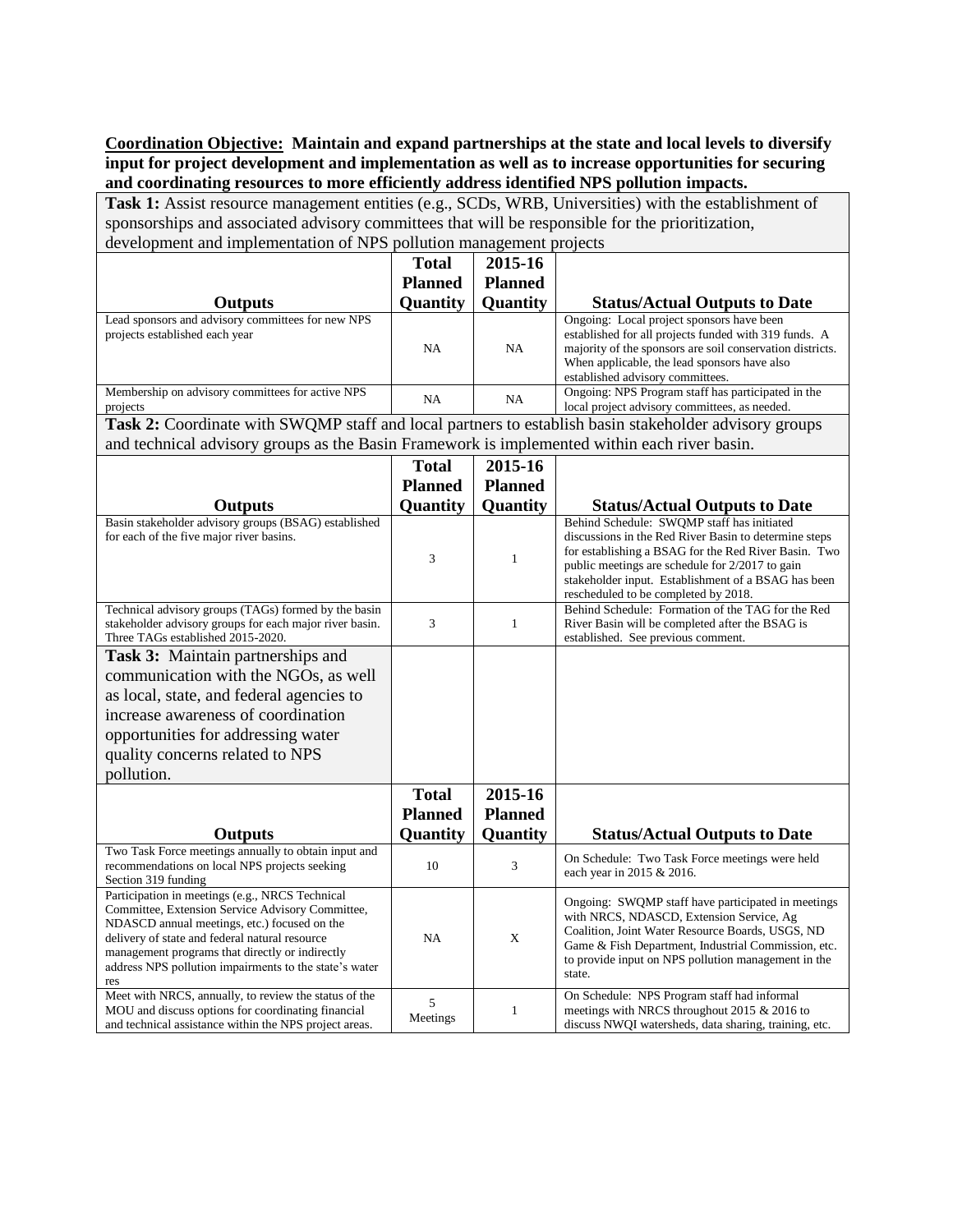| <b>Outputs</b>                                                                                                                                                                                                                                                                        | <b>Total</b><br><b>Planned</b><br><b>Quantity</b> | 2015-16<br><b>Planned</b><br><b>Quantity</b> | <b>Status/Actual Outputs to Date</b>                                                         |
|---------------------------------------------------------------------------------------------------------------------------------------------------------------------------------------------------------------------------------------------------------------------------------------|---------------------------------------------------|----------------------------------------------|----------------------------------------------------------------------------------------------|
| Periodic meetings with NPS Program partners (e.g.,<br>Extension Service, ND Association of Soil<br>Conservation Districts, Commodity Groups, EPA,<br>wildlife organizations) to keep them updated on the<br>NPS Program. Multiple meetings annually throughout<br>the Management Plan | <b>NA</b>                                         | X                                            | Ongoing: Numerous meetings with NPS Program<br>partners have been held throughout the year.  |
| Participate in annual SCD Area meetings (5<br>meetings/year) to keep the SCD's in the state informed<br>on the progress and future plans of the NPS and TMDL<br>Programs, Basin Framework, Nutrient Reduction<br>Strategy, other SWOMP Programs                                       | 25                                                | $\mathcal{L}$                                | On Schedule: NPS Program staff participated in all<br>five SCD Area meetings in 2015 & 2016. |

**Information and Education Objective: Strengthen support for and participation in NPS pollution management projects by increasing public awareness and understanding of NPS pollution impacts and the solutions for restoring and protecting those water resources impaired or threatened by NPS pollution.**

**Task 1:** Maintain delivery of a balanced statewide I&E Program that addresses priority NPS pollution issues and targets all age groups.

|                                                                                                                                                                                                                                                                                                                                                                                                                                                                                                                                                                                                 | <b>Total</b>           | 2015-16        |                                                                                                                                                                                                                                                                                                                                                                                                                                                                     |
|-------------------------------------------------------------------------------------------------------------------------------------------------------------------------------------------------------------------------------------------------------------------------------------------------------------------------------------------------------------------------------------------------------------------------------------------------------------------------------------------------------------------------------------------------------------------------------------------------|------------------------|----------------|---------------------------------------------------------------------------------------------------------------------------------------------------------------------------------------------------------------------------------------------------------------------------------------------------------------------------------------------------------------------------------------------------------------------------------------------------------------------|
|                                                                                                                                                                                                                                                                                                                                                                                                                                                                                                                                                                                                 | <b>Planned</b>         | <b>Planned</b> |                                                                                                                                                                                                                                                                                                                                                                                                                                                                     |
| <b>Outputs</b>                                                                                                                                                                                                                                                                                                                                                                                                                                                                                                                                                                                  | Quantity               | Quantity       | <b>Status/Actual Outputs to Date</b>                                                                                                                                                                                                                                                                                                                                                                                                                                |
| Network of 8-10 statewide or regional educational<br>programs targeting K-12 students, teachers, resource<br>management professional, agricultural producers,<br>landowners, and the general public. Approximately<br>one third of the projects will be focused on youth<br>education and the balance will be designed to train-<br>the-trainer, promote new agricultural management<br>systems; distribute educational materials, provide<br>technical support; demonstrate new technologies or<br>practices; and/or disseminate information on specific<br>NPS pollution issues and solutions | <b>I&amp;E</b> Network | X              | Ongoing: Twelve educational projects were<br>supported in 2015-2016. Refer to Section VI for<br>details on specific projects.                                                                                                                                                                                                                                                                                                                                       |
| Participate on project advisory committees to ensure<br>I&E programs remain current and focused on NPS<br>pollution education                                                                                                                                                                                                                                                                                                                                                                                                                                                                   | <b>NA</b>              | X              | Ongoing: NPS Program staff has participated on<br>advisory committees for Project WET, Envirothon<br>and Prairies Waters Education Center. Technical<br>support has also been provided to the ECO ED<br>Program and several watershed projects to conduct<br>scheduled I/E events.                                                                                                                                                                                  |
| Educational components maintained in watershed-<br>based projects to supplement the statewide<br>educational network. Approximately, 35<br>educational events within the watershed projects<br>each year                                                                                                                                                                                                                                                                                                                                                                                        | 174 projects           | 52             | On Schedule: All the active watershed projects have<br>continued to conduct 1 or 2 major educational events<br>(e.g., workshops, tours, demonstrations) annually.<br>This is in addition to scheduled newsletters, radio<br>spots, news articles, etc. Annually, over 20 major<br>events have been conducted by the local watershed<br>projects. The annual and final reports in the GRTS<br>include listings of I&E events conducted by the<br>watershed projects. |
| In-house library of various NPS pollution/water<br>quality I&E materials developed by state, local,<br>federal, and private organizations and make the<br>information available to program partners and<br>resource management                                                                                                                                                                                                                                                                                                                                                                  | NA                     | X              | Ongoing: An in-house library is being maintained.<br>The NPS Program web site also has NPS related<br>links and materials available to all visitors.                                                                                                                                                                                                                                                                                                                |
| NPS Program web site:<br>http://www.ndhealth.gov/WQ/sw/Z1_NPS/default.ht<br>m                                                                                                                                                                                                                                                                                                                                                                                                                                                                                                                   | <b>NA</b>              | X              | Ongoing: The NPS Program web site has been<br>maintained.                                                                                                                                                                                                                                                                                                                                                                                                           |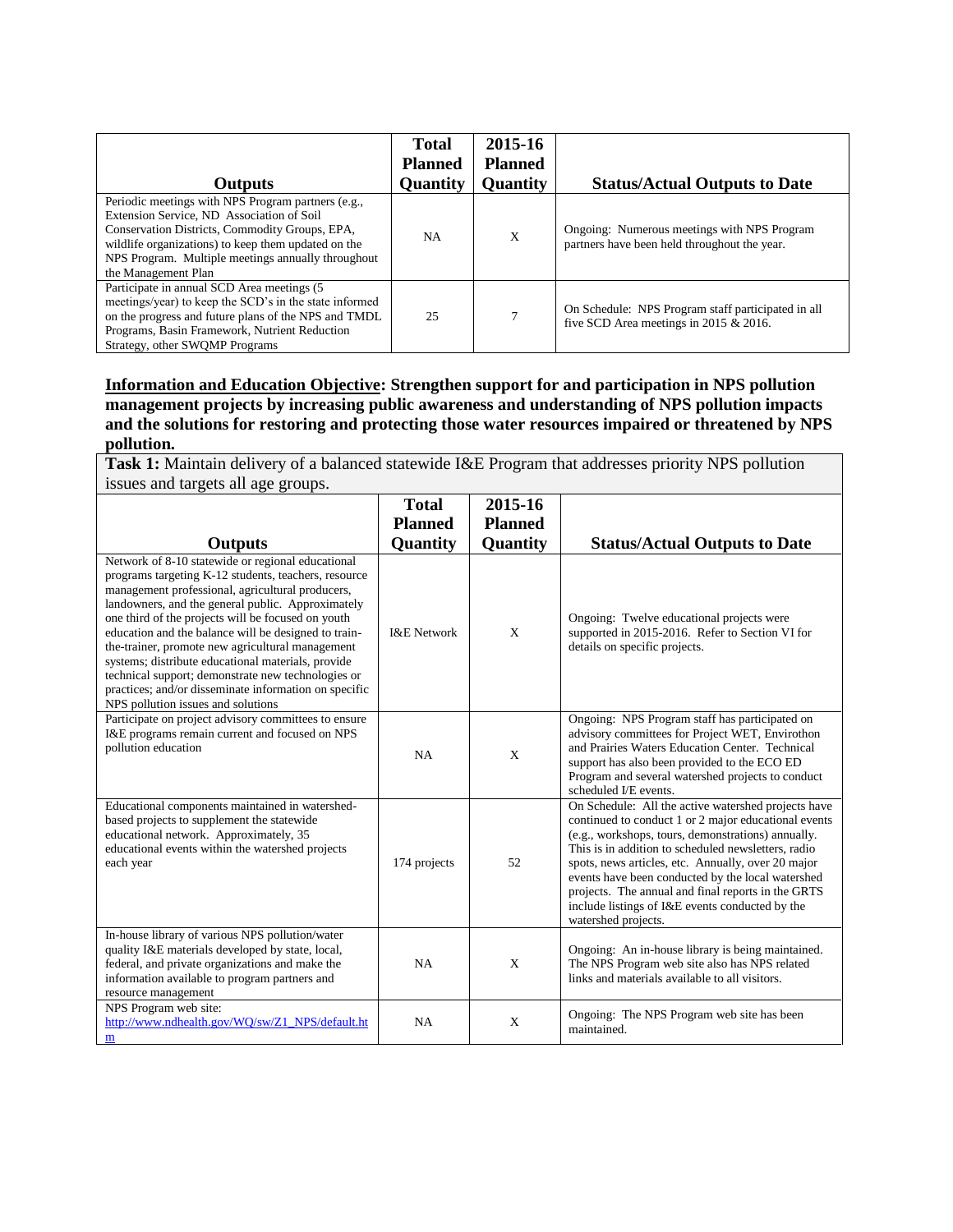**Task 2:** Strengthen the abilities of resource managers and agricultural producers to recognize and address beneficial use impairments associated with NPS pollution.

|                                                                                                                                                                                                                                                                                                                                                                                                                                                                                                                        | <b>Total</b>                            | 2015-16        |                                                                                                                                                                                                                                                                                                                                                                                                                                                                                                                                                  |
|------------------------------------------------------------------------------------------------------------------------------------------------------------------------------------------------------------------------------------------------------------------------------------------------------------------------------------------------------------------------------------------------------------------------------------------------------------------------------------------------------------------------|-----------------------------------------|----------------|--------------------------------------------------------------------------------------------------------------------------------------------------------------------------------------------------------------------------------------------------------------------------------------------------------------------------------------------------------------------------------------------------------------------------------------------------------------------------------------------------------------------------------------------------|
|                                                                                                                                                                                                                                                                                                                                                                                                                                                                                                                        | <b>Planned</b>                          | <b>Planned</b> |                                                                                                                                                                                                                                                                                                                                                                                                                                                                                                                                                  |
|                                                                                                                                                                                                                                                                                                                                                                                                                                                                                                                        |                                         |                |                                                                                                                                                                                                                                                                                                                                                                                                                                                                                                                                                  |
| Outputs                                                                                                                                                                                                                                                                                                                                                                                                                                                                                                                | Quantity                                | Quantity       | <b>Status/Actual Outputs to Date</b>                                                                                                                                                                                                                                                                                                                                                                                                                                                                                                             |
| Coordinate with NDSU Extension Service,<br>NDASCD, SSCC, SCD Employees Association;<br>NRCS and others to organize and conduct a series of<br>4 workshops that cover: 1) NPS pollution sources,<br>causes and solutions; 2) watershed project<br>development; 3) education and outreach methods;<br>and 4) project implementation/management. The<br>primary target audience will be local resource<br>managers (e.g. SCD technicians & supervisors,<br>County Agents, WRB supervisors) and NRCS field<br>office staff | workshops                               | <b>NA</b>      | Revised: As a replacement to the resource-based<br>workshops, the NPS Program has coordinated with<br>NDSU Extension to develop a series of Leadership<br>Workshops that target SCD supervisors and staff.<br>When approved for FY17 funding, these workshops<br>will be conducted in 2017-2018. If these workshops<br>are successful, the NPS Program has also tentatively<br>planned to conduct the resource-based workshops<br>originally scheduled in this task. These resource-<br>based workshops would likely be held in 2019 or<br>2020. |
| Provide county newspapers and other local media<br>with 2 articles per year that discuss local NPS<br>pollution issues; management options for NPS<br>pollution; and any other subjects related to NPS<br>pollution and water quality                                                                                                                                                                                                                                                                                  | 10<br>articles                          | 3              | On Schedule: NPS pollution/water quality related<br>articles were published in the Water magazine and<br>also sent out to all the county newspapers. 8-10<br>articles are distributed annually                                                                                                                                                                                                                                                                                                                                                   |
| Two training workshops addressing BMP planning<br>and targeting to address water quality impairments.<br>The target audience will include watershed project<br>coordinators. SCD staff involved in watershed<br>projects and NRCS field office staff within active or<br>pending watershed project areas                                                                                                                                                                                                               | $\mathfrak{D}$<br>Planning<br>workshops | 1              | Postponed: No workshops were conducted in 2016.<br>Instead, the NPS Program is coordinating with<br>NRCS to reevaluate the need for this workshop and<br>determine if current agency training events could be<br>expanded to meet the need. Options for the training<br>will be finalized in 2017. During the interim, the<br>annual NPS Program Watershed Coordinators<br>Conferences will include more presentations on<br>resource planning and management.                                                                                   |
| Annual watershed and NRCS DC conference                                                                                                                                                                                                                                                                                                                                                                                                                                                                                | 5                                       |                | On Schedule: All the NRCS DC's involved in a<br>NPS Program watershed projects are invited to the<br>annual NPS Program Watershed Coordinators<br>Conference.                                                                                                                                                                                                                                                                                                                                                                                    |

**Task 3:** Document the degree of public awareness and understanding of NPS pollution issues in the state to identify steps needed to strengthen statewide educational offerings.

|                                                                                                                                                                                                                                                                       | <b>Total</b>                           | 2015-16        |                                                                                                                                                                                                                                                                                                                                                                     |
|-----------------------------------------------------------------------------------------------------------------------------------------------------------------------------------------------------------------------------------------------------------------------|----------------------------------------|----------------|---------------------------------------------------------------------------------------------------------------------------------------------------------------------------------------------------------------------------------------------------------------------------------------------------------------------------------------------------------------------|
|                                                                                                                                                                                                                                                                       | <b>Planned</b>                         | <b>Planned</b> |                                                                                                                                                                                                                                                                                                                                                                     |
| <b>Outputs</b>                                                                                                                                                                                                                                                        | Quantity                               | Quantity       | <b>Status/Actual Outputs to Date</b>                                                                                                                                                                                                                                                                                                                                |
| Statewide survey in 2016 to evaluate the general<br>public's current understanding and awareness of<br>NPS pollution issues and concerns in the state                                                                                                                 | survey                                 | <b>NA</b>      | Discontinued: Due to resource limitations the<br>statewide survey will not be conducted. Instead, the<br>NPS Program is conducting landowner surveys<br>within the watershed assessments areas to gauge<br>interest and understanding. Feedback through these<br>surveys will be used to determine educational needs<br>within the watersheds as well as statewide. |
| A five-year I&E strategy, based on the statewide<br>survey results, that schedules actions that will<br>eliminate "shortcomings" in the statewide<br>educational network and increase public awareness<br>and understanding of NPS pollution issues and<br>solutions. | Five-year<br>Statewide I&E<br>Strategy |                | Revised: Implementation of the objectives and tasks<br>in Educational Section of the Management Plan will<br>serve as the I&E Strategy.                                                                                                                                                                                                                             |
| Coordinated effort with local resource managers,<br>universities and other state agencies to develop new<br>statewide or local educational initiatives that will<br>improve the balance of the statewide educational<br>offerings                                     | 2 new<br>initiatives                   | <b>NA</b>      | Pending: This task is scheduled to be initiated in<br>2017.                                                                                                                                                                                                                                                                                                         |
| Follow-up survey in 2020 to evaluate the benefits of<br>past educational efforts and reassess the awareness<br>and understanding of the general public regarding<br>NPS pollution management and impacts                                                              | survey                                 | <b>NA</b>      | Discontinued: Since the initial survey was not<br>completed the follow-up survey will also not be<br>completed. The NPS Program will reevaluate the<br>feasibility of a statewide survey in 2020.                                                                                                                                                                   |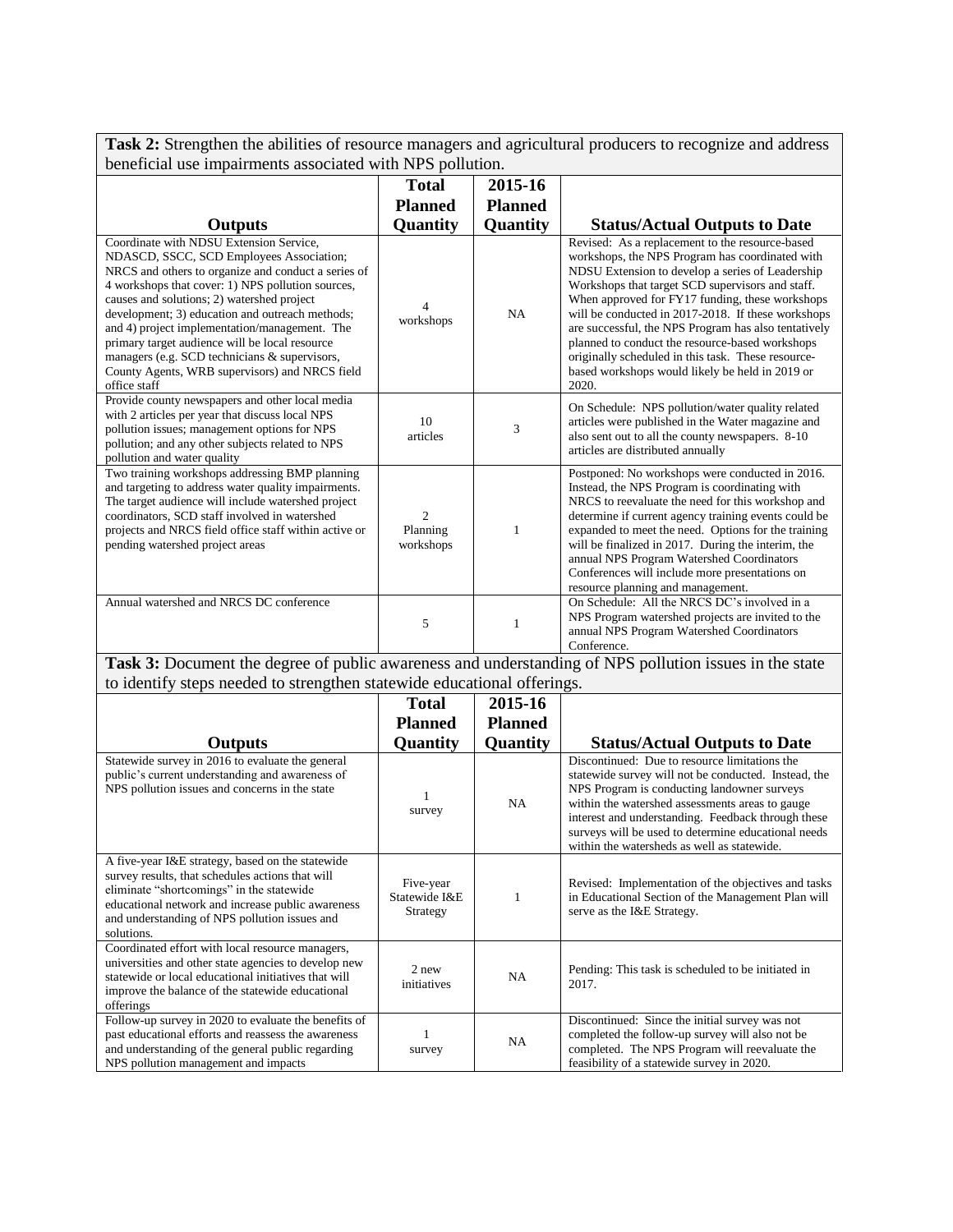#### **Evaluation Objective: Document the effectiveness and success of the NPS Program and its state and local partners in identifying and addressing the sources and causes of NPS pollution impairing or threatening beneficial uses of waters of the state.**

| Task 1: Evaluate and document local NPS project progress toward approved PIP goals                                                                                                                                                                                                        |                                                                    |                                                                        |                                                                                                                                                                                                                                                                                                    |  |  |  |  |
|-------------------------------------------------------------------------------------------------------------------------------------------------------------------------------------------------------------------------------------------------------------------------------------------|--------------------------------------------------------------------|------------------------------------------------------------------------|----------------------------------------------------------------------------------------------------------------------------------------------------------------------------------------------------------------------------------------------------------------------------------------------------|--|--|--|--|
|                                                                                                                                                                                                                                                                                           | <b>Total</b>                                                       | 2015-16                                                                |                                                                                                                                                                                                                                                                                                    |  |  |  |  |
|                                                                                                                                                                                                                                                                                           | <b>Planned</b>                                                     | <b>Planned</b>                                                         |                                                                                                                                                                                                                                                                                                    |  |  |  |  |
| <b>Outputs</b>                                                                                                                                                                                                                                                                            | Quantity                                                           | Quantity                                                               | <b>Status/Actual Outputs to Date</b>                                                                                                                                                                                                                                                               |  |  |  |  |
| Approved annual and final project<br>reports. Approximately 30 annual<br>reports and 5 final project reports<br>will be completed, annually                                                                                                                                               | 150 annual and 25<br>final reports                                 | 70                                                                     | On Schedule: All the annual project and final project reports due in<br>2015 and 2016 have been completed and entered in the GRTS.                                                                                                                                                                 |  |  |  |  |
| Final water quality reports for<br>completed watershed projects that<br>describe progress towards<br>beneficial use and/or pollutant load<br>reduction goals. 3-5 final water<br>quality reports, annually, for<br>inclusion in the final project<br>reports                              | 25                                                                 | 10                                                                     | On Schedule: When applicable, the final reports submitted at the<br>end of a project include a final water quality report. Table 5 in<br>Section VII lists the projects that submitted final reports. All the<br>annual and final reports submitted in 2015-2016 have been entered<br>in the GRTS. |  |  |  |  |
| Estimated annual pollutant load<br>reductions (based on modeled<br>results) associated with applied<br>BMP within the watershed and<br>support project areas. Estimated<br>annual load reductions for nitrogen<br>and phosphorus are 100,000<br>pounds and 50,000 pounds,<br>respectively | 500,000 pounds of<br>nitrogen &<br>250,000 pounds of<br>phosphorus | Reductions of<br>100,000 lbs<br>of N &<br>50,000 lbs. of<br>P annually | On Schedule: The cumulative nitrogen and phosphorus load<br>reductions reported in the GRTS for 2016 are 77,167 and 29,917<br>pounds, respectively.                                                                                                                                                |  |  |  |  |
| Annual updates to the GRTS,<br>including estimated pollutant load<br>reductions and applied BMPs per<br>applicable project                                                                                                                                                                | 5 updates                                                          | Annual<br><b>GRTS</b><br>Updates                                       | Ongoing: GRTS has been updated for 2016.                                                                                                                                                                                                                                                           |  |  |  |  |
|                                                                                                                                                                                                                                                                                           |                                                                    |                                                                        | Task 2: Identify additional modeling options and/or improvements to generate better pollutant load                                                                                                                                                                                                 |  |  |  |  |
| reduction estimates.                                                                                                                                                                                                                                                                      |                                                                    |                                                                        |                                                                                                                                                                                                                                                                                                    |  |  |  |  |
|                                                                                                                                                                                                                                                                                           | <b>Total</b>                                                       | 2015-16                                                                |                                                                                                                                                                                                                                                                                                    |  |  |  |  |
|                                                                                                                                                                                                                                                                                           | <b>Planned</b>                                                     | <b>Planned</b>                                                         |                                                                                                                                                                                                                                                                                                    |  |  |  |  |
| <b>Outputs</b>                                                                                                                                                                                                                                                                            | Quantity                                                           | Quantity                                                               | <b>Status/Actual Outputs to Date</b>                                                                                                                                                                                                                                                               |  |  |  |  |
| <b>Additional BMP efficiency</b><br>coefficients that will expand the<br>STEPL modeling capabilities to<br>more fully account for the pollutant<br>load reductions for a broader range<br>of applied BMPs                                                                                 | 5-10 new BMP<br>efficiency<br>coefficients                         | NA                                                                     | Complete: The BMP efficiency calculator in the STEPL model is<br>being used to generate efficiency coefficients for several cropland<br>BMP.                                                                                                                                                       |  |  |  |  |
| Pilot modeling process (i.e.,<br>AnnAGNPS, Decision Support<br>Tool) to evaluate the feasibility to<br>efficiently and accurately estimate<br>pre- and-post BMP load reductions<br>on small acreages to accommodate a<br>performance based cost share                                     | 1 pilot project                                                    | NA                                                                     | Pending: Modeling options for evaluating pre/post BMP<br>implementation load reductions will be determined in 2017-2018.                                                                                                                                                                           |  |  |  |  |

system

LiDAR-based Decision Support Tools for estimating load reductions in priority areas in the James and Wild Rice River Basins

2 Decision Support Tools

1 Basin Decision Support Tools

On Schedule: The Wild Rice Basin Decision Support Tool is complete and the Decision Support Tool (i.e., PTMApp) for the

James River Basin will be completed in 2017.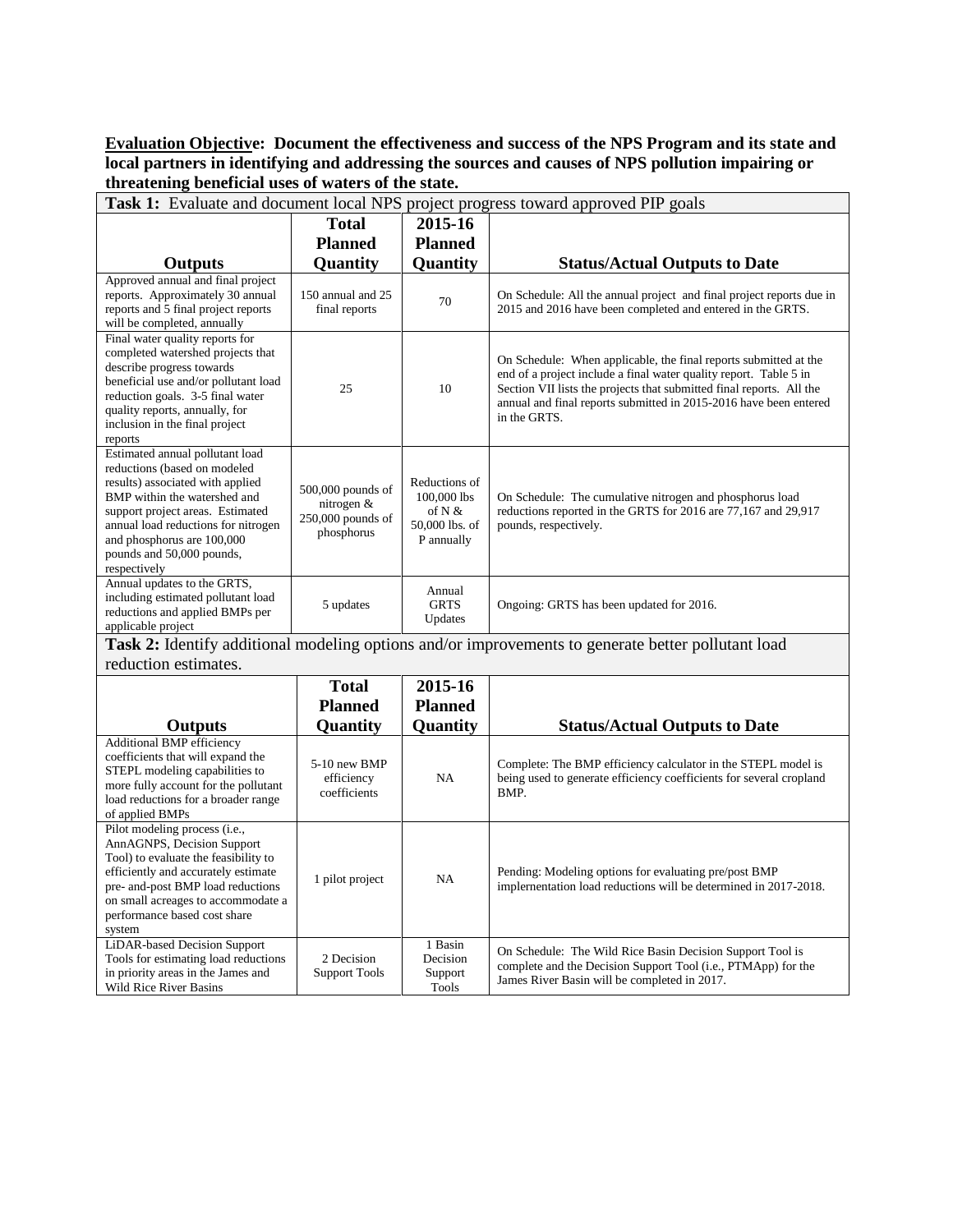**Task 3:** Track the sustainability of the benefits achieved through BMPs applied within the watershed projects and document delayed responses to BMPs applied near the end of the watershed projects.

| <b>Outputs</b>                                                                                                                                                                                                                                                                                                          | <b>Total</b><br><b>Planned</b><br><b>Quantity</b>          | 2015-16<br><b>Planned</b><br><b>Quantity</b> | <b>Status/Actual Outputs to Date</b>                             |
|-------------------------------------------------------------------------------------------------------------------------------------------------------------------------------------------------------------------------------------------------------------------------------------------------------------------------|------------------------------------------------------------|----------------------------------------------|------------------------------------------------------------------|
| Data collected through post-project<br>monitoring of priority watershed<br>projects completed through the<br>Basin Framework. Given the current<br>status of the development of the<br>Basin Monitoring Framework, the<br>first post-project monitoring efforts<br>will be initiated in the Red River<br>Basin in 2018. | Post-project<br>monitoring in 5<br>completed<br>watersheds | <b>NA</b>                                    | Pending: The first post-project monitoring is scheduled for 2018 |

**Task 4:** Review and update the Management Plan in 2017 and 2020, as needed, to ensure the program will effectively address coordination with other pending SWQMP initiatives or strategies and account for any changes in NPS pollution impacts to the water quality and beneficial uses of the state's water resources.

|                                                                                                                                                                                                                               | <b>Total</b><br><b>Planned</b> | 2015-16<br>Planned |                                                                                                                  |
|-------------------------------------------------------------------------------------------------------------------------------------------------------------------------------------------------------------------------------|--------------------------------|--------------------|------------------------------------------------------------------------------------------------------------------|
| <b>Outputs</b>                                                                                                                                                                                                                | <b>Quantity</b>                | <b>Quantity</b>    | <b>Status/Actual Outputs to Date</b>                                                                             |
| Interim review and update to the<br>Management Plan in 2017 to<br>incorporate any revisions needed to<br>better describe coordination with the<br>pending Basin Framework, TMDL<br>Vision, and Nutrient Reduction<br>Strategy | 1 interim update               | NA.                | Pending: The Management Plan will be reviewed and undated, as<br>needed, in 2017                                 |
| Two NPS Task Force meetings in<br>2020 to obtain input on updates to<br>the Management Plan for the next 5-<br>year period                                                                                                    | 2 Task Force<br>meetings       | NA.                | Pending: The Management Plan will be updated and submitted to<br>the Task Force for review and approval in 2020. |
| Questionnaire distributed to<br>sponsors and partners in 2019 to<br>solicit feedback regarding delivery<br>of NPS Program financial assistance<br>and technical support                                                       | 1 Questionnaire                | <b>NA</b>          | Pending: The sponsor/partner survey will be completed in 2019.                                                   |
| Updated Management Plan for the<br>period of $2020 - 2025$ based on<br>recommendations and feedback                                                                                                                           | Updated<br>Management Plan     | <b>NA</b>          | Pending: The Management Plan update for the next 5-year period<br>will be completed in 2020.                     |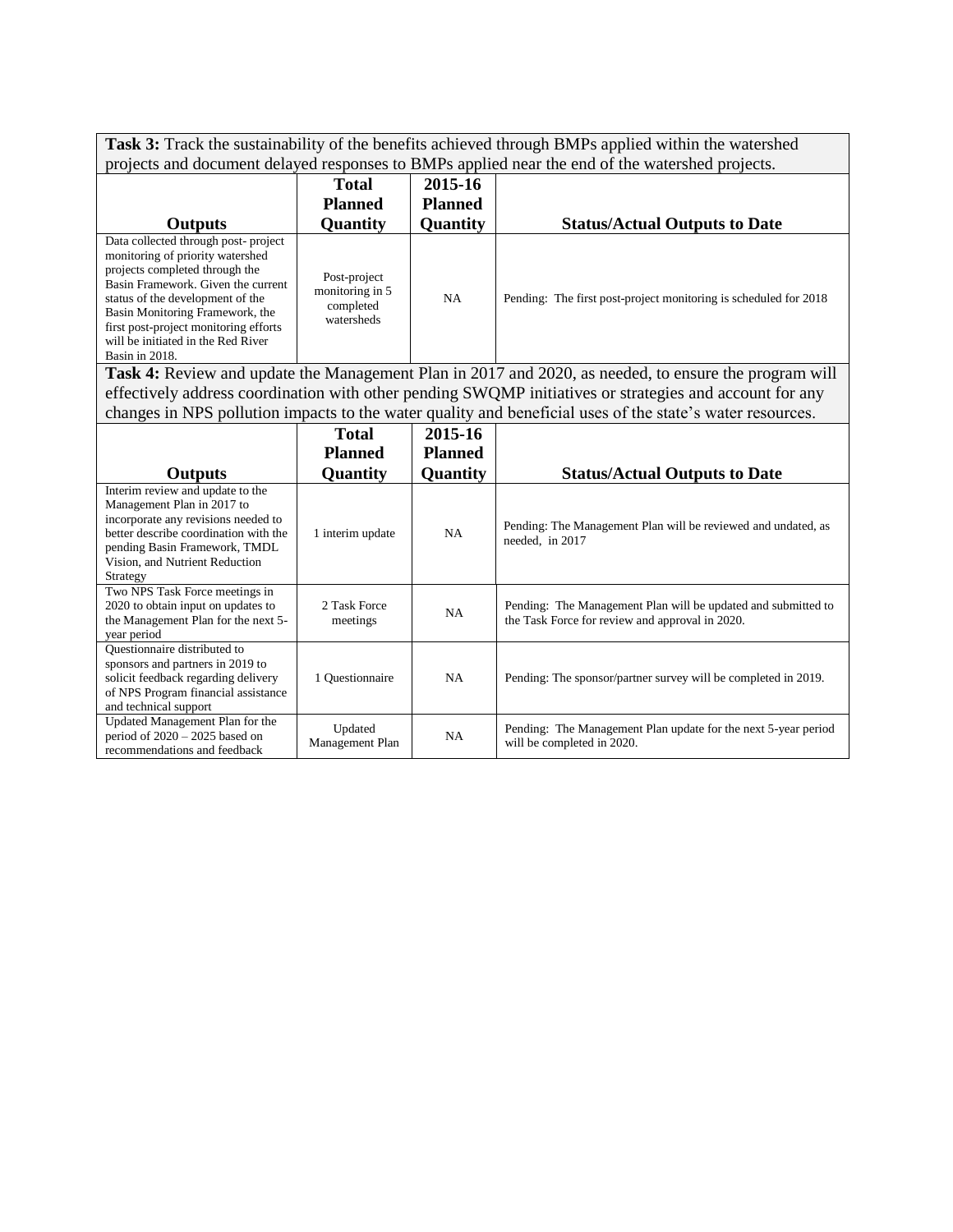**Appendix B Section 319 Expenditures by Projects Supported under the 2011-2016 Grants during the Management Plan period**

**January 1, 2015 – December 31, 2016**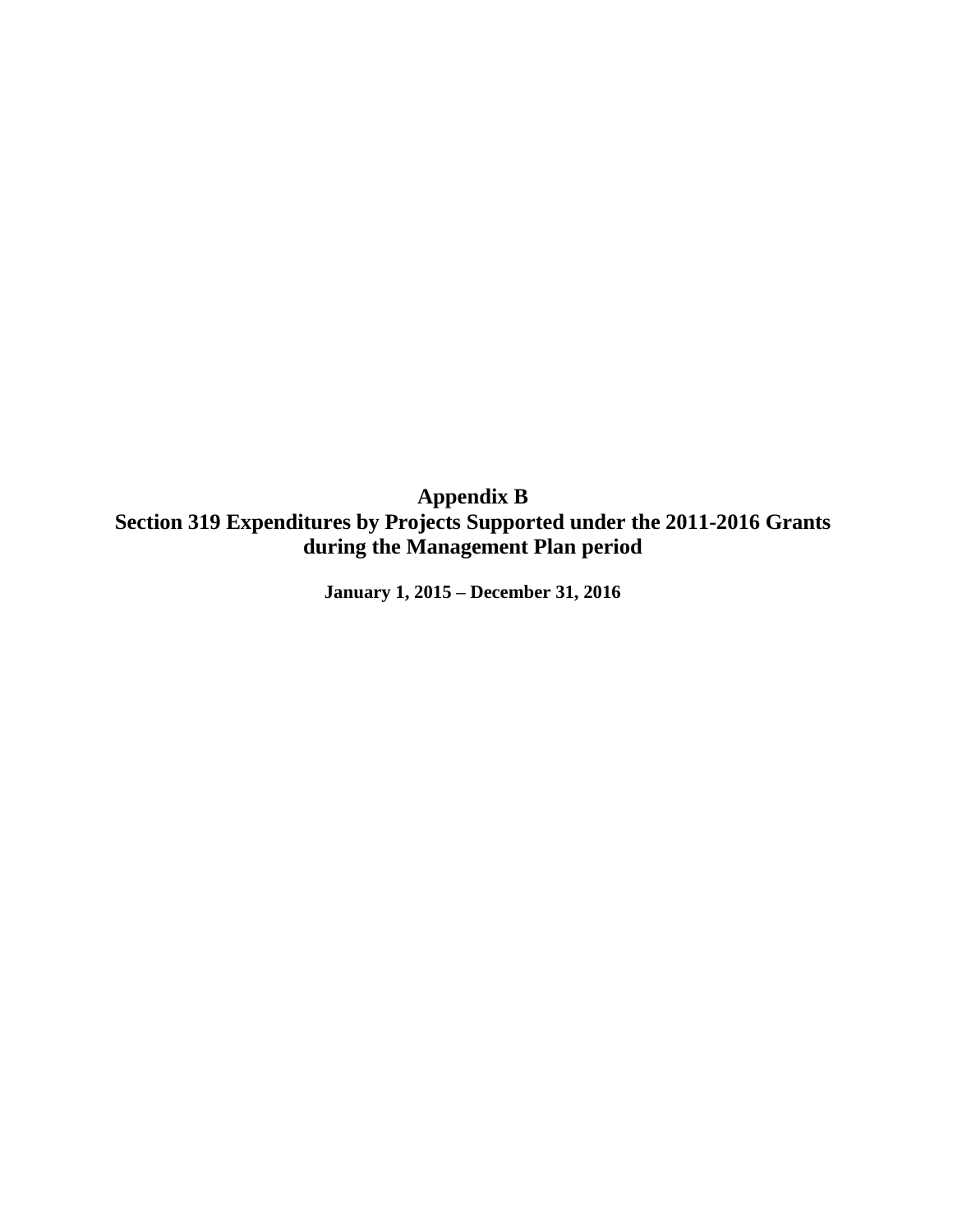| <b>Development Phase - NPS Assessments</b>                            |                         |
|-----------------------------------------------------------------------|-------------------------|
| <b>Project Name</b>                                                   | <b>319 Expenditures</b> |
| Fargo Water Quality Stewardship: Addressing WQ at the Community Level | $\overline{$}21,827.26$ |
| James River Basin Decision Support Tool Development Project           | \$226,842.63            |
| Little Missouri Tributary Assessment (Bowman SCD Support)             | \$1,162.74              |
| Little Missouri Tributary Riparian & Stream Stability Assessment      | \$9,188.28              |
| Middle Sheyenne River Watershed Plan Development                      | \$21,184.10             |
| <b>Subtotal</b>                                                       | \$280,205.01            |
|                                                                       |                         |
| <b>Education - Demonstrations</b>                                     |                         |
| <b>Project Name</b>                                                   | <b>319 Expenditures</b> |
| <b>NDSU Discovery Farms Program</b>                                   | \$135,870.35            |
| NDSU Discovery Farms Program - Phase II                               | \$52,464.15             |
| NDSU Vegetative Buffer Demonstration & Evaluation Project - Phase II  | \$29.57                 |
| <b>Subtotal</b>                                                       | \$188,364.07            |
|                                                                       |                         |
| <b>Education - Public Outreach Projects</b>                           |                         |
| <b>Project Name</b>                                                   | <b>319 Expenditures</b> |
| Envirothon Program Phase IV                                           | \$60,574.77             |
| Foster Co. TREES - Phase II                                           | \$150,437.28            |
| Foster Co. TREES - Phase III                                          | \$46,431.83             |
| Menoken Farm Soil Foodweb Project                                     | \$1,266.37              |
| Menoken Farm Soil Foodweb Project - Phase II                          | \$100,538.04            |
| <b>NDSU Eastern ND Soil Salinity Program</b>                          | \$26,980.57             |
| NDSU Eastern ND Soil Salinity Demonstration Network                   | \$3,170.65              |
| NDSU Nutrient Management Educational Support Program - Phase II       | \$99,338.25             |
| NDSU Nutrient Management Educational Support Program                  | \$95,405.91             |
| Partners for Improving Water Quality I&E Program                      | \$92,672.90             |
| Prairie Waters Education and Research Center                          | \$29,935.21             |
| Prairie Waters Education and Research Center - Phase II               | \$127,607.88            |
| Project WET - Phase II                                                | \$108,979.52            |
| Project WET - Phase III                                               | \$131,073.74            |
| <b>Ranchers Mentoring Project</b>                                     | \$108,892.34            |
| Statewide ECO ED Program - Phase III                                  | \$158,294.82            |
| Water Wisdom Project                                                  | \$27,238.53             |
| <b>Subtotal</b>                                                       | \$1,368,838.61          |
|                                                                       |                         |
| <b>Local Support Projects</b>                                         |                         |
| <b>Project Name</b>                                                   | <b>319 Expenditures</b> |
| <b>Livestock Pollution Prevention Program</b>                         | \$68,738.76             |
| Livestock Pollution Prevention Program - Phase III                    | \$239,368.00            |
| NDSU Riparian Ecological Site Description Development Project         | \$23,326.12             |
| NPS BMP Team - Phase II                                               | \$140,233.66            |
| Stockmen's Association Environmental Services Program - Phase III     | \$798,920.17            |
| Stockmen's Association Environmental Services Program - Phase IV      | \$65,134.50             |
| <b>Subtotal</b>                                                       | \$1,335,721.21          |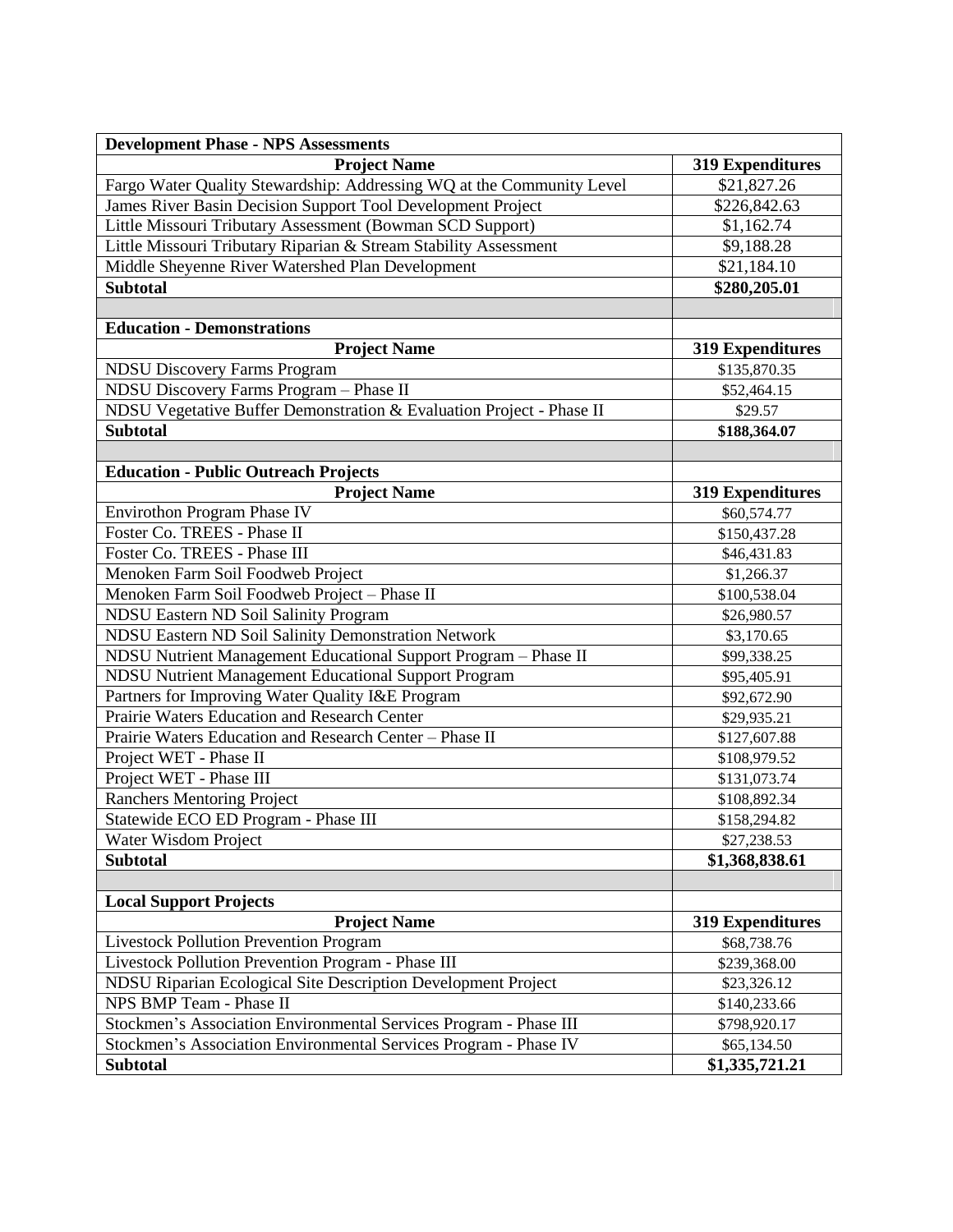| <b>Watershed Projects</b>                                                |                         |
|--------------------------------------------------------------------------|-------------------------|
| <b>Project Name</b>                                                      | <b>319 Expenditures</b> |
| Antelope Creek Watershed/Wild Rice Riparian Corridor Project - Phase II  | \$89,084.46             |
| Antelope Creek Watershed/Wild Rice Riparian Corridor Project - Phase III | \$335,141.26            |
| Baldhill Creek Watershed - Griggs Co.                                    | \$53,172.81             |
| Bear Creek Watershed - Phase II                                          | \$48,054.05             |
| Beaver Creek/Seven Mile Coulee Watershed - Phase II                      | \$295,669.50            |
| Cannonball River-Dogtooth Creek Watershed                                | \$109,535.91            |
| Coyote Creek Watershed & Little Missouri Tributaries Assessment          | \$55,659.78             |
| <b>English Coulee Watershed</b>                                          | \$25,755.62             |
| James River Headwaters Watershed - Phase II                              | \$59,574.07             |
| Kelly Creek Watershed                                                    | \$79,435.55             |
| Maple River Watershed Phase II - Buffalo Creek                           | \$124,586.33            |
| Middle Sheyenne River Watershed                                          | \$22,965.18             |
| Morton Co. Northeastern Watersheds                                       | \$196,510.47            |
| Powers Lake Watershed - Phase III                                        | \$23,947.93             |
| Powers Lake Watershed Restoration Action Strategy - Phase II             | \$61,807.17             |
| Red River Riparian Project - Phase V                                     | \$126,724.23            |
| Sheyenne Watershed Sedimentation Reduction Project                       | \$224,740.23            |
| <b>Spring Creek Watershed</b>                                            | \$68,924.78             |
| Spring Creek Watershed - Phase II                                        | \$89,601.99             |
| Stutsman Co. Livestock Manure Management Program                         | \$376,679.05            |
| <b>Timber Coulee Watershed</b>                                           | \$74,940.22             |
| <b>Turtle Creek Watershed</b>                                            | \$74,313.44             |
| Upper Turtle River Watershed - North & South Branches                    | \$69,864.84             |
| Walsh Co. Homme Dam Watershed                                            | \$70,340.39             |
| Wild Rice River Restoration and Riparian Project - Phase II              | \$208,104.73            |
| Wild Rice River Restoration and Riparian Project - Phase III             | \$65,182.99             |
| <b>Subtotal</b>                                                          | \$3,030,316.98          |
|                                                                          |                         |
| <b>TOTAL PROJECT EXPENDITURES</b>                                        | \$6,203,445.88          |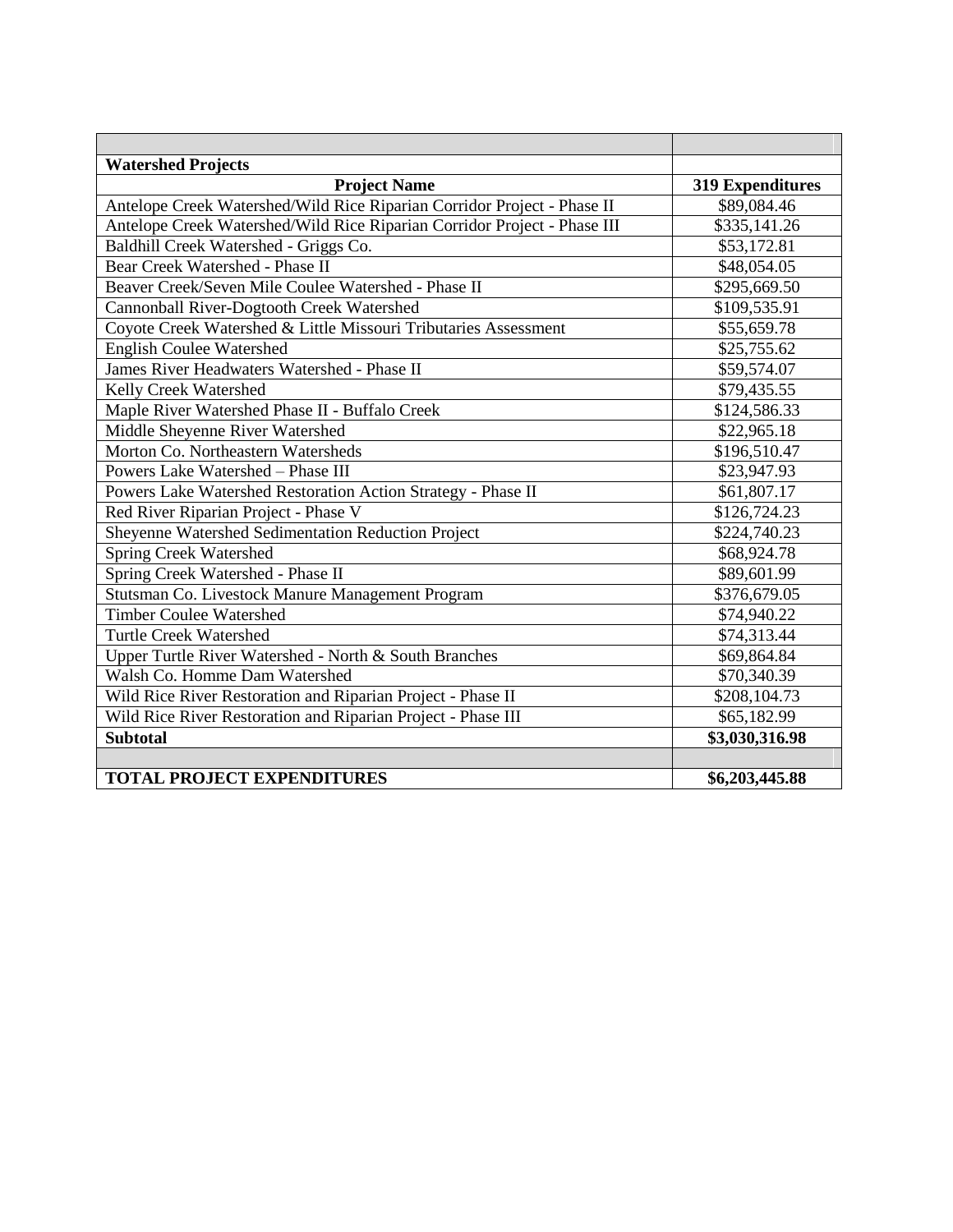**Appendix C**

**Final Section 319 Budgets for Projects Supported under the 2011 Grant**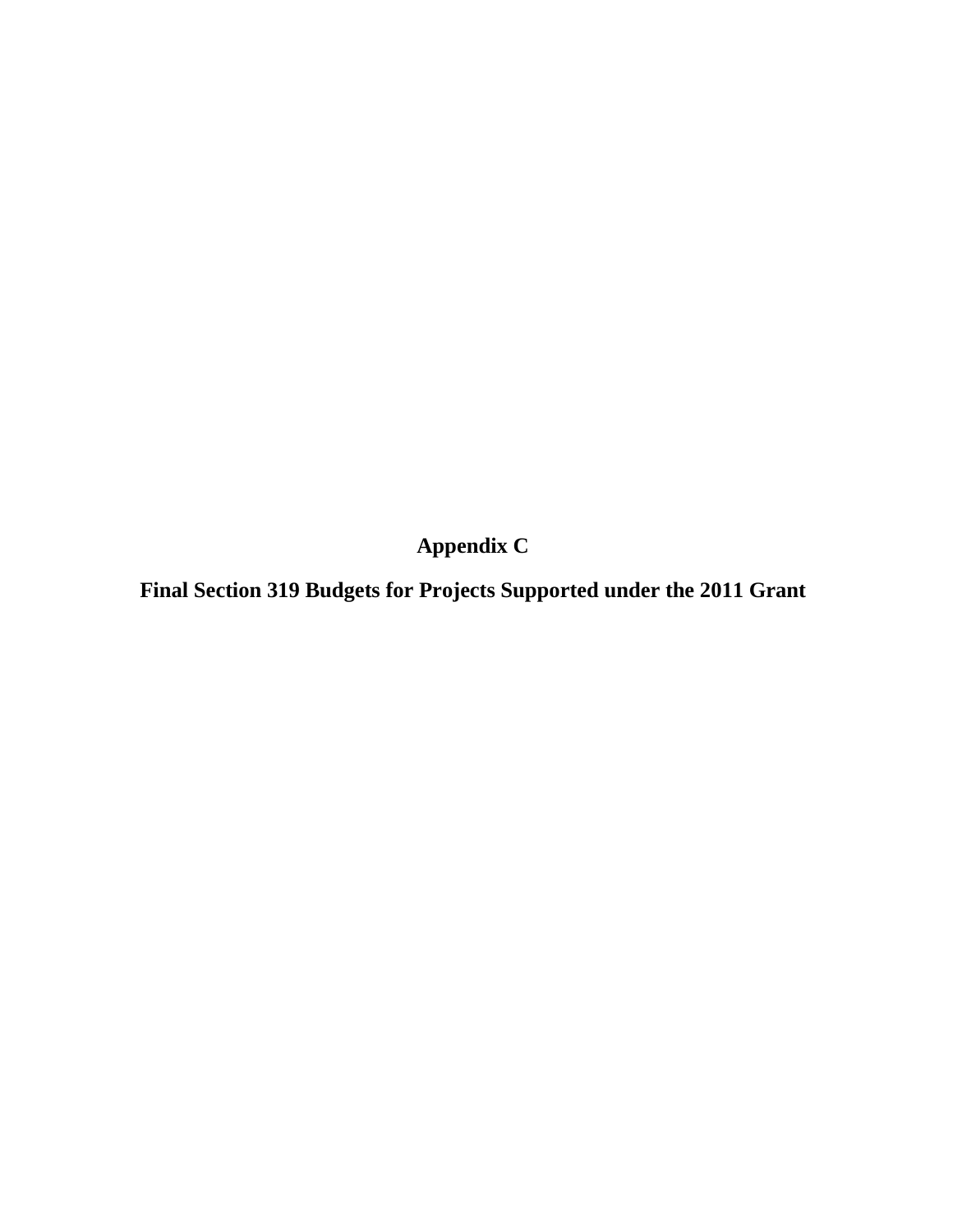|                                                         |                              | <b>Final 319</b> |
|---------------------------------------------------------|------------------------------|------------------|
| <b>Project Name</b>                                     | <b>Project Type</b>          | <b>Budget</b>    |
| NDSU Assessment of Multi-Element Composition of Soil    |                              |                  |
| Profiles in Prairie Wetlands                            | Development Phase            | \$24,604         |
| Prairie Waters Education and Research Center            | <b>Education - Public</b>    |                  |
|                                                         | Outreach                     | \$70,000         |
| <b>Livestock Pollution Prevention Program</b>           | <b>Local Project Support</b> | \$583,643        |
| NDSU Eastern ND Soil Salinity Program                   | <b>Education - Public</b>    |                  |
|                                                         | Outreach                     | \$29,931         |
| Antelope Creek Watershed/Wild Rice Riparian Corridor    |                              |                  |
| Project - Phase II                                      | <b>Watershed Project</b>     | \$537,012        |
| Bear Creek Watershed - Phase II                         | <b>Watershed Project</b>     | \$215,556        |
| Coyote Creek Watershed & Little Missouri Tributaries    |                              |                  |
| Assessment                                              | <b>Watershed Project</b>     | \$196,434        |
| Fargo Water Quality Stewardship: Addressing WQ at the   |                              |                  |
| <b>Community Level</b>                                  | Development Phase            | \$37,749         |
| James River Headwaters Watershed - Phase II             | <b>Watershed Project</b>     | \$322,107        |
| NDSU Nutrient Management Educational Support Program    | <b>Education - Public</b>    |                  |
|                                                         | Outreach                     | \$352,000        |
| Powers Lake Watershed Restoration Action Strategy -     |                              |                  |
| Phase II                                                | <b>Watershed Project</b>     | \$129,017        |
| <b>Spring Creek Watershed</b>                           | <b>Watershed Project</b>     | \$400,033        |
| NPS BMP Team - Phase II                                 | <b>Local Project Support</b> | \$40,000         |
| Foster Co. TREES _ Phase II                             | <b>Education - Public</b>    |                  |
|                                                         | Outreach                     | \$139,350        |
| James River Basin Decision Support Tool Development     |                              |                  |
| Project                                                 | Development Phase            | \$197,396        |
| Stockmen's Association Environmental Services Program - |                              |                  |
| Phase III                                               | <b>Local Project Support</b> | \$138,500        |
| NPS Program Staffing & Support                          | Staffing                     | \$637,668        |
| <b>Total</b>                                            |                              | \$4,051,000      |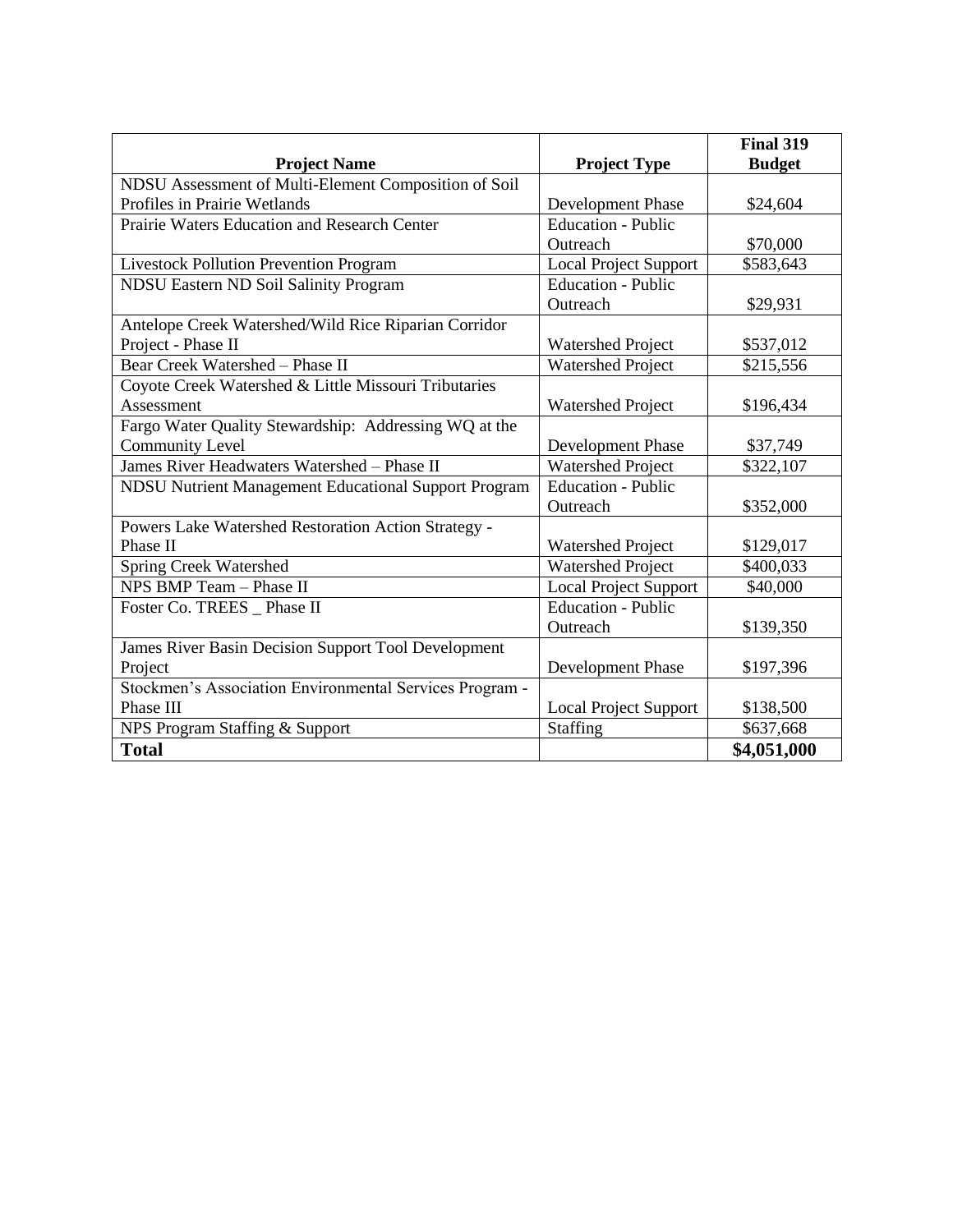**Appendix D**

**Summary of Partner Organizations' Assistance to the NPS Program**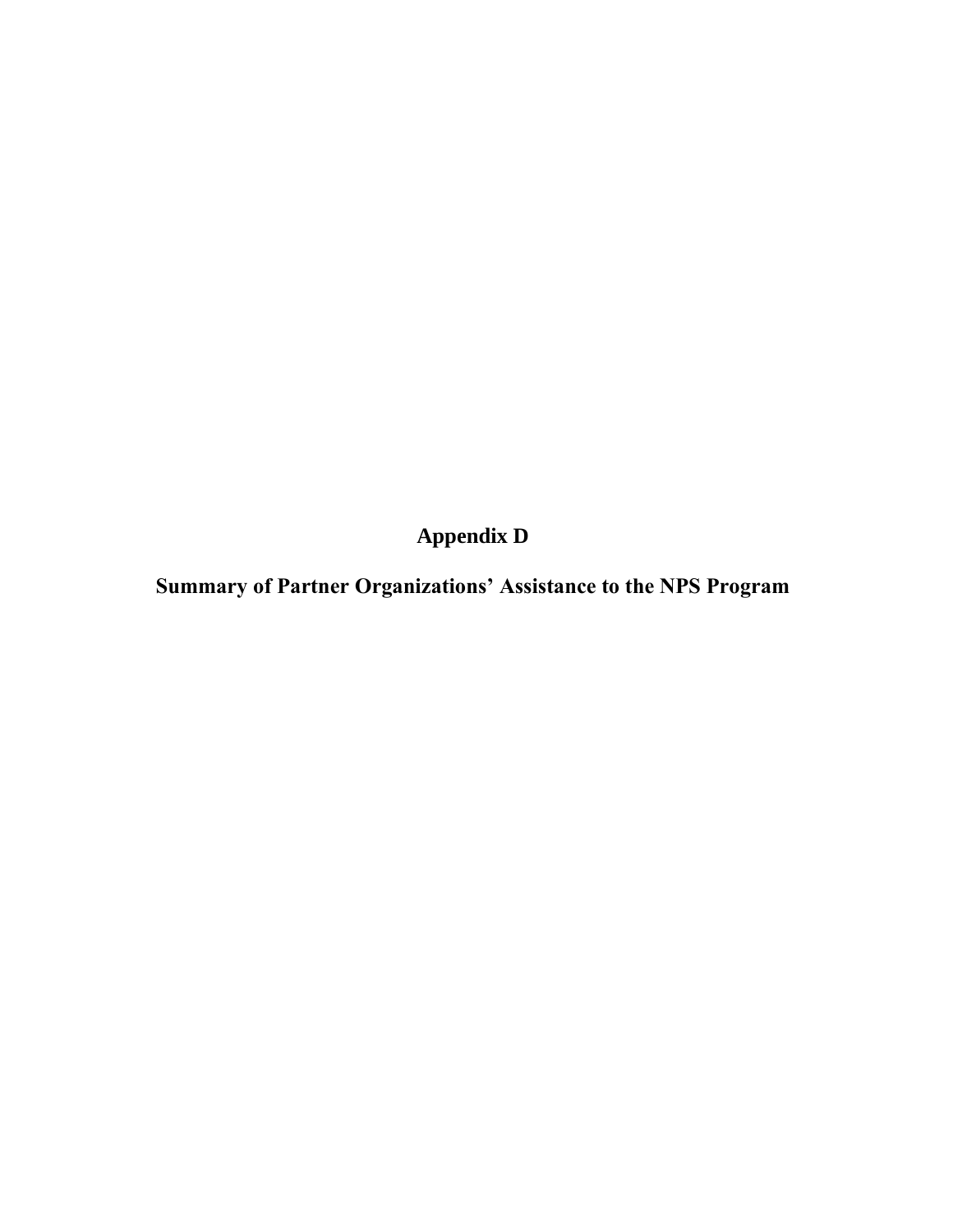|                                               | Organization       |                       | <b>Assistance</b> |                         |                                                           |                |                |                         |
|-----------------------------------------------|--------------------|-----------------------|-------------------|-------------------------|-----------------------------------------------------------|----------------|----------------|-------------------------|
|                                               | <b>Type</b>        |                       | Type **           |                         | <b>NPS Program Interaction with Partner Organizations</b> |                |                |                         |
|                                               | Federal,           |                       |                   | <b>Task</b>             | <b>Attend</b>                                             | <b>NPS</b>     |                | <b>NPS Project</b>      |
|                                               | $NGO*$ or          |                       |                   | Force                   | Partner                                                   | Project        | <b>BMP</b>     | <b>Planning</b>         |
| <b>Agency or Organization</b>                 | <b>State/Local</b> | <b>TA</b>             | <b>FA</b>         | <b>Member</b>           | <b>Meetings</b>                                           | <b>Sponsor</b> | <b>Support</b> | <b>Assistance</b>       |
| <b>Natural Resource Conservation Service</b>  | Federal            | X                     | X                 | $\mathbf X$             | X                                                         |                | X              | $\mathbf X$             |
| <b>US Geological Survey</b>                   | Federal            | $\overline{X}$        | $\mathbf X$       | $\overline{\mathbf{X}}$ | $\overline{\mathbf{X}}$                                   |                |                | $\overline{X}$          |
| Us Farm Services Agency                       | Federal            | X                     | $\mathbf X$       | $\overline{X}$          |                                                           |                | X              |                         |
| US Fish & Wildlife Service                    | Federal            | X                     |                   | X                       |                                                           |                |                | X                       |
| <b>US Forest Service</b>                      | Federal            | $\mathbf X$           |                   | $\mathbf X$             |                                                           |                |                | $\overline{\mathbf{X}}$ |
| <b>US Environmental Protection Agency</b>     | Federal            | $\mathbf X$           | $\mathbf{X}$      | $\overline{X}$          | X                                                         |                | X              | $\mathbf X$             |
| US Army Corps of Engineers                    | Federal            | $\overline{X}$        |                   |                         |                                                           |                |                |                         |
| ND Association of Soil Conservation Districts | <b>NGO</b>         | X                     |                   | X                       | X                                                         |                |                |                         |
| ND Stockmen's Association                     | <b>NGO</b>         | X                     | X                 | $\mathbf X$             | $\mathbf X$                                               | X              | X              | X                       |
| <b>Red River Basin Commission</b>             | <b>NGO</b>         | $\mathbf{X}$          |                   | $\overline{X}$          | $\overline{X}$                                            |                |                | $\overline{X}$          |
| Resource Conservation & Development Councils  | N <sub>G</sub> O   | $\overline{\text{X}}$ | $\mathbf X$       |                         | $\overline{X}$                                            | X              | $\overline{X}$ | $\overline{X}$          |
| Ducks Unlimited                               | <b>NGO</b>         | X                     | X                 |                         | $\mathbf X$                                               |                | X              |                         |
| ND Grazing Lands Coalition                    | <b>NGO</b>         | $\mathbf X$           | $\mathbf X$       |                         | $\overline{X}$                                            | $\overline{X}$ | $\overline{X}$ | $\boldsymbol{X}$        |
| ND Certified Crop Advisors Board              | <b>NGO</b>         | $\overline{X}$        |                   |                         | $\overline{\mathbf{X}}$                                   |                |                |                         |
| Keep ND Clean Inc.                            | N <sub>G</sub> O   | $\overline{X}$        |                   |                         | $\overline{X}$                                            |                |                | $\overline{X}$          |
| <b>International Water Institute</b>          | <b>NGO</b>         | $\mathbf X$           |                   |                         | $\overline{\mathbf{X}}$                                   | X              |                | $\overline{\mathbf{X}}$ |
| <b>Local Soil Conservation Districts</b>      | State/Local        | X                     | X                 |                         | $\mathbf X$                                               | X              | X              | $\mathbf{X}$            |
| Water Resource Boards (county-level)          | State/Local        | X                     | X                 |                         | $\mathbf X$                                               | $\mathbf X$    | X              | $\mathbf X$             |
| ND Department of Agriculture                  | State/Local        | X                     | X                 | X                       |                                                           | X              | $\mathbf X$    | $\overline{X}$          |
| ND Game & Fish Department                     | State/Local        | $\mathbf X$           | $\mathbf X$       | $\overline{X}$          |                                                           |                | $\mathbf X$    | $\overline{X}$          |
| Upper Sheyenne Joint Water Resource Boards    | State/Local        | $\mathbf X$           |                   |                         | X                                                         |                |                | $\overline{X}$          |
| <b>NDSU Extension Service (State-level)</b>   | State/Local        | X                     | X                 | $\mathbf X$             | $\mathbf X$                                               | $\mathbf X$    |                | $\overline{X}$          |
| ND State Water Commission                     | State/Local        | X                     | $\overline{X}$    | $\overline{X}$          | $\overline{X}$                                            | $\overline{X}$ | X              | $\overline{X}$          |
| ND Forest Service                             | State/Local        | X                     |                   | X                       | X                                                         |                | $\mathbf X$    | $\overline{X}$          |
| ND Industrial Commission                      | State/Local        |                       | $\overline{X}$    |                         |                                                           |                | $\mathbf{X}$   |                         |
| Universities (NDSU, UND, VCSU)                | State/Local        | X                     | X                 |                         |                                                           | X              |                | $\mathbf X$             |
| ND Department of Public Instruction           | State/Local        | $\boldsymbol{X}$      |                   |                         | X                                                         |                |                | $\mathbf X$             |
| Cities                                        | State/Local        | X                     | X                 |                         | $\overline{X}$                                            |                |                | $\mathbf X$             |
| ND State Historic Preservation Office         | State/Local        | X                     |                   |                         |                                                           |                |                | X                       |

\* NGO- Nongovernmental Organization

\*\* TA – Technical Assistance; FA – Financial Assistance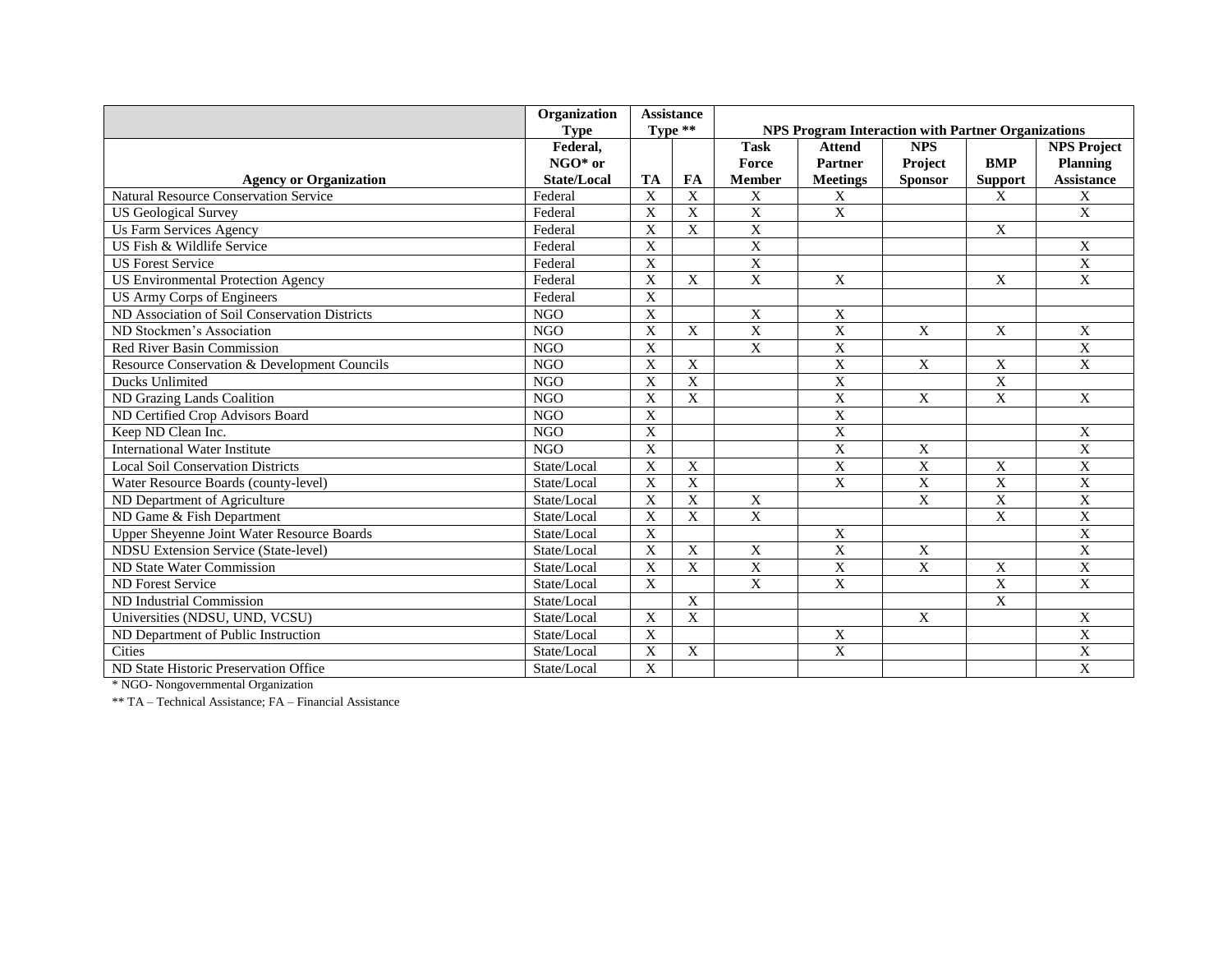**Appendix E Maps of the Active Watershed Projects during the Management Plan Period**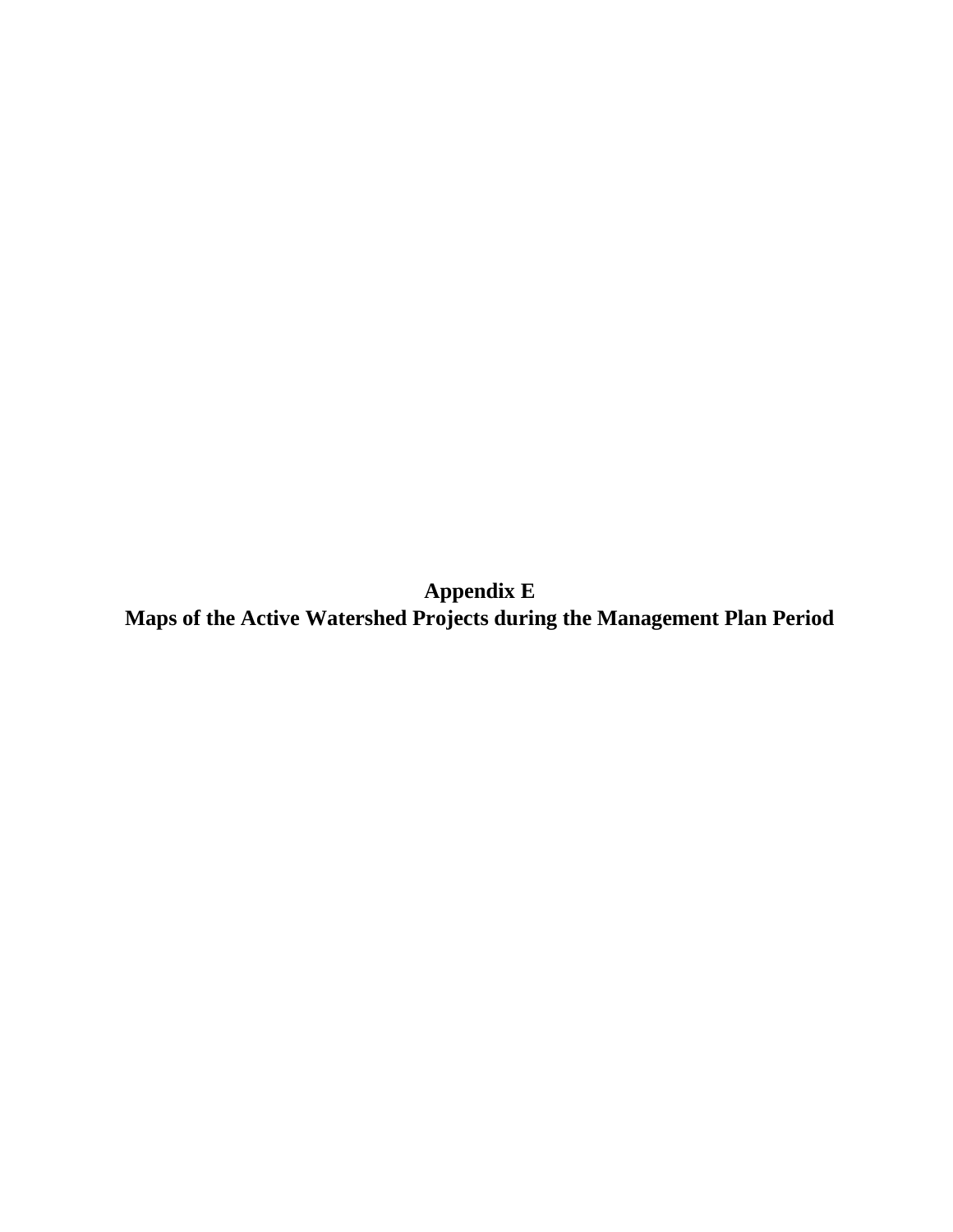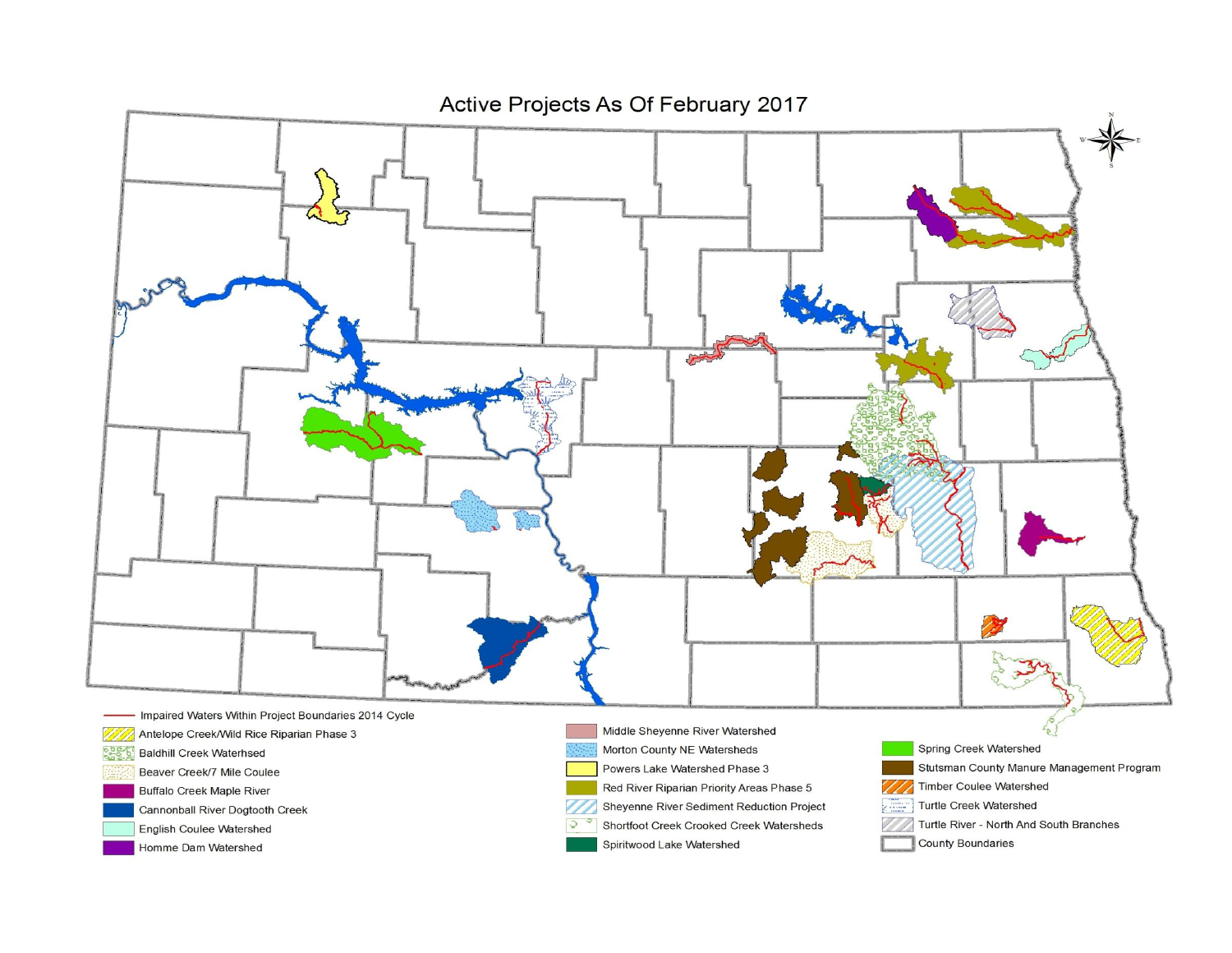**Appendix F Amounts and Costs of Best Management Practices Implemented during the Management Plan Period under the 2011-2016 Grants**

**January 1, 2015 – December 31, 2016**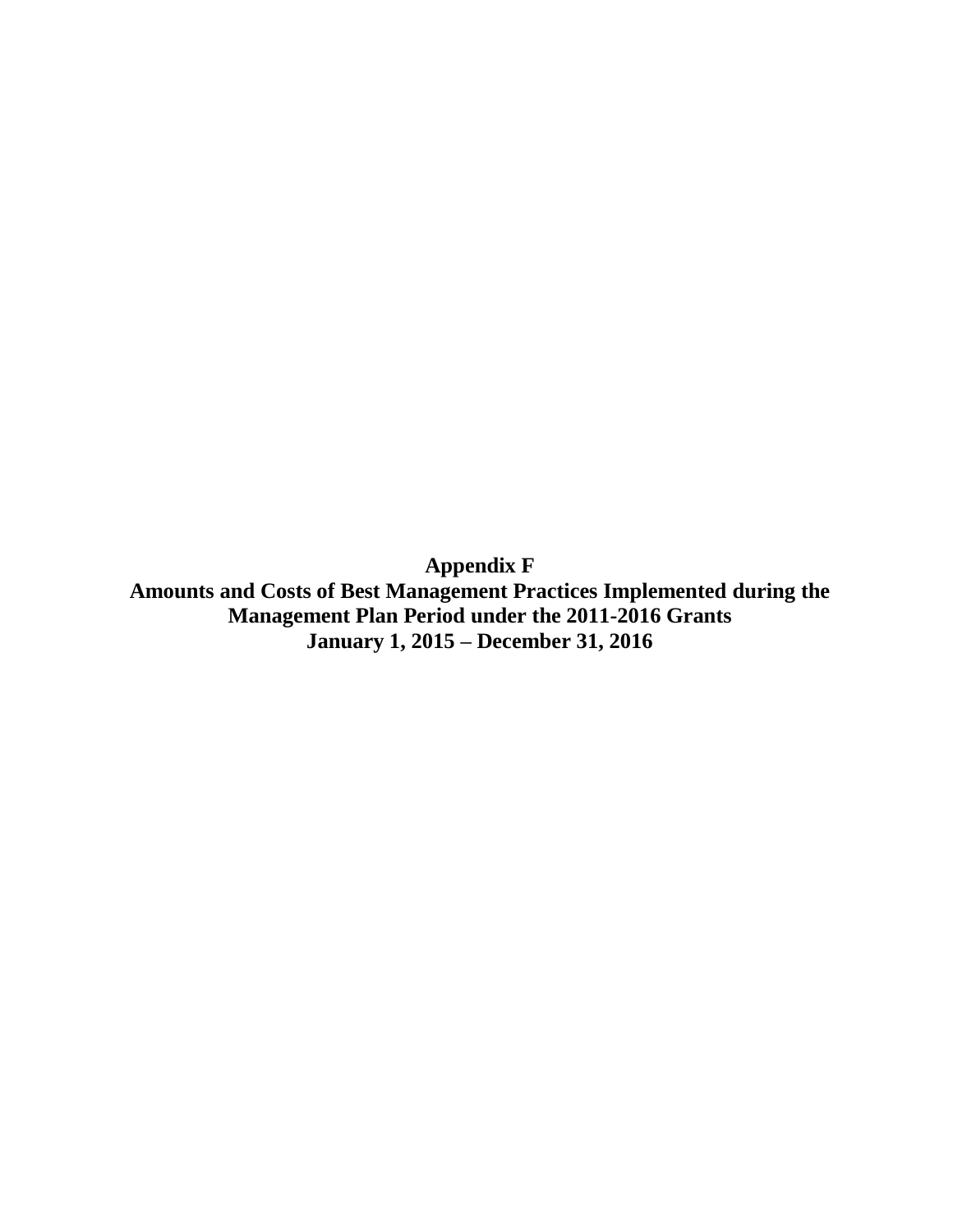| <b>Category/Practice</b>                           | <b>Amount</b> Units |             | <b>Cost Share</b>  | <b>Producer Match</b> | <b>Total Cost</b> |
|----------------------------------------------------|---------------------|-------------|--------------------|-----------------------|-------------------|
| <b>Cropland Management</b>                         |                     |             |                    |                       |                   |
| Cover Crop                                         | 9,981.21            | Acres       | \$79,399.60        | \$52,933.05           | \$132,332.65      |
| <b>Nutrient Management</b>                         | 3,209.58            | Acres       | \$39,343.00        | \$26,228.67           | \$65,571.66       |
| Pasture/Hayland Planting                           | 80.00               | Acres       | \$2,394.72         | \$1,596.48            | \$3,991.20        |
|                                                    |                     |             | Total \$121,137.32 | \$80,758.20           | \$201,895.51      |
| <b>Grazing Management</b>                          |                     |             |                    |                       |                   |
| Alternative Power Source (Livestock Watering Only) | 5.00                | Number      | \$11,740.44        | \$7,826.96            | \$19,567.40       |
| Electric Fence Energizer                           | 3.00                | Number      | \$490.20           | \$326.80              | \$817.00          |
| Fencing                                            | 43,544.00           | Linear Feet | \$36,738.63        | \$24,492.42           | \$61,231.05       |
| Fencing (Barbed)                                   | 325,257.70          | Linear Feet | \$114,548.84       | \$76,365.89           | \$190,914.73      |
| Fencing (Multiple Wire Electric)                   | 103,881.90          | Linear Feet |                    |                       |                   |
| Fencing (Single Wire Electric)                     | 17,940.00           | Linear Feet | \$40,802.14        | \$27,201.42           | \$68,003.57       |
| Fencing (Woven Wire)                               | 1,779.00            | Linear Feet | \$5,489.64         | \$3,659.76            | \$9,149.40        |
| Miscellaneous (Grazing Management)                 | 5.00                |             | \$1,761.21         | \$1,174.14            | \$2,935.35        |
|                                                    |                     | Misc        | \$158.39           | \$105.60              | \$263.99          |
| Pasture/Hayland Planting                           | 2,428.10            | Acres       | \$88,743.33        | \$59,162.24           | \$147,905.56      |
| Pipelines                                          | 44,981.50           | Linear Feet | \$60,357.40        | \$40,238.26           | \$100,595.65      |
| Pond                                               | 4.00                | Number      | \$8,370.00         | \$5,580.00            | \$13,950.00       |
| Prescribed Grazing                                 | 2,263.50            | Acres       |                    |                       |                   |
| <b>Range Planting</b>                              | 137.00              | Acres       | \$0.00             | \$0.00                | \$0.00            |
|                                                    |                     |             | \$0.00             | \$0.00                | \$0.00            |
| Rural Water Hookup                                 | 6.00                | Number      | \$2,437.85         | \$1,625.24            | \$4,063.09        |
| Solar Pumps                                        | 2.00                | Number      | \$7,770.00         | \$5,180.00            | \$12,950.00       |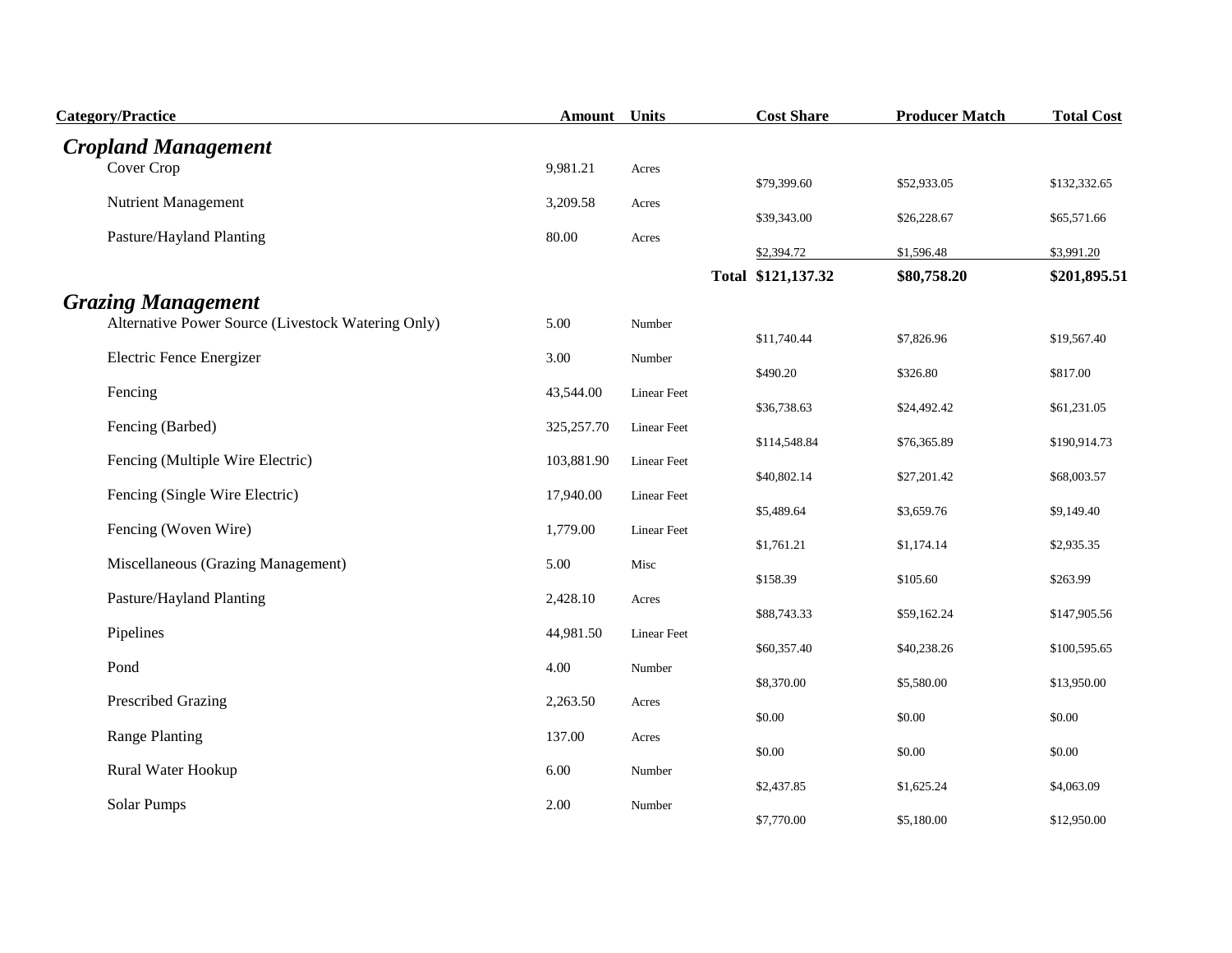| <b>Category/Practice</b>                                   | Amount    | <b>Units</b>       | <b>Cost Share</b>    | <b>Producer Match</b> | <b>Total Cost</b> |
|------------------------------------------------------------|-----------|--------------------|----------------------|-----------------------|-------------------|
| <b>Grazing Management</b> (continued)                      |           |                    |                      |                       |                   |
| <b>Spring Development</b>                                  | 3.00      | Number             |                      |                       |                   |
| Trough and Tank                                            | 50.00     | Number             | \$510.00             | \$340.00              | \$850.00          |
|                                                            |           |                    | \$33,247.26          | \$22,164.81           | \$55,412.07       |
| Well (Livestock Only)                                      | 12.00     | Number             | \$50,886.41          | \$33,924.26           | \$84,810.67       |
|                                                            |           |                    | Total \$464,051.74   | \$309,367.80          | \$773,419.53      |
| <b>Erosion Control</b>                                     |           |                    |                      |                       |                   |
| <b>Critical Area Planting</b>                              | 34.60     | Acres              |                      |                       |                   |
| Miscellaneous (Erosion Control)                            | 2.00      | Misc               | \$7,380.40           | \$4,920.27            | \$12,300.67       |
|                                                            |           |                    | \$0.00               | \$0.00                | \$0.00            |
|                                                            |           |                    | Total \$7,380.40     | \$4,920.27            | \$12,300.67       |
| Livestock Manure Management System (Full System)           |           |                    |                      |                       |                   |
| Phase I Waste Management System                            | 10.00     | System(s)          |                      |                       |                   |
| Phase II Waste Management System                           | 8.00      | System(s)          | \$562,678.78         | \$375,119.19          | \$937,797.97      |
|                                                            |           |                    | \$382,788.02         | \$255,191.99          | \$637,980.01      |
| Phase III Waste Management System                          | 1.00      | System(s)          | \$35,893.98          | \$23,929.32           | \$59,823.30       |
| Waste Management System (Coordinated With EQIP)            | 1.00      | System(s)          |                      |                       |                   |
| Waste Management System (Full System Completed)            | 1.00      | System(s)          | \$24,998.40          | \$16,665.60           | \$41,664.00       |
|                                                            |           |                    | \$104,173.11         | \$69,448.74           | \$173,621.85      |
|                                                            |           |                    | Total \$1,110,532.29 | \$740,354.84          | \$1,850,887.13    |
| <b>Livestock Manure Management System (Partial System)</b> |           |                    |                      |                       |                   |
| Miscellaneous (Partial Manure Management System)           | 1.00      | Misc               | \$800.00             | \$533.00              | \$1,333.00        |
| Pipelines                                                  | 100.00    | <b>Linear Feet</b> |                      |                       |                   |
| Portable Windbreaks                                        |           |                    | \$12,013.03          | \$8,008.69            | \$20,021.72       |
|                                                            | 12,687.00 | Linear Feet        | \$114,473.33         | \$76,315.54           | \$190,788.87      |
| <b>Waste Utilization</b>                                   | 18,803.00 | Tons               |                      |                       |                   |
|                                                            |           |                    | \$2,076.64           | \$1,384.43            | \$3,461.07        |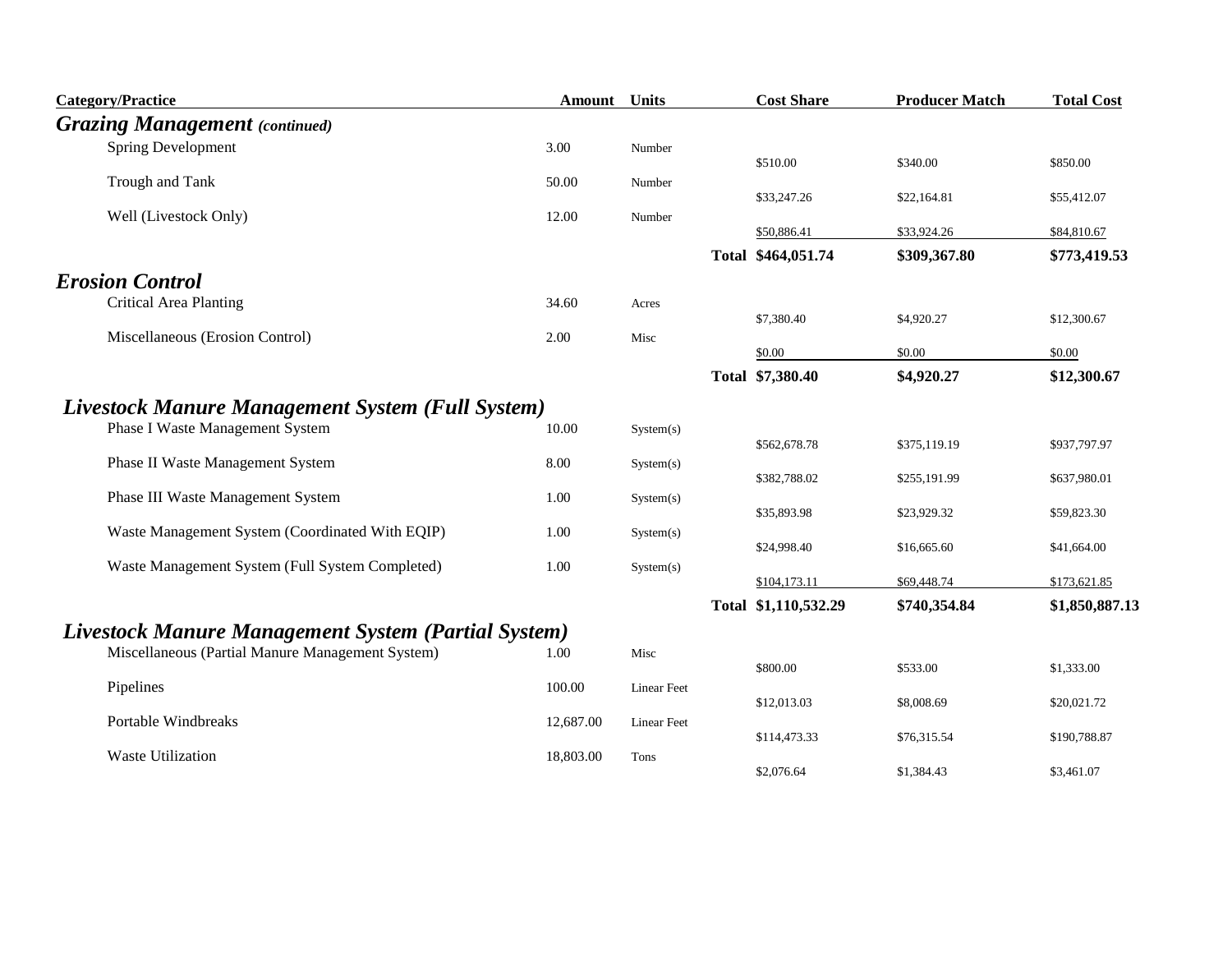| <b>Category/Practice</b>                                        | <b>Amount</b> Units |                    | <b>Cost Share</b>  | <b>Producer Match</b> | <b>Total Cost</b> |
|-----------------------------------------------------------------|---------------------|--------------------|--------------------|-----------------------|-------------------|
| Livestock Manure Management System (Partial System) (Continued) |                     |                    |                    |                       |                   |
| Water Supply (Ag Waste)                                         | 1.00                | Number             |                    |                       |                   |
|                                                                 |                     |                    | \$2,167.32         | \$1,444.88            | \$3,612.20        |
| Watering Facility (Ag Waste:Tank, Pipeline, Well)               | 1.00                | Number             | \$6,861.49         | \$4,574.32            | \$11,435.81       |
|                                                                 |                     |                    | Total \$138,391.81 | \$92,260.86           | \$230,652.67      |
| <b>Miscellaneous Practices</b>                                  |                     |                    |                    |                       |                   |
| <b>Cultural Resource Review</b>                                 | 2.00                | Number             |                    |                       |                   |
|                                                                 |                     |                    | \$1,060.00         | \$706.67              | \$1,766.67        |
| Miscellaneous (Grazing Management)                              | 2.00                | Misc               | \$415.74           | \$277.16              | \$692.90          |
| Miscellaneous (Miscellaneous Practices)                         | 1.00                | Misc               |                    |                       |                   |
| <b>Portable Windbreaks</b>                                      | 240.00              |                    | \$0.00             | \$0.00                | \$0.00            |
|                                                                 |                     | <b>Linear Feet</b> | \$5,004.00         | \$3,336.00            | \$8,340.00        |
| Septic System Renovation                                        | 47.00               | Number             |                    |                       |                   |
| Solar Pumps                                                     | 3.00                | Number             | \$311,172.45       | \$207,448.33          | \$518,620.78      |
|                                                                 |                     |                    | \$5,890.69         | \$3,927.12            | \$9,817.81        |
| Well Decommissioning                                            | 29.00               | Number             |                    |                       |                   |
|                                                                 |                     |                    | \$15,558.00        | \$10,372.00           | \$25,930.00       |
|                                                                 |                     |                    | Total \$339,100.88 | \$226,067.28          | \$565,168.16      |
| Riparian Area Management                                        |                     |                    |                    |                       |                   |
| Miscellaneous (Riparian Area Management)                        | 1.00                | Misc               | \$10,782.40        | \$7,188.27            | \$17,970.67       |
| Riparian Easement (On Cropland)                                 | 25.85               | Acres              |                    |                       |                   |
|                                                                 |                     |                    | \$24,845.85        | \$16,563.90           | \$41,409.75       |
| Riparian Herbaceous Cover                                       | 246.20              | Acres              | \$5,338.52         | \$4,704.84            | \$10,043.36       |
| Selective Debris Removal (Site-Specific Approval Required)      | 5.00                | Site               |                    |                       |                   |
|                                                                 |                     |                    | \$0.00             | \$0.00                | \$0.00            |
| Streambank and Shoreline Stabilization                          | 380.00              | <b>Linear Feet</b> | \$0.00             | \$0.00                | \$0.00            |
| Tree Planting - Machine (Scalp Plant/Site Prep)                 | 10.20               | Per 100 Ft         |                    |                       |                   |
|                                                                 |                     |                    | \$465.12           | \$310.08              | \$775.20          |
| Weed Control For Established Trees (Chemical)                   | 5.00                | Acres              | \$24.00            | \$16.00               | \$40.00           |
|                                                                 |                     |                    | Total \$41,455.89  | \$28,783.09           | \$70,238.98       |